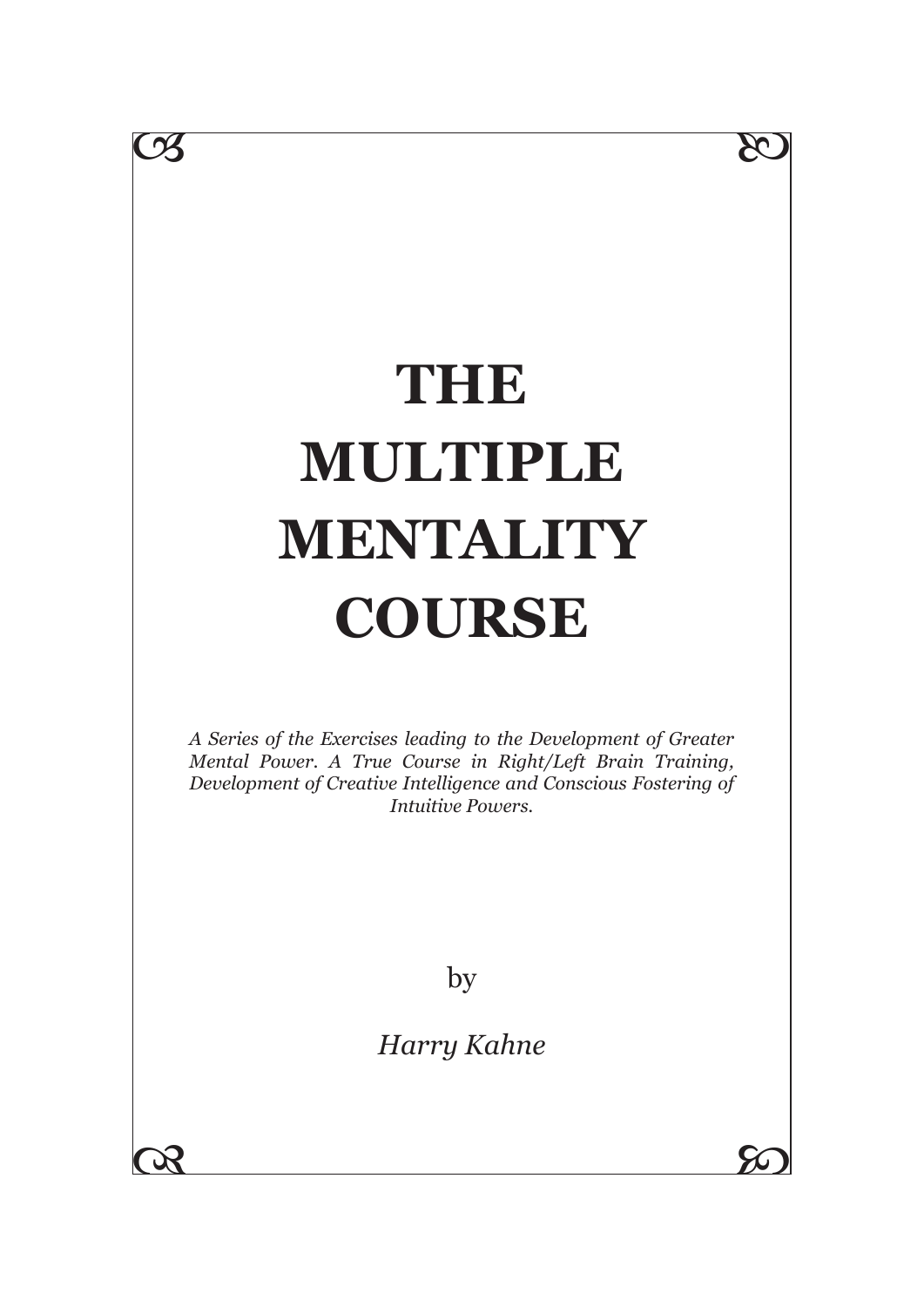## *TABLE OF CONTENTS*

| II. How Multiple Mentalism Differs from Psychology                   |
|----------------------------------------------------------------------|
|                                                                      |
|                                                                      |
| IV Relationship Between Mental & Physical Health                     |
|                                                                      |
| V Psychological Difficulties Relieved by Multiple Mentalism  p. 23   |
| VI Multiple Mentalism in Trades, Commerce & Professions  p. 27       |
|                                                                      |
|                                                                      |
| IX Specialization Means Narrowing the Mind;                          |
|                                                                      |
|                                                                      |
| XI How to Develop Intuition --- The Sparkplug of Intelligence  p. 46 |
|                                                                      |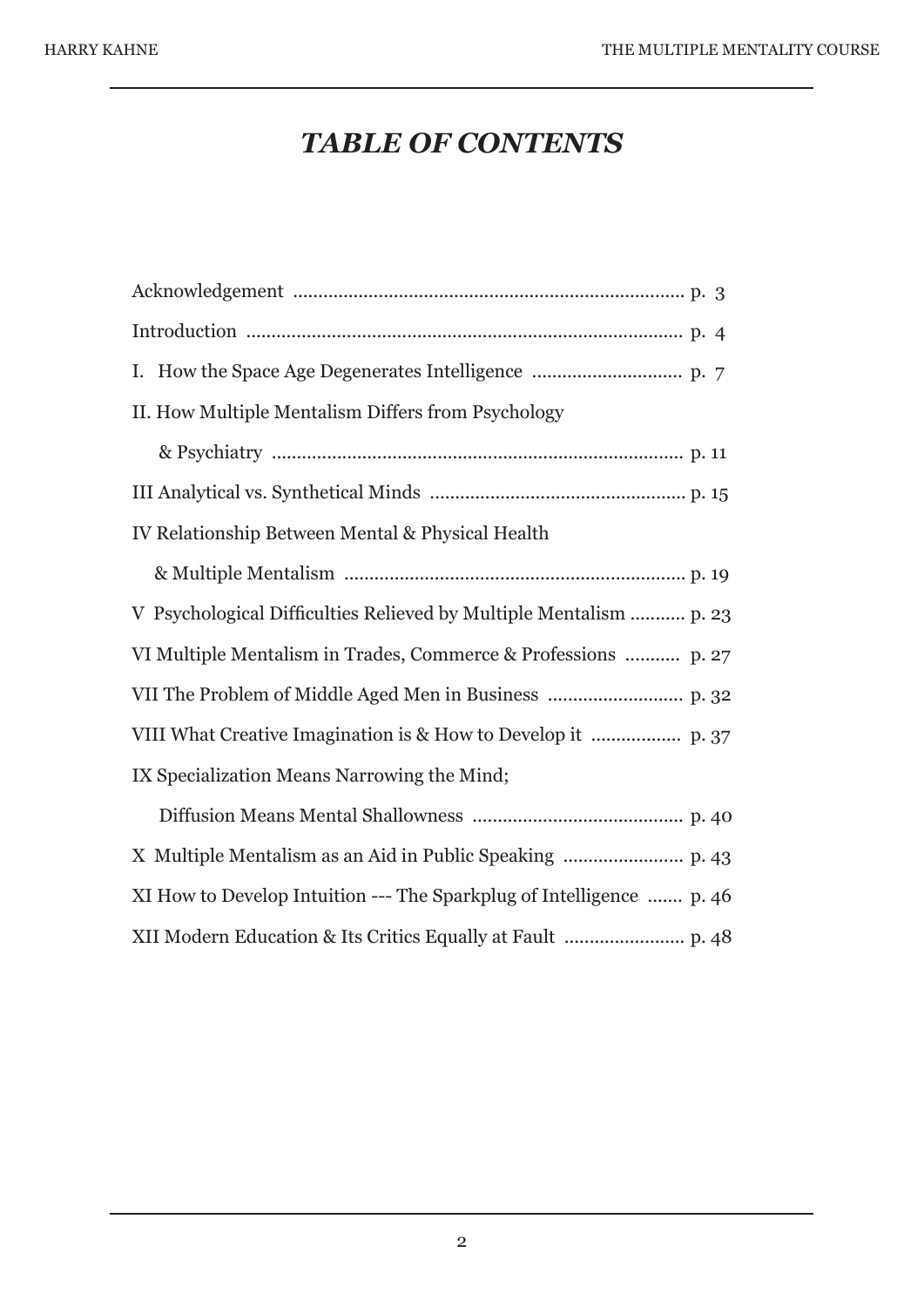#### ACKNOWLEDGMENT

—

This Multiple Mentalism course is a revised version of the course originated by Harry Kahne in the early 1920s. At that time he was billed as The Incomparable Mentalist and The Man with the Multiple Mind.

He often demonstrated his ability on stage by doing six different mental operations simultaneously. His platform performance entailed standing in front of a large blackboard with a piece of chalk in each hand while conversing with the audience. There was a newspaper on a music rack in front of him. He began reading the headlines while writing upside down and backwards with one hand and mirror language with the other hand.

At his left was another small blackboard on which appeared the number 28,642,981,673 --- which was being divided into five unequal parts --- these figures he began computing at the bottom of the large blackboard. To his right was another small blackboard on which appeared seven columns of figures which ran into the millions. These were being added and notated as well at the bottom of the larger blackboard in front of him.

This was Harry Kahne's demonstration of doing six things at one time, i.e., reading, transposing, writing backwards and upside down, holding a conversation, adding and dividing. These six separate processes actually involve fourteen distinct operations, i.e., hearing questions, answering questions, reading a newspaper, transposing what is read, transposing spelling, writing with right hand, writing with left hand, writing upside down, carrying six different thoughts in mind, retaining questions, retaining figures for addition, retaining figures for division, proving previous work and controlling all other physical actions of the body -- such as walking, bowing, etc..

At the end of Harry Kahne's demonstrations, people often asked him, "Do you really believe that nearly everyone can learn to perform the amazing mental feats you demonstrate? Is my brain capable of carrying on four to six independent functions at one and the same time, as yours is? Isn't the ability to master your training confined to well educated people?" When answering, Harry Kahne admitted he had only an average brain to do things no other man in history had done. Education had no bearing on it.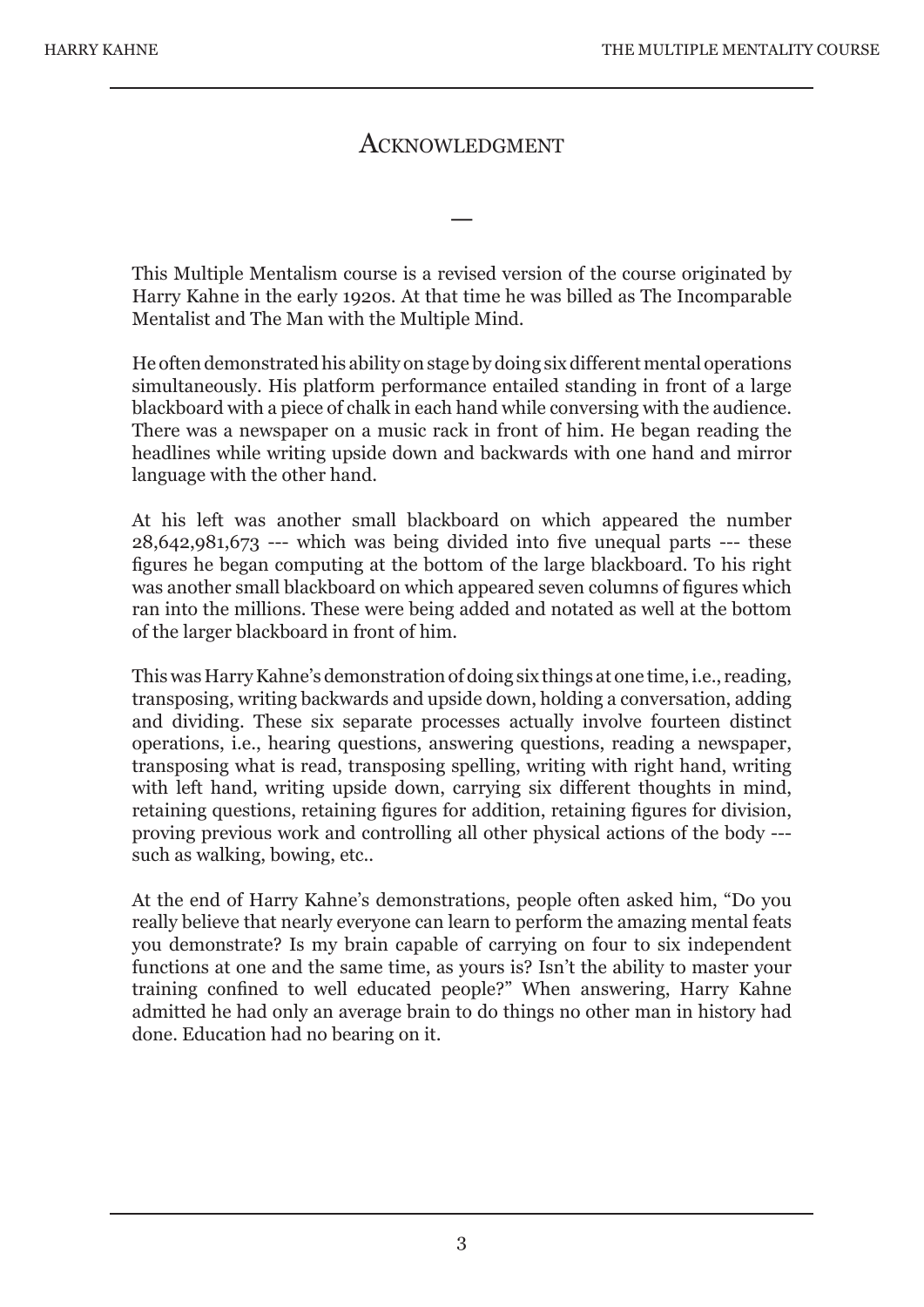### **INTRODUCTION**

—

One of the saddest things the people in this complex world of today are confronted with --- is the disuse of their brains! We are constantly beset and bombard with ever-increasing demands that we are ill-equipped or unprepared to handle! Hence, very often, stress sets in. Stress can then contribute to physiological and psychological disruptions which bring about disease and illness. Efficiency is down. Accidents and mistakes become more frequent.

Now this course may not turn you into an Einstein or an Edison, but it will help you to think with more of what GOD gave you --- Your brain! It is the only course of its kind in the world. If you proceed with it lesson by lesson without deviating or digressing, you will no longer be besieged by situations too hard to cope with! You WILL be master over the most difficult situations and the answers will show themselves easily. This course is the key to clearer thinking. It will elicit that latent potential that has always been within you, and you will mentally grow strong and vibrant --- full of life and health.

Have you ever watched an unusual performer do something that you thought was fantastic? Did you ever wonder how he got that way? He certainly wasn't born with this talent, but instead he learned to develop such a talent by training himself. You are endowed with the same basic mental and bodily functions as such a performer. Of two people, each possessing the same natural ability and identical schooling, one will attain great heights of achievement, while the other remains in a status of mediocrity.

There are many examples in history of those who excel and use their brain. Some mechanics become Thomas Edisons or Henry Fords, while others are "grease monkeys" to the day of their death. This wide discrepancy in the fortunes of men is due to the fact that some see and do the right thing at the right time --- while others do not. But... the one man in a thousand who sees correctly and acts with decisiveness at precisely the proper time does not blindly HAPPEN to do so. He sees and acts courageously and correctly because his mind is trained to react efficiently under all circumstances. He has acquired this mental training --- this ability to make his brain cells really work --- unconsciously. He has not realized that he has been training and developing his mind to do so.

After completing this mental development course, you will no longer suffer the balm of a tired mind, but instead you will be mentally alive and feel at ease with yourself. Problems that plagued you before will become easy to solve and the correct decisions will always be readily available.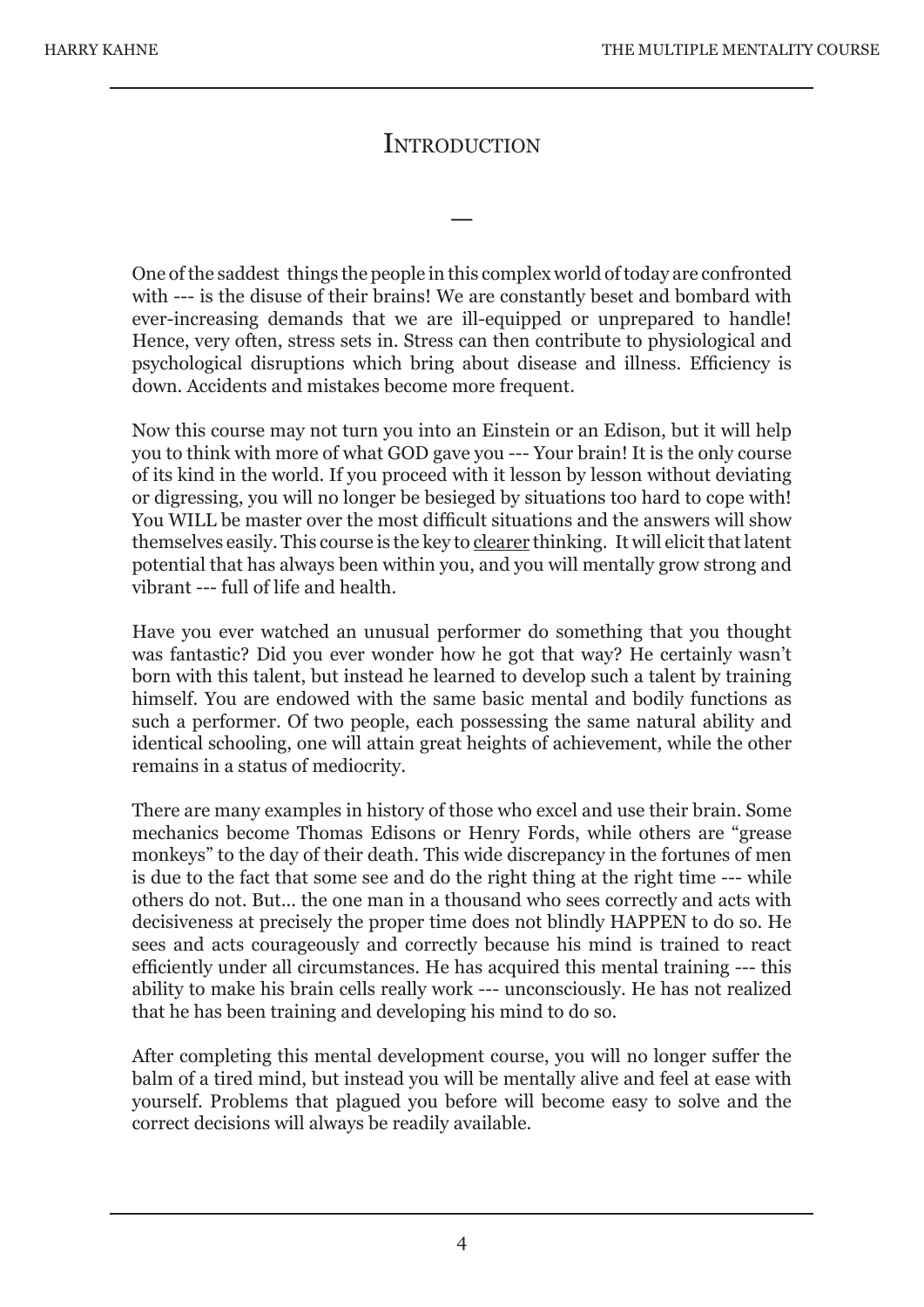Follow the instructions conscientiously and you will be amazed at your own ability to perform mental feats that you previously had not thought possible of yourself. It is then that you will realize the boundless potential of your own mind and what it can do for you. As you proceed through each lesson, your brain power will be increasing in strength. Mentally you will be more equipped to handle everyday situations. No matter what your education or experience, for the first time in your life, you will be truly using your brain power storehouse.

Of course, this course in mind training can only benefit you in proportion to the time and effort with which you devote to it. Don't try to find easy methods of doing a certain exercise or lesson for you will only be cheating yourself out of the rewards of completing that lesson. When an exercise states that you do it from memory alone, then don't copy, but do it from memory alone!

Whatever your profession this course will help you perform better and more efficiently. You will find that the difficult and near impossible success can be yours and your hidden dreams can be concrete realizations.

Harry Kahne's brain was little different from yours. However, such as it was, he taught it to work for him. Really work! All its resources were instantly available when he wanted or needed them. It had been trained to do what he wanted it to do, when he wanted it done. His was only an average brain made to perform certain tasks for him.

In this series of lessons or exercises are all the things you need to make your mind work for you. You will be surprised to find how simple they are and how much actual fun and satisfaction you will get from completing the course. Why, it's like a game -- but with far more value than any game ever possessed!

Follow the instructions conscientiously and you will develop all the cells of your brain. You will train them to work in unison for you. And when they do that, YOU CAN MAKE YOUR MIND DO ANYTHING YOU WANT IT TO DO! You can carry on several lines of thought simultaneously. The most difficult problems will seem to solve themselves. The hardest questions, seen in their proper perspective and with all their factors viewed concurrently, become easy to answer promptly and correctly. You will not become perplexed about little things that now cause you setbacks of greater or lesser degrees, because your brain will automatically analyze and evaluate them accurately and give you the right answers at the right time. Such thinking brings SUCCESS!

The first lessons are almost childishly simple. But as you progress from one to another they become more difficult and involved. However, your mind will become correspondingly more able to grasp them and, in a surprisingly short time, you will be actually amazed by your own ability to perform mental feats you had not thought possible --- feats of incalculable value to you in the business and professional world. You will realize at last that there is literally NO LIMIT to the extent to which you will be able to make your mind work for you!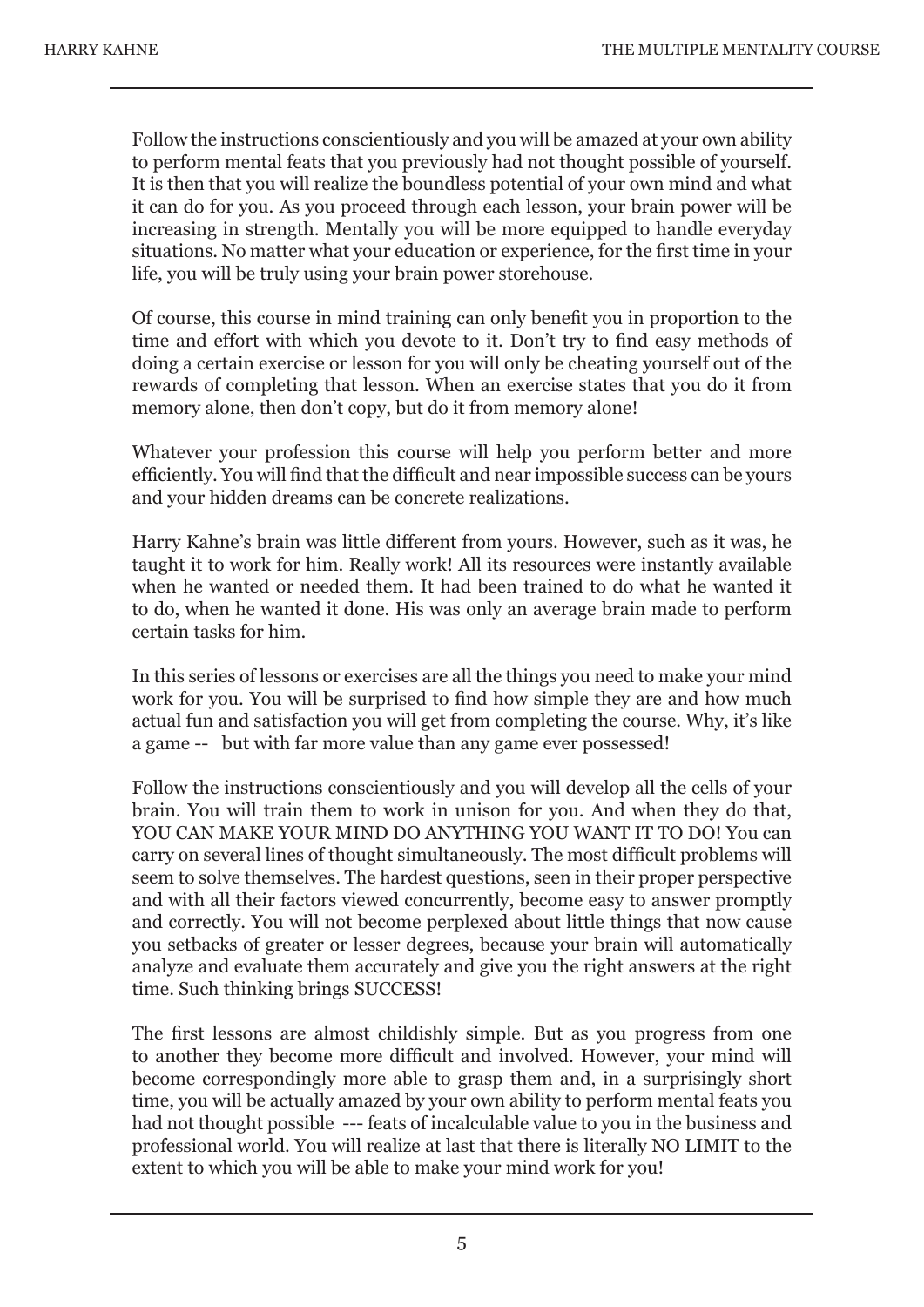With each lesson, you will learn how you can apply the principles of mental function you acquire to help you in your everyday life. There is no lesson that does not have its practical application in achieving financial or social success. When you are only half way through, you will be unwilling to accept a thousand dollars for the ability you already will have acquired. No matter what your education, training or experience, you will be using them to real advantage for the FIRST time in your life!

Obviously, this course can benefit you only in proportion to the time and sincerity with which you follow it. Therefore, devote the prescribed time effort to every lesson. Do not cheat yourself. Do not copy the exercises from the words you put down. Do them from memory --- and from memory alone. Do not proceed to any lesson until you have thoroughly mastered the one preceding it. To do so defeats the purpose of the course --- defeats your own desires --- nullifies your efforts. Be fair with yourself throughout! Soon you will be achieving mental exercises previously never thought possible.

Although the exercises necessarily are performed with words and figures the results they accomplish in building Brain Power will be reflected in your work day by day, no matter what that work may be. You will find that problems now difficult or even impossible for you to cope with resolve themselves into simple matters before you are half way through the course. In short, the Impossible becomes Simple!

And now I shall give you something startling to think about -- something at once alluring and encouraging. There lies dormant within every man some thought, idea, plan --- call it what you will --- that probably is deeply buried in his subconscious mind, doomed never to reach fruition. But if that thought or plan were brought into the light, allowed to develop, it would make its owner a truly outstanding success --- a man of achievement to whom people would point. And I say to you that if you train your mind to work for you --- to delve into the unexplored resources of your brain and emerge with the treasures hidden therein --- spectacular success will be yours! If you are honest with yourself in understanding Multiple Mentalism, if you are earnest and sincere in your desire to rise far above the ordinary, I will show you how to be successful and powerful beyond your fondest dreams! Simply follow my instructions as given on the following pages --- and you will amaze yourself and the world at large!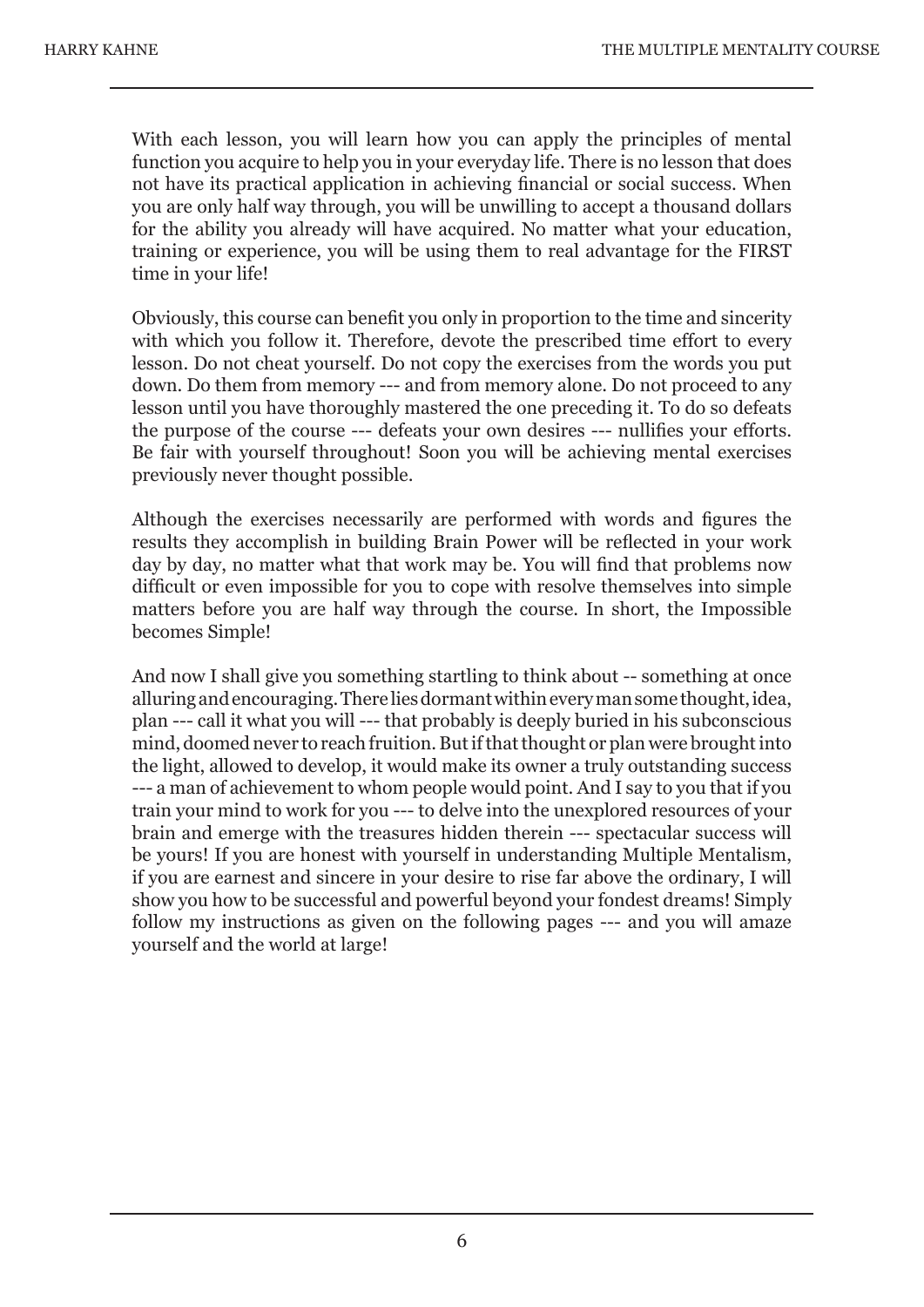## *Chapter I*

## HOW THE SPACE AGE DEGENERATES INTELLIGENCE

—

Dr. Alexis Carrel, surgeon, scientist, member of the Rockefeller Institute, winner of the Noble Prize in 1912 for his success in suturing blood vessels and the transplanting of organs, co-discover of the famous Carrel-Dakin solution which made gangrene virtually unknown in World War I and thus saved tens of thousands of lives, said in his book, *Man, The Unknown*:

"Modern civilization seems to be incapable of producing people endowed with imagination, intelligence and courage. In practically every country there is a decrease in the intellectual and moral caliber of those who carry the responsibility of public affairs. The education dispensed by schools and universities consists chiefly in a training of the memory and of the muscles, in certain social manners, in a worship of athletics. Are such disciplines really suitable for modern men who need, above all other things, moral courage and endurance!" Those statements are truer now than when Dr. Carrel wrote the book in the early 1930s. Now our brightest and best students have shown an average drop in SAT scores since the early 1970s. This controversy abounds in speculative arguments blame television, permissiveness and educational teaching methods.

But the cause of this mental weakness is not difficult to discern. The pioneers who settled our country were many-sided men --- we are not. They were at once hunters, trappers, explorers, fighters, teamsters, ship or canoe builders, horsemen, wheelwrights, carpenters, cabinetmakers, well drillers, masons, farmers, blacksmiths, traders, cooks -- all these, and more, "specialized" trades and abilities combined in single individuals! No wonder they were possessed of "mental equilibrium, nervous stability", and other attributes mentioned by Dr. Carrel! They were well balanced because their talents were well rounded. They had nervous stability because they had serene self-confidence based on a knowledge of their ability to cope with any problem that might arise in their world. They had sound judgment, for the most part, because their minds were expanded, embraced many branches of lore and learning, were capable in thinking on many varied planes.

And so with the early merchant. He was at once his own architect, store designer, buyer, stockkeeper, advertising manager, salesman, bookkeeper, and financial wizard. The doctor of only a generation ago was an obstetrician, gynecologists, dentist, opthalmologist, throat specialist --- in short, a "general practitioner" in all branches of surgery and medicine.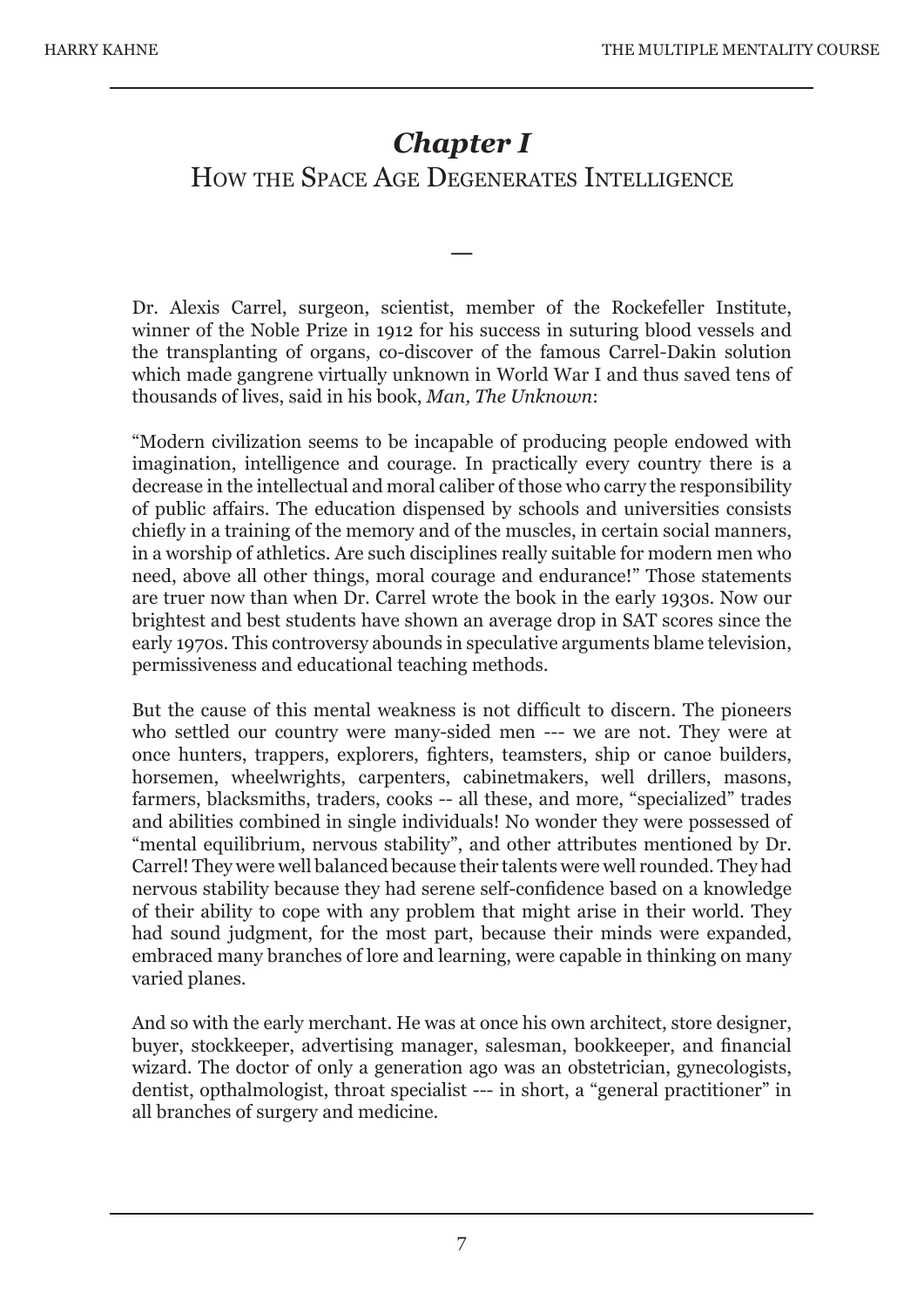Today, we have more intelligent exploration, more intelligent farming, better architecture, advertising, accounting, obstetrics, dentistry and surgery. But what Man as a whole has gained, man as an INDIVIDUAL --- you and your family and your employer and your employees --- has lost. You have lost the capacity for broad-gauge reasoning. You are incapable, at present, of viewing many conflicting factors simultaneously --- weighing them side by side at one and the same time --- balancing them, one against another, concurrently --- reaching almost instantaneously a decision which you know, in the depths of your being, is the correct decision and acting upon it promptly with the courage that comes with such conviction

By relieving man of the necessity for thinking, except within the exceedingly narrow scope of whatever he has chosen as his life work, this Space Age has dulled and drugged the greater part of Man's mind. How many men in this day of automobiles could even harness a horse, to say nothing of caring for it? Why, the majority of them do not understand even the automobiles they drive! The workers themselves, who help build our cars by inserting and securing bolt No. 146, do not understand carburation, ignition, or the principles of the transmission and differential. We no longer train our minds to carry thoughts what we wish to impart to our friends when we next meet them. If the thoughts are important, we reach for a phone or send a letter. If they are relatively unimportant, we forget them. Machines and computers have become Masters, and Minds are deteriorating because of ever-decreasing opportunities, and need for, their use!

That is why your mind needs "limbering up". The very elementary mental gymnastics that I will give you at the start may seem useless almost to the point of foolishness, but they are like the preliminary "warming up" exercises with which athletes indulge before beginning a game. They are simple, easy to do and apparently without meaning. However, they are but the start. As your mind gains flexibility, really "warms" to its task, I shall take you farther and farther until you are performing feats that will astound your friends --- and which will reflect themselves in your increased business ability and earning power.

#### *Exercise I:*

Although this is the simplest of my twelve exercises, it is by far the most important, for it is upon this exercise that all subsequent instructions are based. Now, too, is the time for you to acquire the proper habit of study. "Well begun is half done," you know, and this exercise --- comprising three separate mental drills --- affords you the opportunity to establish your earnestness, punctuality and continuity of effort. It is designed to train you to apply yourself to a mastery of Multiple Mentalism and to give you a firm foundation of thought application upon which the rest of the lessons in this course depend.

And right here I want to emphasize what will be repeated time and again throughout the course --- that you must not copy this exercise, but must work from memory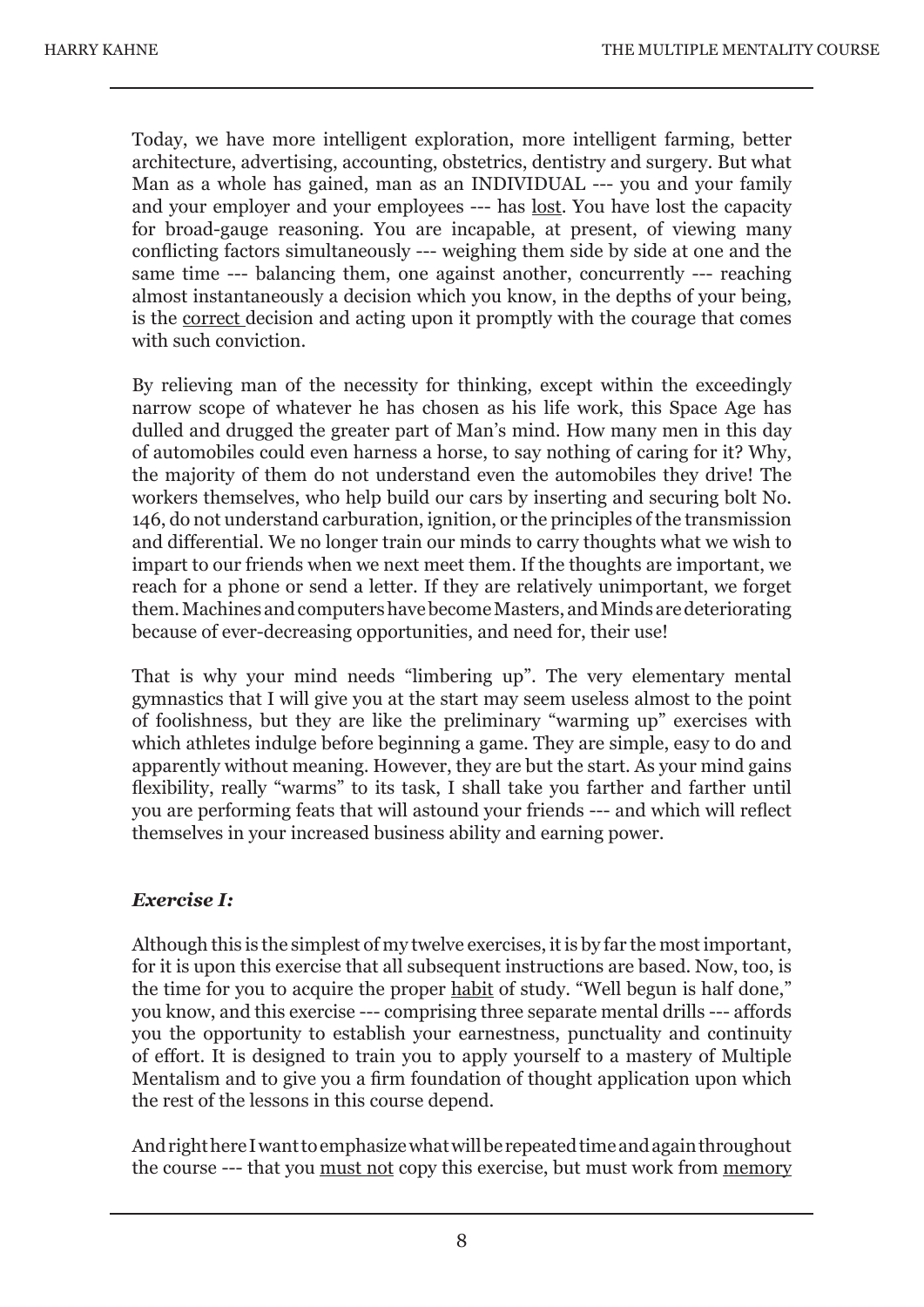alone! In this way, and ONLY in this way, will you be able to train your mind to do things for you, when and as you want them done! It is work --- but it is fun too. It takes time --- but it is worth it! And the results will seem nothing less than miraculous!

First: This the English alphabet:

A B C D E F G H I J K L M N O P Q R S T U V W X Y Z

You were taught to memorize that in the first grade. Now, with pencil and paper, BUT WITHOUT LOOKING AT IT EVEN ONCE. write the alphabet backwards FIFTY TIMES:

Z Y X W V U T S R Q P O N M L K J I H G F E D C B A

The first time will be difficult and you may make mistakes. But don't look, nor copy, nor take too long to "think it out." Write it backwards, at a fairly even speed, regardless of how slow that speed may be, from MEMORY. This is the first training for your mind. In ten or twenty attempts you will be able to write the alphabet backwards easily. Do it fifty times and you will have mastered it perfectly.

Second: I assume that you now have mastered the alphabet backwards. If you have not, do not stop at the fifty times you have written it, but continue writing it from memory until you have mastered it. Then transpose in 1-3 2-4 order the letters of the alphabet from A to Z, as follows:

A C B D, E G F H, I K J L, M O N P, Q S R T, U W V X, (Y Z),

which are left over from the six combinations of four letters each. Do this FIFTY times from memory. It will be by no means easy the first few times, but you will gain accuracy quickly. However, you will profit nothing if you look at the letters of the alphabet in order to copy the exercise. Its value lies in the training given you by breaking up the sequence of letters in YOUR MIND, without the help of your eyes. You can readily understand how this will lead to mental agility in grasping and revolving business problems in your mind. Therefore, do this exercise AT LEAST fifty times, or as many more times as may be necessary for you to be able to do it quickly and accurately.

Third: In the same way, transpose the letters of the alphabet FIFTY times, in the order of 1-26, 2-25, 3-24, 4-23, 5-22, etc.; the first 13 letters (A to M, inclusive) in their regular order; the last 13 (Z to N, inclusive) backwards; intermingling the two halves of the alphabet thus:

A-Z B-Y C-X D-W E-V F-U G-T H-S I-R J-Q K-P L-O M-N

Do this also from MEMORY. Do not copy or look at the alphabet. And when you are doing this exercise, realizing that you are doing two things at once in your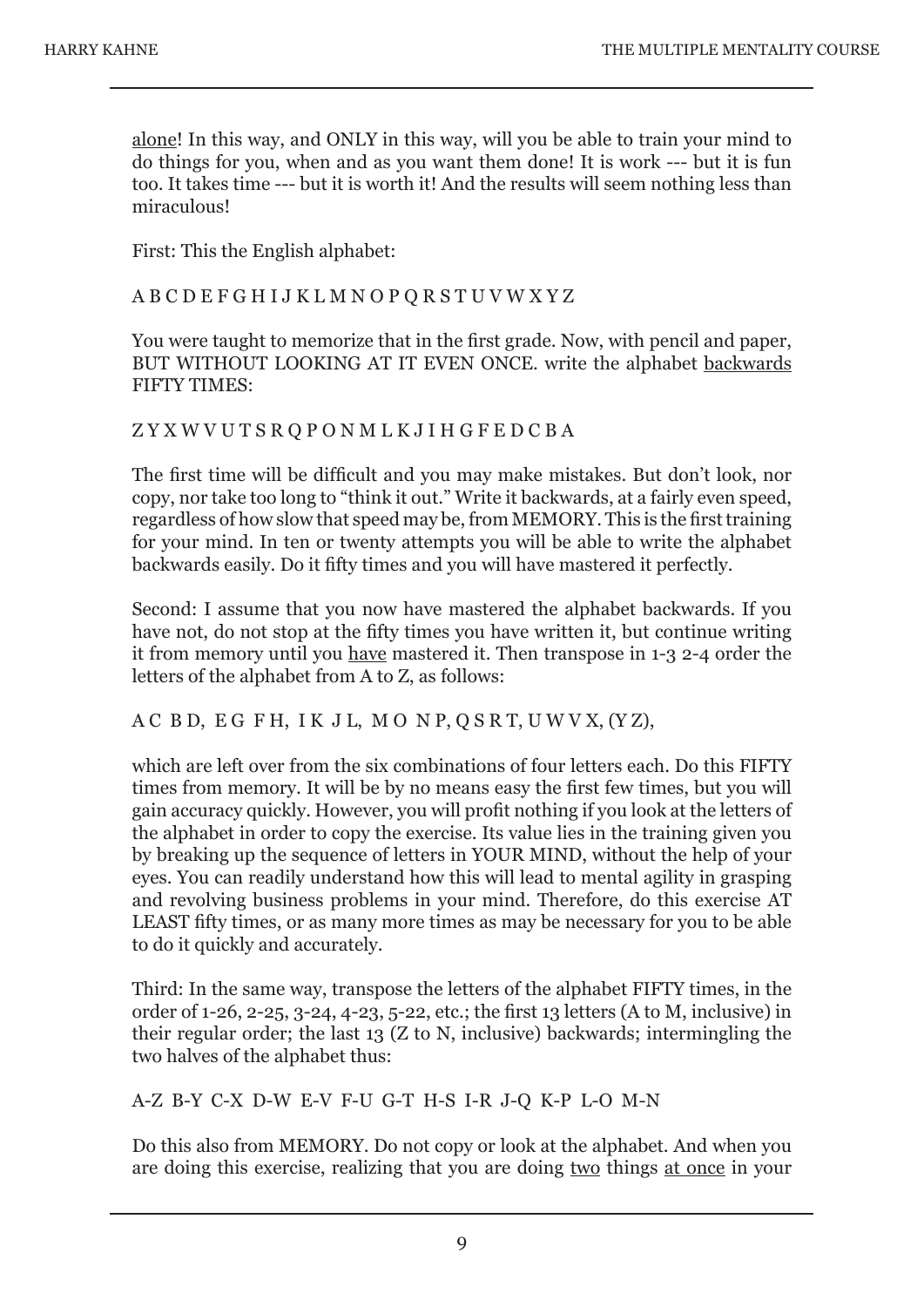mind. You are writing the first half of the alphabet in its usual sequence, and the last thirteen letters in reverse order. You are making your brain do something for you that it never did before. It is performing a dual operation. When you have done this third part of Exercise I fifty times, entirely from memory, you will have demonstrated that you can make your mind really work for you with a nimbleness heretofore unrealized!

Don't forget that you cheat only yourself --- not anyone else --- of you fail to perform these mental gymnastics from memory and if you fail to send ONE HOUR A DAY on the exercises.

And now, I am going to put you on your honor. For your own sake, master this exercise -- in all its three parts -- before you go on to Chapter II and its accompanying exercise. Each chapter and "drill" in this course is based on all that goes before it. Your success with the second lesson depends on your mastery of the first. Be conscientious --- be fair to yourself --- and spend all the time you need to do each exercise quickly, accurately and easily. The rewards will delight you!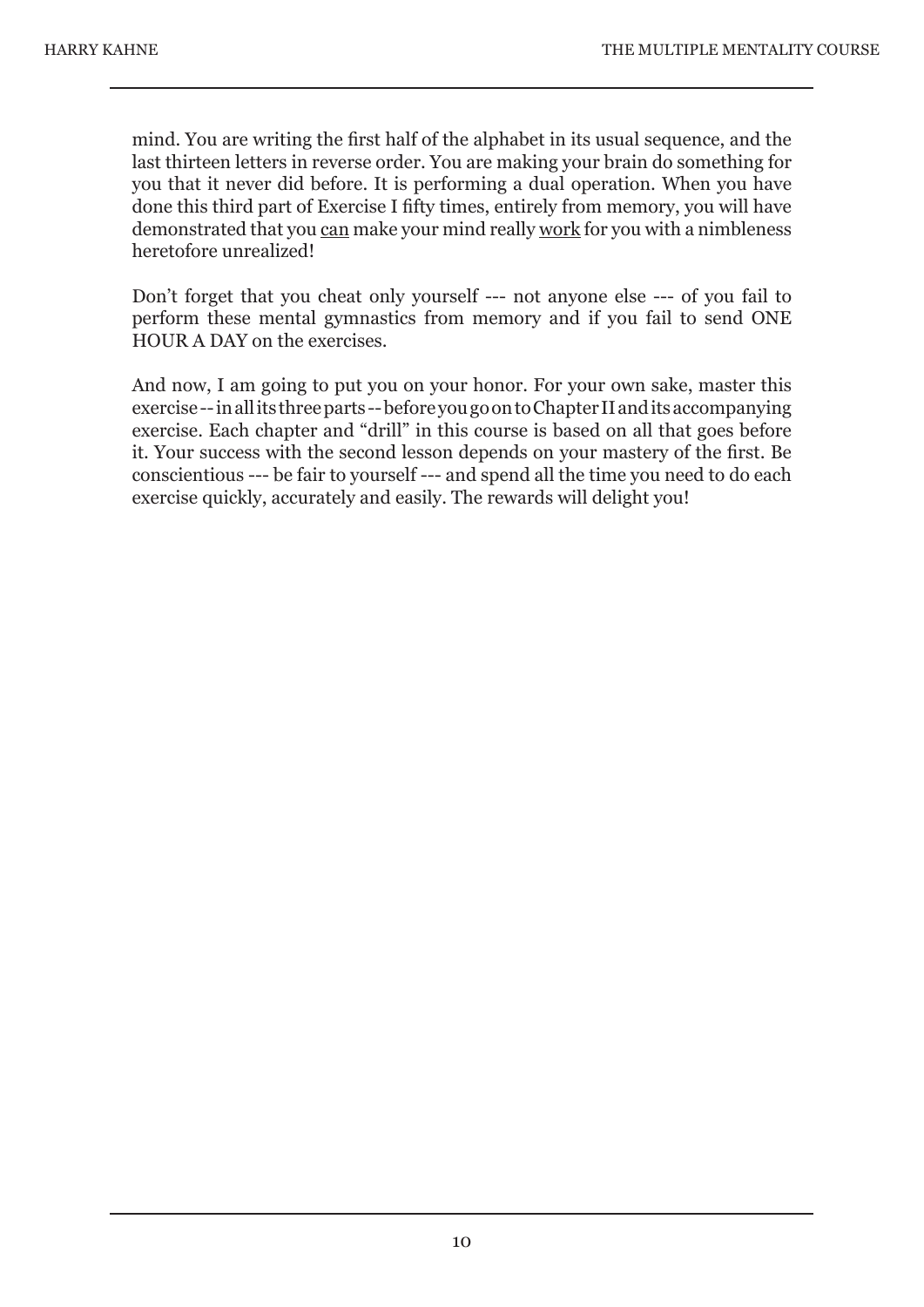## *Chapter II* HOW MULTIPLE MENTALISM DIFFERS FROM PSYCHIATRY & **PSYCHOLOGY**

Simplistically, psychology is the study of the normal human mind in the laboratory; that is, in an abstracted, ideal state influenced by actual, everyday environment. Psychiatry is the study of the mind's functioning, or disorders in the functioning, under workaday conditions. Multiple Mentalism is a training system that enables the average, ordinary mind to cope successfully -- and more than successfully - with the circumstances created by modern civilization.

—

Psychology studies the mind, but does not treat it. Psychiatry treats the maladjusted mind, but does not train the normal brain to use its full powers. Multiple Mentalism neither studies nor treats the mind, but does train and DEVELOP the average brain so that it may function easily at full capacity.

Multiple Mentalism makes no pretense of encroaching upon the domains of psychology or psychiatry -- the study of instincts or psycho-neuroses. It is concerned only with taking the mind as it is -- rusty, unused, dull and almost to the point of moronism in contrast to what it COULD be -- and training it to utilize ALL its component parts. It is at once a method, and a process -- an wakening and development of parts of the brain that now lie almost atrophied, or festering with "complexes" and unrecognized inhibitions. It brings these slumbering capabilities to the surface, energizes your thinking, broadens your grasp of things, deepens your understanding, enables you to solve instantly problems that baffle other men, gives you the power to follow several lines of thought at one and the same time, to reach decisions -- correct decisions -- while others fumble, to attain success that will be granted to you!

And if the rich rewards offered you through Multiple Mentalism seem disproportionate to the seeming childishness of the exercises given you to master, think again! True, you will not become Chairman of the Board in charge of all the DuPont interests because of your ability to write the alphabet backwards -- nor will you land any big contracts on the strength of your being able to transpose the letters of the alphabet. But neither would Mohammed Ali expect to enter the ring with a skipping rope and beguile the public with the old childhood formula, "Salt, pepper, mustard, vinegar"! He spends much of his training time in skipping rope -- but only to improve his footwork, his co-ordination and his endurance. In other words, the exercises I give you are merely silly if viewed as ends in themselves, which they decidedly are NOT. Considered in their true character, as MEANS to an end, they are most effective, the most fruitful, the speediest and most practical means of mind training that the world ever has known. And actual results will prove that I am understating their value, rather than overstating it.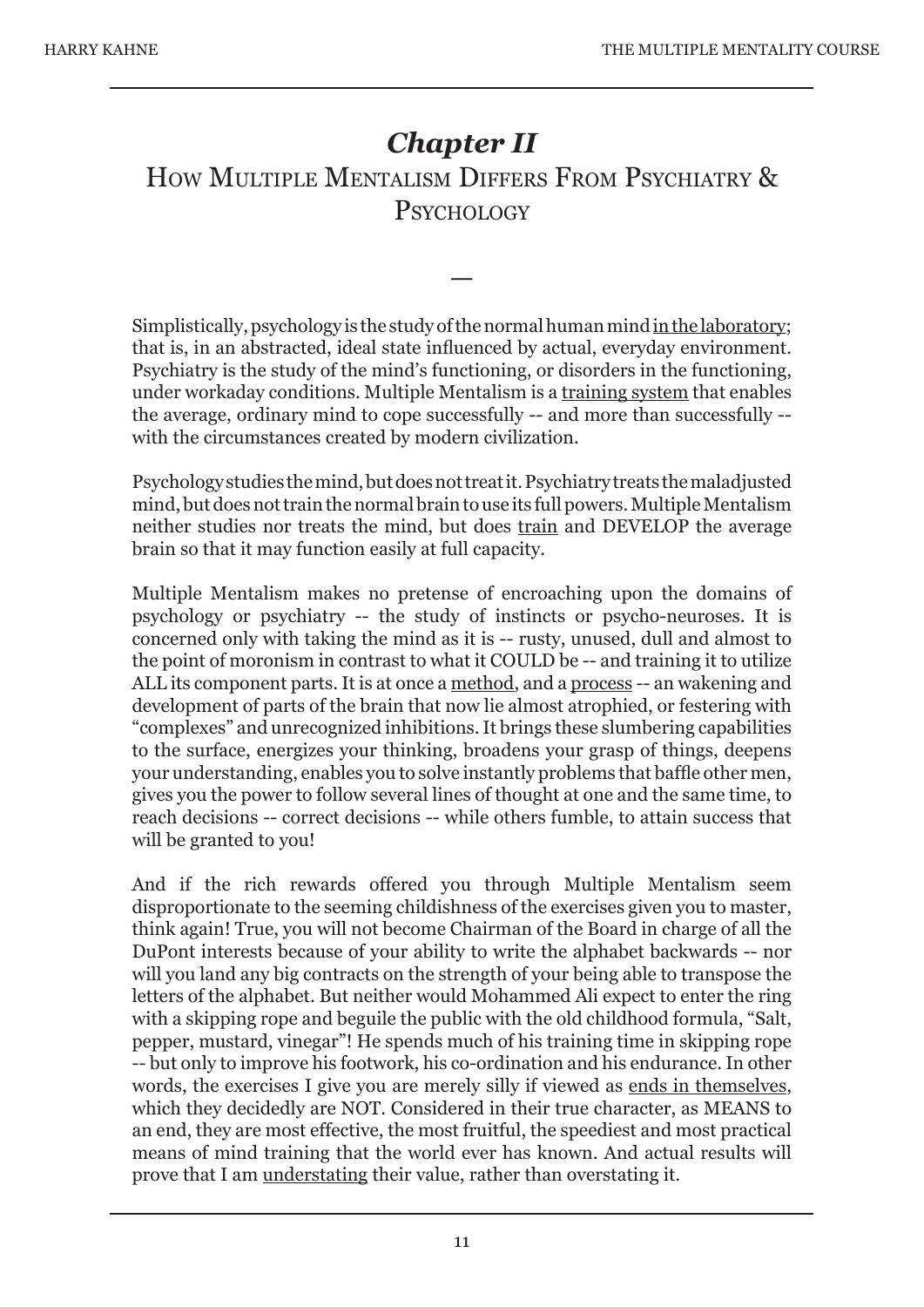With this proper understanding of what Multiple Mentalism is, and an appreciation of the exercises' value, we are ready to proceed.

#### *Exercise II:*

Do not attempt this exercise until you have mastered the three parts of the first lesson! The mental drill you are about to be given deals with words, and while you may not at first see that it has anything to do with what you learned in Exercise I, Exercise II is based on the TRAINING there given you and follows it in logical sequence. That is why it is absolutely ESSENTIAL that you master the first before taking up the second.

If you have mastered Exercise I, you will agree that it is rather easy, and very interesting, to write the alphabet backwards and to intermingle the letters. Remember, however, that the letters, words and figures used in this training are merely the tools with which you work on your mental processes -- as useless in themselves as a slide rule is to a Sunday driver. They are the means -- the end result is a mind of such power and adaptability that it will carry you to pinnacles of achievement far beyond your present imagination!

For your first drill in Exercise II, write from memory as many three-letter words as you can; at least thirty of them. Fifty to one hundred would be better. There is not much mental work involved in that, is there? Here are just a few for samples:

#### MAN DOG CAT THE HAY SEX RUN TOP WAS BUT NOW FOR HIP

|Now, write your list from memory! Do not copy these words, but think up threeletter words yourself and write them on a sheet of paper. Write them a half dozen times until you have them pretty well in mind and can recall them easily. Next, without looking at what you have written (throw the paper in the waste basket!), write as many of those words as you can remember, writing them BACKWARDS from memory, like this:

#### NAM GOD TAC EHT YAH XES NUR POT SAW TUB WON ROF PIH

Some of the words you have selected will form new and correct words when spelled backwards, but disregard these new words thus formed. For the purpose of this exercise they mean nothing, but are mere coincidences.

The purpose of this drill is to train your mind to see things holistically in their entirety. For instance, when you think of the word "can", it should mean not just the sequence "c-a-n" to you, but should appear as a picture in your mind, of three letters, each equally important regardless of arrangement. The "a" is as important as the "c" or the "n" even though it is in the middle of the word. You can see the practical application of this is the consideration of commonplace problems of life and business!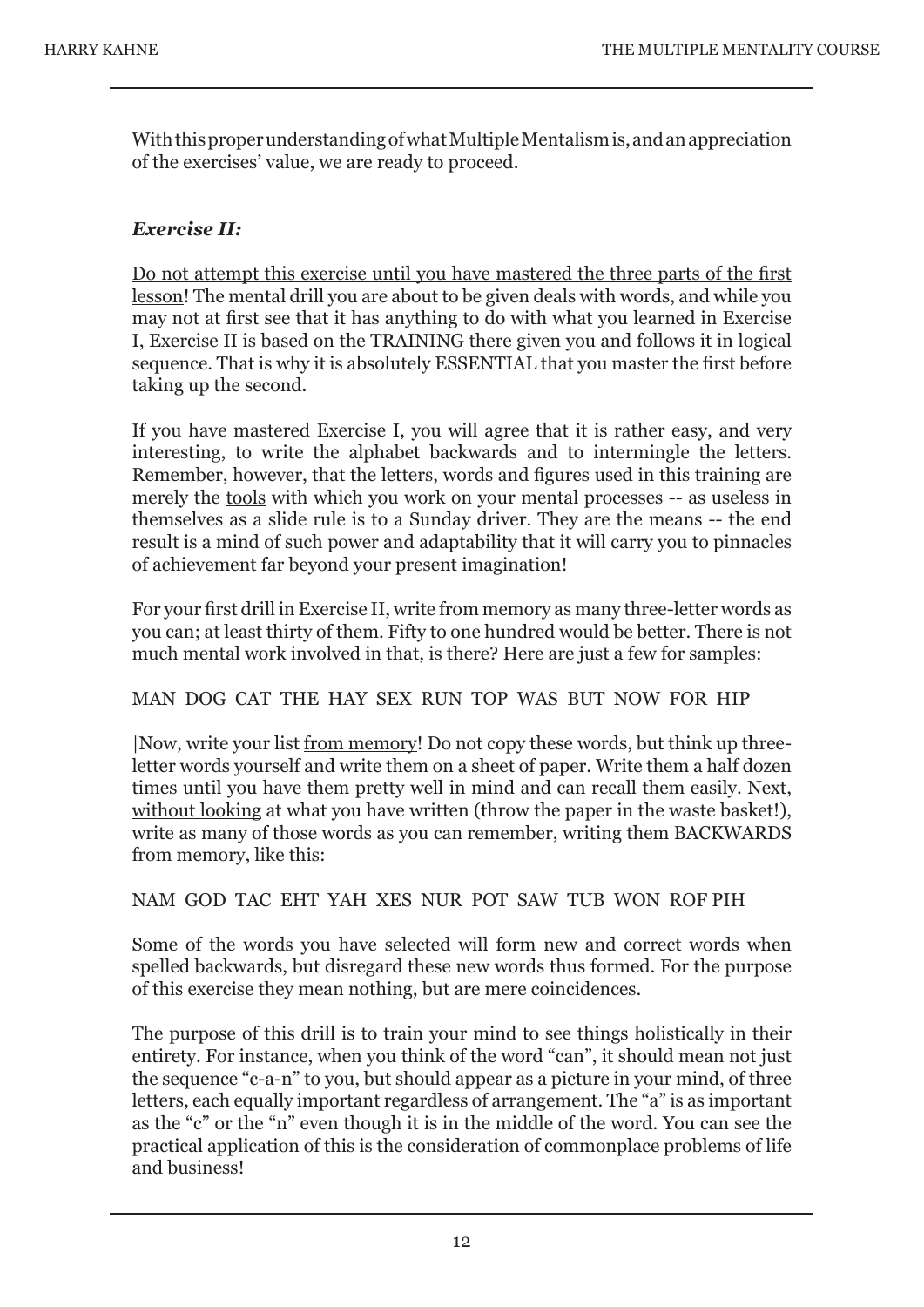Repeat this exercise twenty-five times, each time removing your previous effort from sight and making your new attempt entirely from memory, quickly forwards or backwards. And when that word pictures itself in your mind, it will appear to you not as a static sequence of three letters, but as three separate letters which your mind will be able to group into any form at will.

"But what good will that do me?" you may ask. "What good is it to me to be able to spell short words backwards?" This exercise will have taught your brain to do something it never could do it do before -- it will have broken down another rut in which your mind was traveling -- it is a step toward untrammeled, original thinking. And it will have developed your brain by just that much -- prepared it for further training by the lessons that follow in this course.

Furthermore, it will have trained your brain to see little things, like little words, in their entirety. The small problems of life or business or the home are made up of two or three sides, or questions, or 'angles". No matter how simple, every question has at least two sides. The successful man is the one who can see ALL sides at once -- the other fellow's as well as his own. And, knowing the other man's problem, he is able to take advantage of the situation of his own interests -- while the other man, who sees only HIS side of the matter and does not grasp the problem as a whole, is placed at such disadvantage that he usually comes out second best. This exercise is powerful indeed in its potentialities!

Of course, these two chapters will not make you a success overnight in what you are striving for, but they have started your brain on the path to clear, concise, concurrent and analytical thinking -- which is an essential to success in any effort.

#### *Multiple Mentalism Brain Stimulator: Visualizing and Memory Drill*

Try these drills in your spare time. Make a game of them. You will learn to like them, and all the time you will be developing your brain cells.

#### Drill A

Write any THREE LETTER WORD you can think of, at the same time spell aloud an entirely different THREE LETTER WORD. Example:

Write: c-a-t Write: p-e-n Write: c-u-p Spell: d-o-g Spell: i-n-k Spell: s-u-m

Continue with this drill, using different words in each attempt, until you are capable of writing ONE THREE LETTER WORD and spelling ANOTHER three letter word at the same time, without hesitation.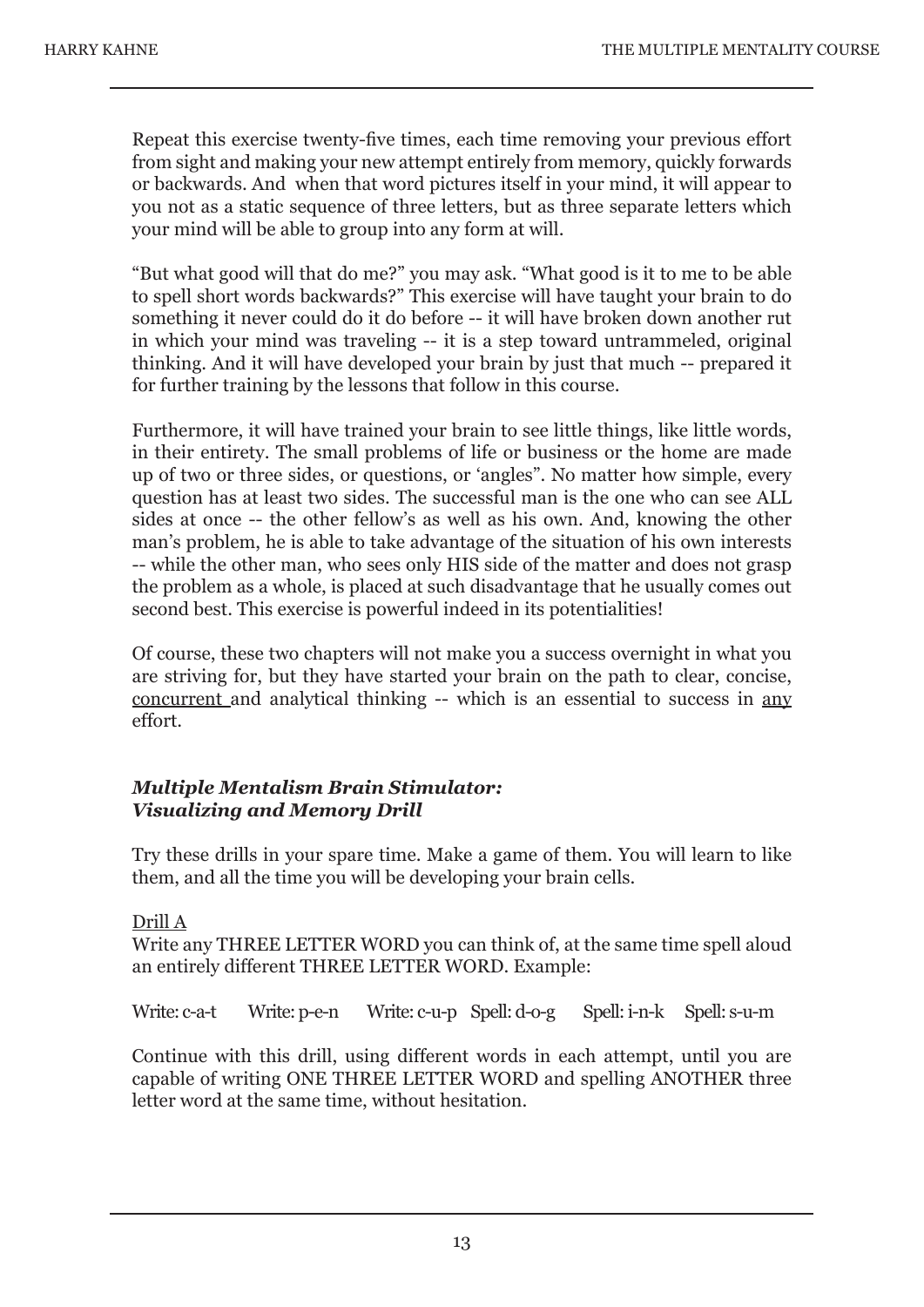#### Drill B

Do not attempt this drill until you have mastered Drill A Write a THREE LETTER WORD, writing the letters in reverse sequence -- at the same time spell it aloud correctly. Example:

| Write: t-a-m | Write: t-i-h | Write: y-a-p |
|--------------|--------------|--------------|
| Spell: m-a-t | Spell: h-i-t | Spell: p-a-y |

Continue this drill, using different words.

Drill C

This drill may be a little more difficult than those preceding, but you can master it. Remember your brain is now more flexible than it was before you started MULTIPLE MENTALISM -- and these drills will make it even more flexible.

Write any THREE LETTER WORD spelling it BACKWARDS: at the same time spell ANOTHER three letter word correctly. Example:

| Write: t-a-h | Write: t-i-f | Write: n-i-p |
|--------------|--------------|--------------|
| Spell: c-a-p | Spell: f-u-n | Spell: p-i-t |

Continue this drill until it is easy for you, using different words.You are becoming mentally STRONG.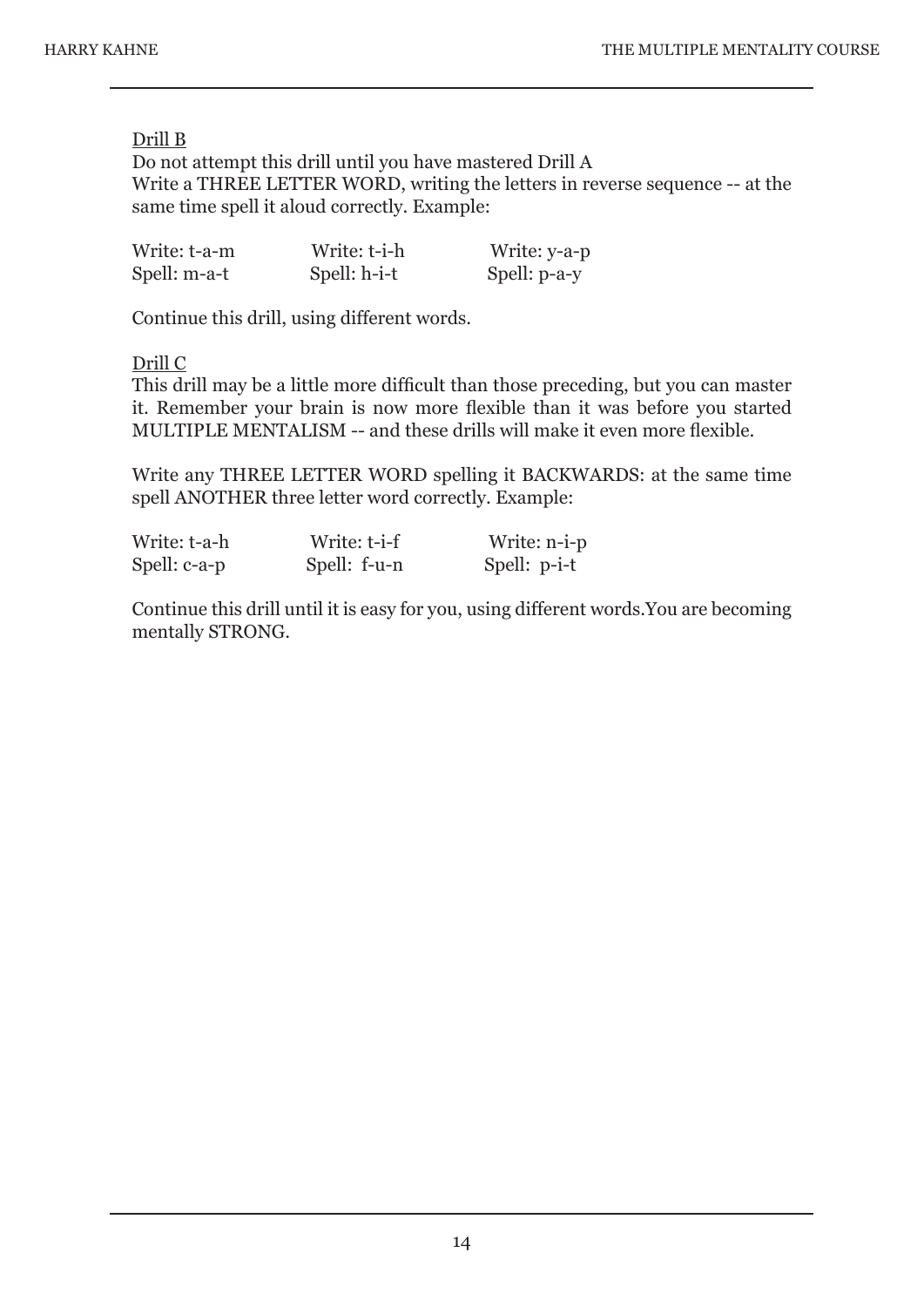## *Chapter III* ANALYTICAL VS. SYNTHETICAL MINDS

—

At the conclusion of Chapter II, I mentioned analytical thinking. Let me make this clear, however: THE DAY OF THE ANALYTICAL MIND IS PAST, at least so far as major success is concerned. And to any of you men or women who pride yourselves upon having an "analytical mind", I issue this warning: You've GOT to go beyond mere analysis and on to synthesis, or you will be a galley slave all your life, chained to the System or the Machine!

Reason it out yourself. In the beginning, primitive man was faced with a horde of unknown, mysterious and terrifying forces. The sun died daily, and was born again next dawn. Thunder threatened dire destruction in Stentorian tones. Forest fires, set by malignant, unseen demons, drove all before them. Floods wrecked the work of years. Dark diseases destroyed whole tribes. Everything about our hairy ancestors was confusion. Only the power of reasoning -- analytical reasoning that could assign the right effect to the right cause -- sorted things out for him and finally made Earth and its element bearable.

Then came the long period of development when men had a fairly complete understanding of their environment. They began to break more and more things down to their component parts. The jack-of-all-trades began to give way to the specialist, the man who analyzed one particular facet of a business, or a science, or a profession, or a trade. By concentration, he became an expert and won the rewards due to his superior analytical ability. That was when an "analytical mind" was the passport to success.

It is no longer necessary to have analytical ability in order to master an isolated part of any occupation or study. Medicine has been broken down into a score of sub-divisions, from Anatomy to Zoology. Business has been sub-divided into dozens of specialties, from Accounting to Underwriting. The farmer has become not merely an Agriculturist but a specific kind of agriculturist -- lost in fields other where the mass of mankind finds little need for thinking at all and where analytical ability seldom distinguishes its possessor from his fellow workers -- possessors of pre-analyzed knowledge.

BUT... although the world has an over-abundance of advertising managers, art directors, production managers, operating superintendents, tool makers and designers, auditors, financiers, buyers, stockkeepers, salesmen, market analysts, time and motion men and other executives... there is a definite lack of BIGGER men -- men who can view these myriad other groups as you can now view a threeletter word -- who can see each in its proper relationship to the others and to the world at large -- and can weld from the heterogeneous mass a mercantile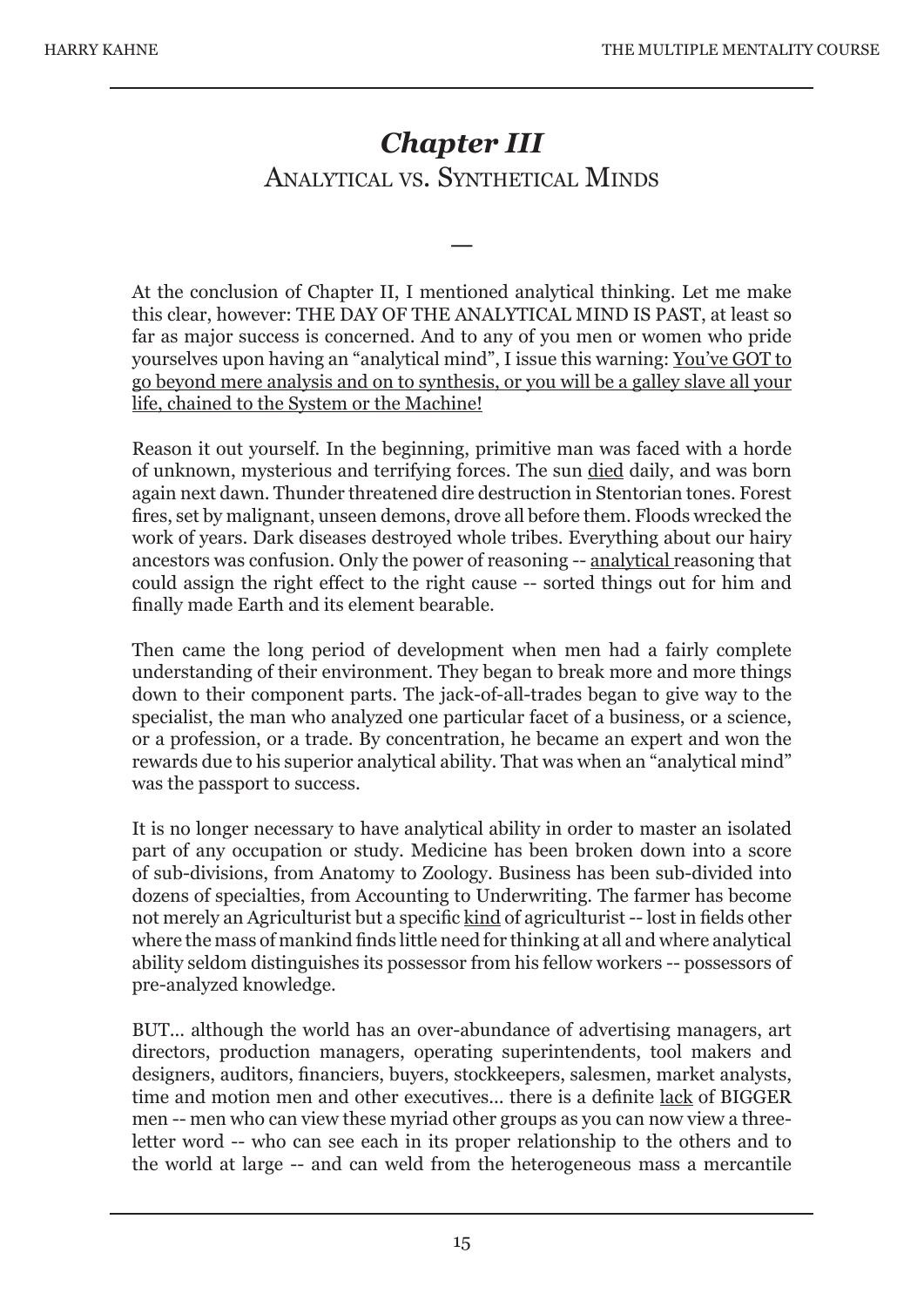giant like Montgomery Ward or Sears Roebuck, or a manufacturing Goliath like General Motors.

And there you have a glimpse of what Multiple Mentalism will do for you -- or, rather, enable you to do for yourself. It will enable you not only to apply analysis to your yourself -- the technique of tearing down and studying the component parts of any situation -- but, far more important, will give you the constructive ability to assemble the parts into a harmonious whole, a smooth-working organization, or plan, or book, or whatever it is upon which you are engaged. Seeing and understanding all factors simultaneously, you will be able to "synthesize" -- build up -- while your merely analytical competitor, like the canal boat captain of a vanished era, bemoans the passing of the "good old days"!

Therefore, Exercise III continues the analysis and synthesis drill inaugurated in Exercise II and supplements the training you have given your mind in this course so far.

#### *Exercise III:*

In Exercise II you became adept at writing three-letter words backwards from memory. And right here I want to emphasize the necessity of spending at least ONE HOUR a day on this course. You can devote time to it while riding to or from work, while eating lunch, or during any of the idle moments with which every man's day is blessed (or cursed!). No doubt you gained a fair mastery of Exercise II in an hour or so, for it is purposefully so simple that a child can do it and enjoy it. But to train the mind to accomplish a thing readily and instantly, you must train it by repetition until the process becomes automatic. In so doing, the right brain is engaged. It is not enough to be able, when leaving the second lesson, to write backwards any three letter word that comes to your mind, and to do so almost as readily as you would write it forwards. That is just a start. You must go further before taking up Exercise III. Repeat Number II every day for a week. An hour a day. At the end of the week you will find that you are doing it automatically, almost unconsciously, and absolutely without effort.

Then, but not until then, you are ready for Exercise III, in which you are to do this: Write, from memory, 25 to 50 four-letter words. Put them on a piece of paper and study them carefully. Then discard the paper and write them again. Do this several times, until you can quickly recall ALL OF THEM. Then write them backwards from memory. Here are a few samples:

Forwards: KNOB PAIN CASE SILL RING SLIP READ SHOE WOOD

Backwards: BONK NIAP ESAC LLIS GNIR PILS DAER EOHS DOOW

Although they look queer, each is a word with a very definite meaning. The letters are in reverse order, it is true -- but, still, each is a word you frequently use and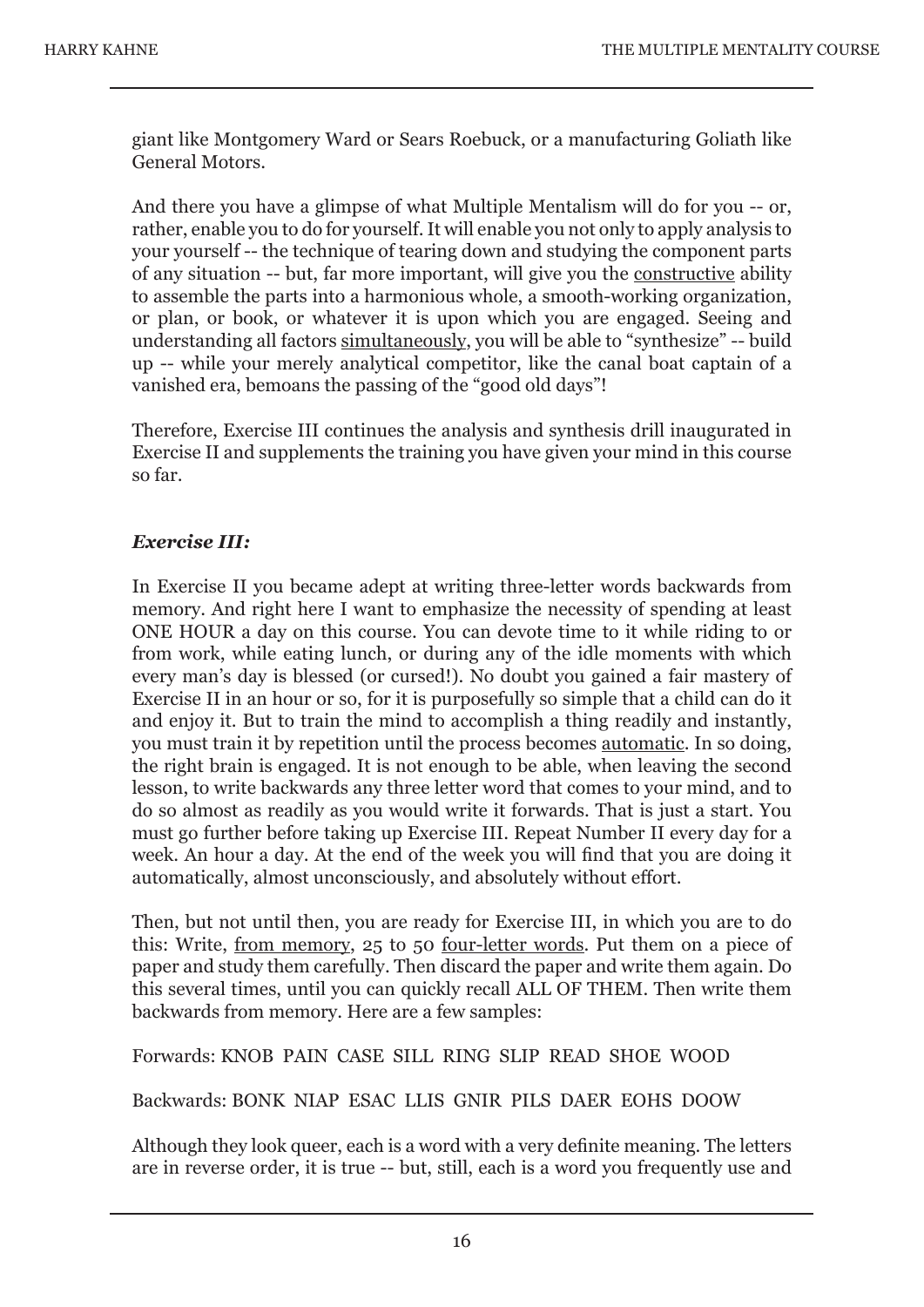should be able to recognize at a glance, even though written backwards. Now, repeat this twenty-five times -- EACH TIME FROM MEMORY -- recalling the words in your mind and not looking at them in writing. Take a clean sheet of paper each time you write the group anew. After you have perfected yourself in this drill, you will be able to recognize the words Pale, Hump, Coon, even when you see them in reverse order, thus: Elap, Pmuh, or Nooc.

And what's that to you? Well, it means that you have now taken the first step toward being able instantly to see all sides of simple problems, no matter in what guise they may confront you. And with this as a basis, you will build your ability to conquer life's most difficult situations. The drills I give you in the exercises to come, make greater and greater demands upon your brain -- develop it constantly to a point far beyond what you would now dream possible.

#### *Multiple Mentalism Brain Stimulator: Double Concentration Drill*

Drill A Memorize this verse:

*The night has a thousand eyes, The day but one --- Yet, the light of a whole life dies When love is done.* 

Drill B

Recite the verse above ALOUD; at the same time write your name and address.

Example:

"The night has a thousand eyes,"

Robert Armstrong

"The day but one ---"

1642 West Allison St.

"Yet, The light of a whole life dies"

Cincinnati, OH

"When love is done"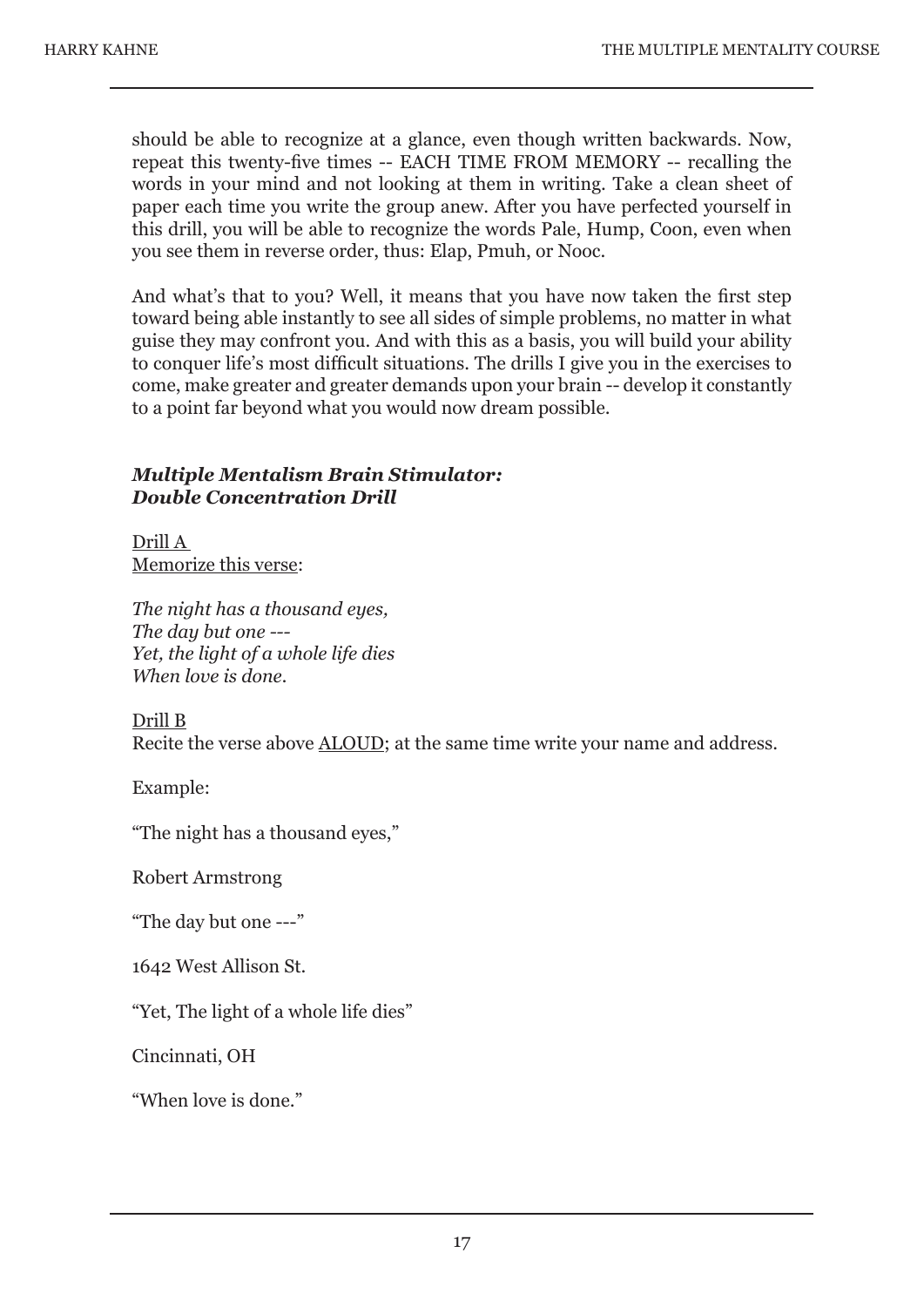#### Drill C

Recite ALOUD the verse given above, while writing a friend's name and address. This will be a bit more difficult, but MASTER it and then try this:

Recite ANY poem, prayer or song you well know, while writing your own name and address or the name and address of a friend, or any addresses you are accustomed to writing. Continue these drills until they are easy for you to accomplish.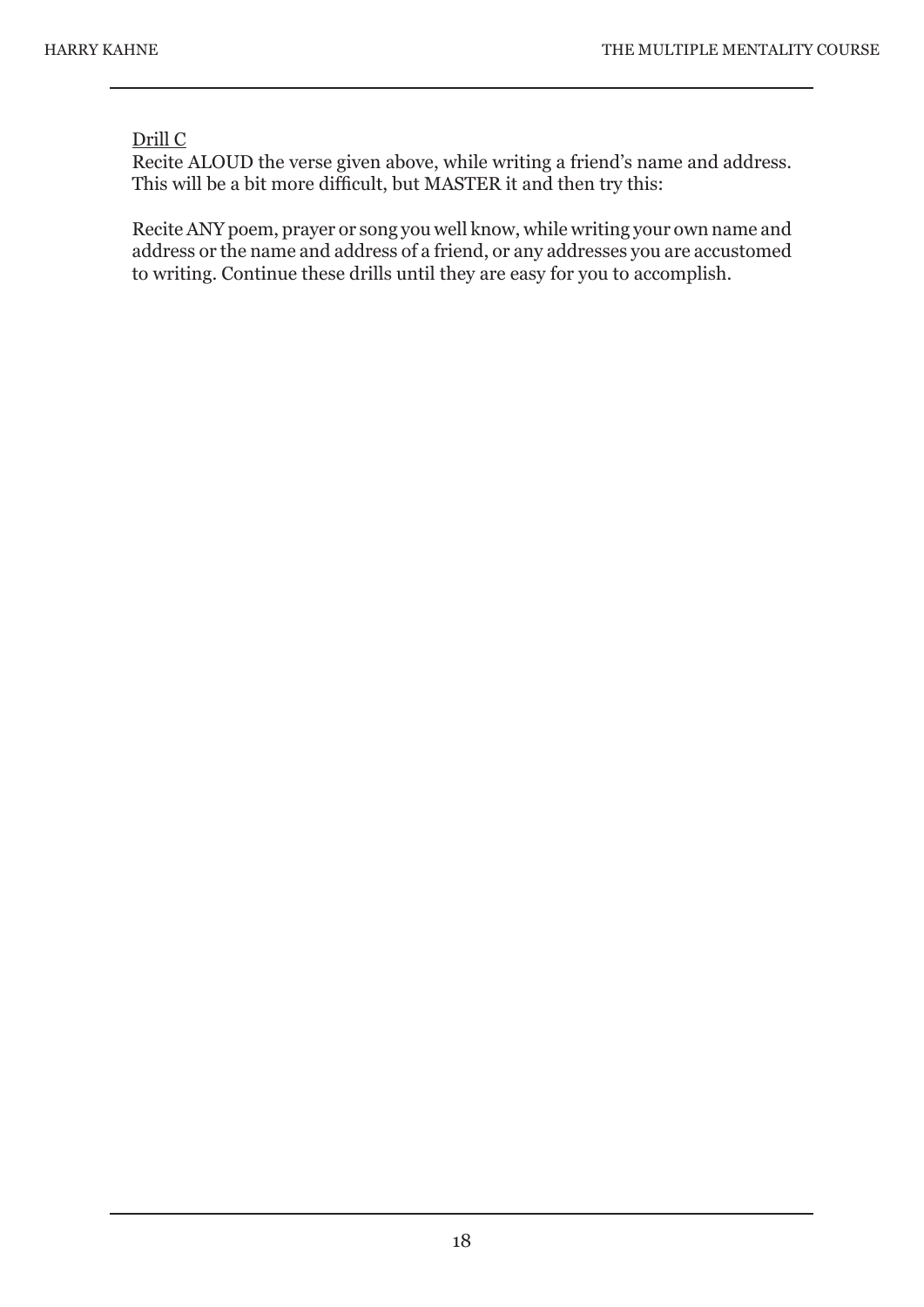## *Chapter IV* RELATIONSHIP BETWEEN MENTAL & PHYSICAL HEALTH & MULTIPLE MENTALISM

Let me make this clear as promptly and emphatically as possible: Multiple Mentalism is not in any way, shape or form -- directly or indirectly -- a system of mental healing! At least, no more than fishing or tennis constitute business training.

—

However, there is a definite relationship and interdependence between bodily health and mental health. If you are weak, run-down and physically ill, your mind cannot attain its fullest efficiency until you have built up your body. The converse is equally true -- if your mind is worried, stressful and in ill health, your physical organs or their functions also suffer and you cannot achieve perfect bodily condition until your mental "set" is right.

Sounds like vicious circle, doesn't it? But in reality it is not. The human body is the one thing we know of that literally can "lift itself by its own bootstraps." If your physical health is below par and your mental health is suffering accordingly, you can make your first steps toward recovery either through the mental or the physical. If you choose the latter, proper exercise, diet and living habits will not only start you along the road to physical health but, also, will in marked measure alleviate your mental symptoms. Having got so far -- with the physical condition somewhat better, proportionately, than the mental -- you should turn your attention to bettering your state of mind. Mental exercise, straighter thinking and better mental discipline can then put your mind in better health, relatively, than your body -- which can again overtake and surpass your physical condition. In other words, you advance the health, first of one and then of the other, physical and mental, just as you place first one foot and then the other forward until you reach your objective.

And that explains why Multiple Mentalism -- without actually being a "mind cure" or "faith cure" in any sense of the words -- really has helped many to better health. This system of mind training gives your brain exercise, diversion and discipline -- puts it far ahead of your body in strength and energy, because there are limits to what the body can do but no limits to the capability of the human mind! There is nothing surprising in the fact that Multiple Mentalism, by stimulating, energizing and strengthening their minds, quickly uprooted the physical symptoms.

Just as Multiple Mentalism facilitates your building up of your body, a thoroughly sound body will enable you to reap even more benefit from my training -- will make it possible for your brain capacity to grow just that much more. And so I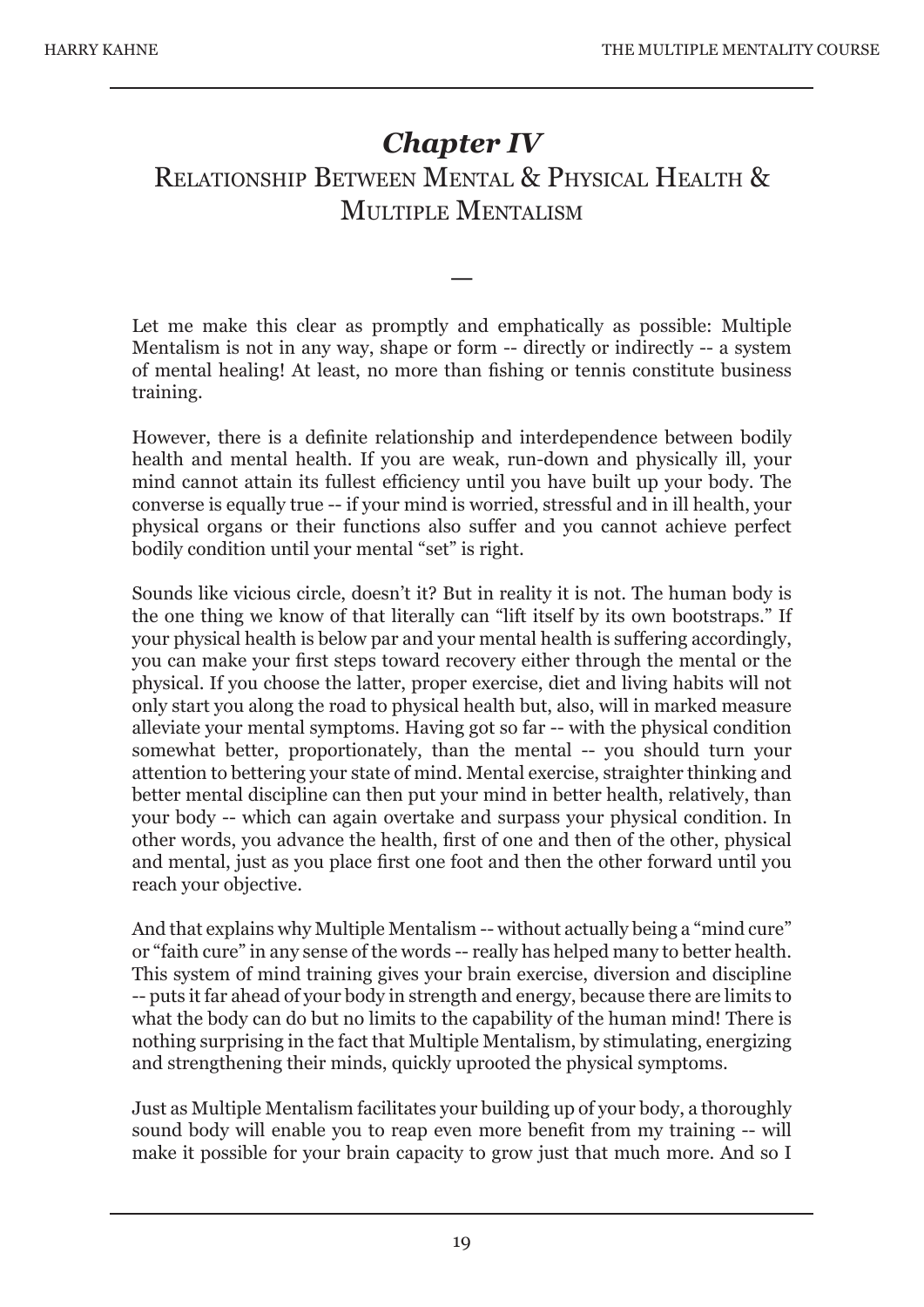urge you again to devote at least one hour every day to the Exercises. Practice them at every opportunity. Transpose the letters and words you see on billboards, and jumble the type in your daily paper -- seize every opportunity to make your mind more proficient.

Moreover, you will find within the next thirty days that you are so much more efficient at your work -- because of these drills I am giving you -- that you will be able to spare more time from the office for physical exercise and play. You are on your way to full enjoyment of abundant health such as you never before aspired to! No wonder that you should do full justice to each lesson I give you, taking plenty of time to it and mastering it fully before taking another step forward and upward!

#### *Exercise IV:*

This is your first complex exercise. It utilizes all the training you have given your mind through Exercises I, II and III. It consists of putting words together, exactly as you must put ideas together in life in order to obtain the fullest measure of business or professional success. Probably it will take you several days to become proficient in the mental gymnastics I now introduce -- but they will give you a very definite mental ability that you do not have at present.

Take 24 of the three-letter words you memorized in Exercise II, or any 24 other three-letter words that come to mind. Write them a few times so that you are thoroughly familiar with them. Then pair any two of the 24 that first occur to you, and intermingle their letters in sequence. Here is what I mean:

OIL & BIT =  $O$  BIILT

and, likewise:

KEY & MAP =  $K M E A Y P$ 

Pair up the 24 words into any 12 pairs, writing their letters, as above, in 1-1, 2-2, 3-3 order. Then start all over with the same or different letters. Mix the words in any pairs that occur to you. Intermingle their letters in the order given. Do this 20 MINUTES every day.

In the second 20-minute period of your hour's exercise, pair a three-letter word with a four-letter word and intermingle their letters:

WERE & HAS = WHEARSE

and, similarly:

COME  $&$  AIL = CAO IMLE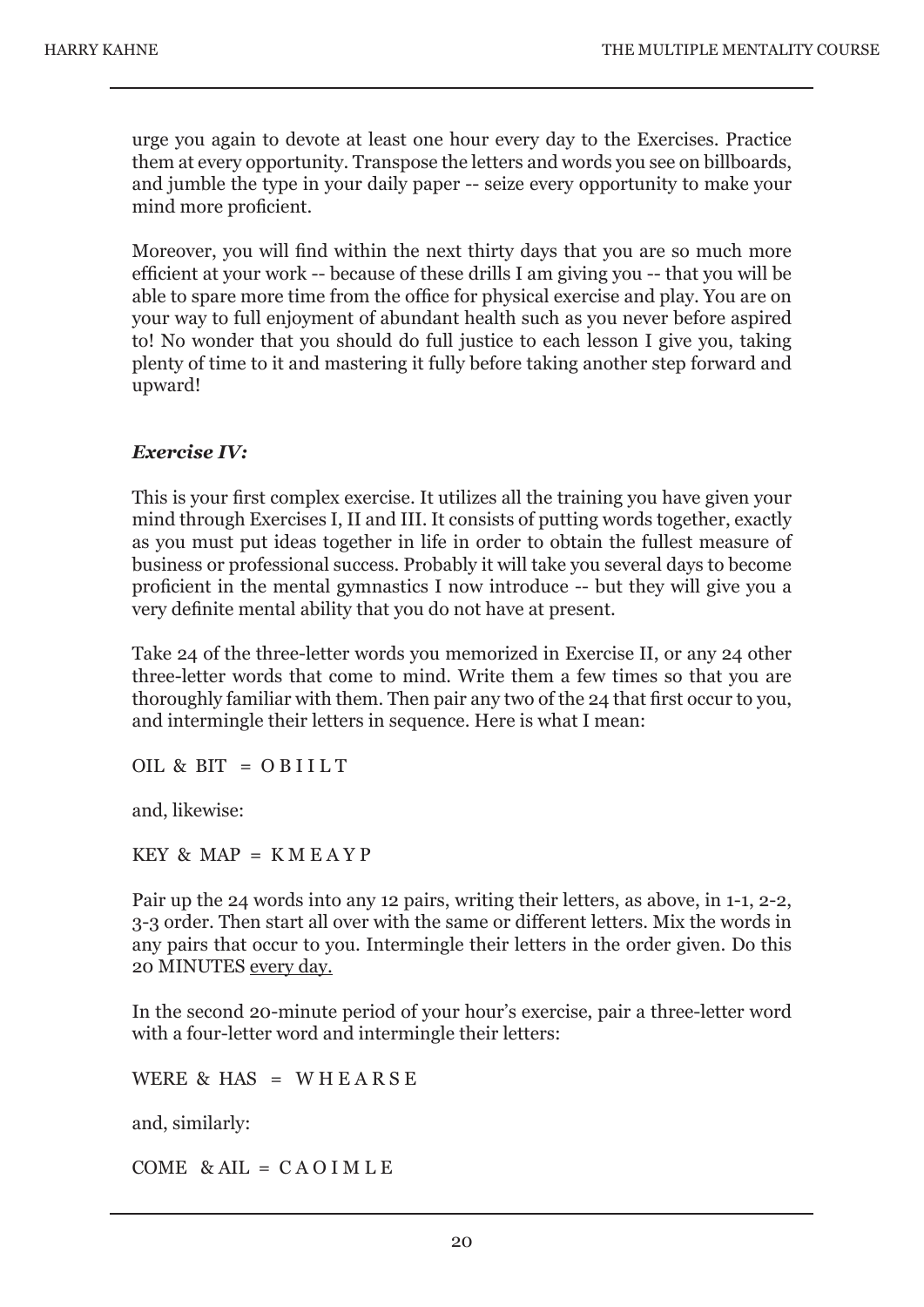Do this FOR 20 MINUTES EVERY DAY, using a different pair every time you do it, until you can take any three-letter word and intermingle its letters with those of any four-letter word as rapidly as you could spell each word correctly by itself. This drill should immediately follow your 20-minute practice in intermingling three-letter words.

Now, for the last 20-minute period of your daily drill, do the same exercises as the two preceding, EXCEPT: pair and intermingle four-letter words, one with another, instead of using three-letter and four-letter words, thus:

LIKE & PAIR =  $L$ PIAKIER

and also:

FOAM & LOVE =  $F$ LOOAVME

You may realize how essential I consider it when I repeat a bit of advice given you in every exercise so far: NEVER "COPY" THE DRILL. Do it from memory! FROM MEMORY ALONE. Use your "mind's eye", not your physical eye. In doing this, you acquire that same miraculous ability with which the blind amaze the world - the power to recreate, in your own mind, everything about you at the moment and anything you have seen in the past. Your mind OPENS -- it embraces THE WORLD IN ITS ENTIRETY. It is ILLUMINATED -- dark, obscure corners become LIGHT. Your mind is awake -- it LIVES. The whole earth is WITHIN YOUR MENTAL VISION -- and you are master of it! That is the power possessed by the blind, in some measure -- and which you can not only acquire, too, but to which you can ADD the inestimable value of sight. Truly, I exaggerate but little when I tell you that practicing these exercises until you reach perfection in them will make you nothing less than a Super-man -- a being apart from those around you!

So, make your mind WORK. Don't "coddle" it by copying -- nor "baby" it by taking less than an hour's drill every day. Take MORE, if you need it. The BIG thing is: to master -- master thoroughly -- each and every lesson as you go along. Perfect yourself in it before proceeding to the one following. In this way, and in this way ONLY, you will get full value from Multiple Mentalism, the SOLE course of its kind in the world.

#### *Multiple Mentalism Brain Stimulator: Numerical-Word Drill*

#### Drill A

Recite aloud the numerals from 1 to 100. At the same time write as many FOUR LETTER words correctly as you can. Continue practicing this drill until you can keep an even pace, counting and writing..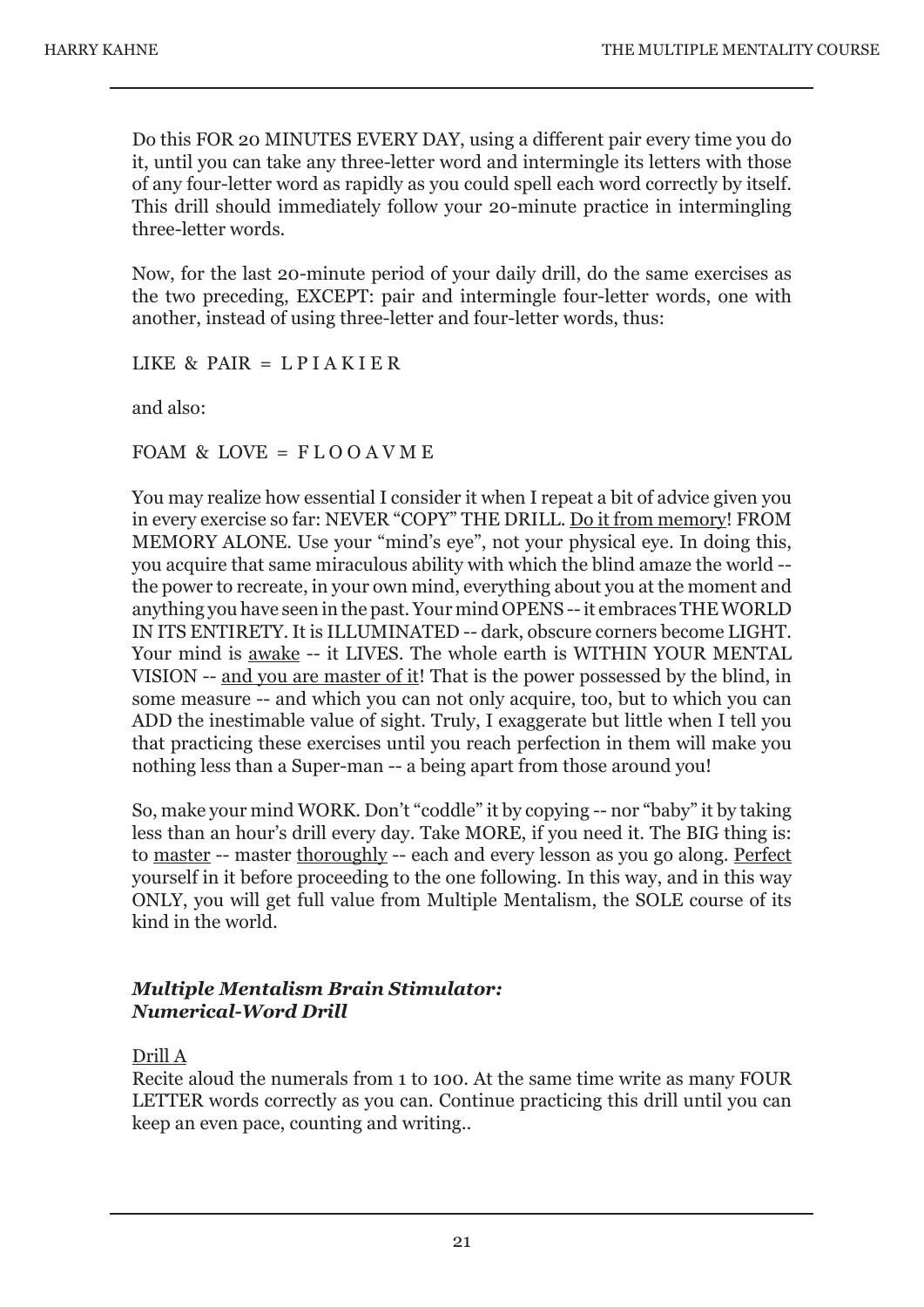After a few attempts you should be able to write 15 or more 4-letter words without stopping your counting, although you may have to pause occasionally to think of words.

#### Drill B

Recite numerals from 3 to 99, while writing 4-letter words, spelled backwards.

EXAMPLE: BOAT -- as you count aloud "by threes".

#### SPELLED: TAOB

A friendly bit of advice to you: The more difficult you find these exercises, is the sign that you need them, so MASTER them by all means.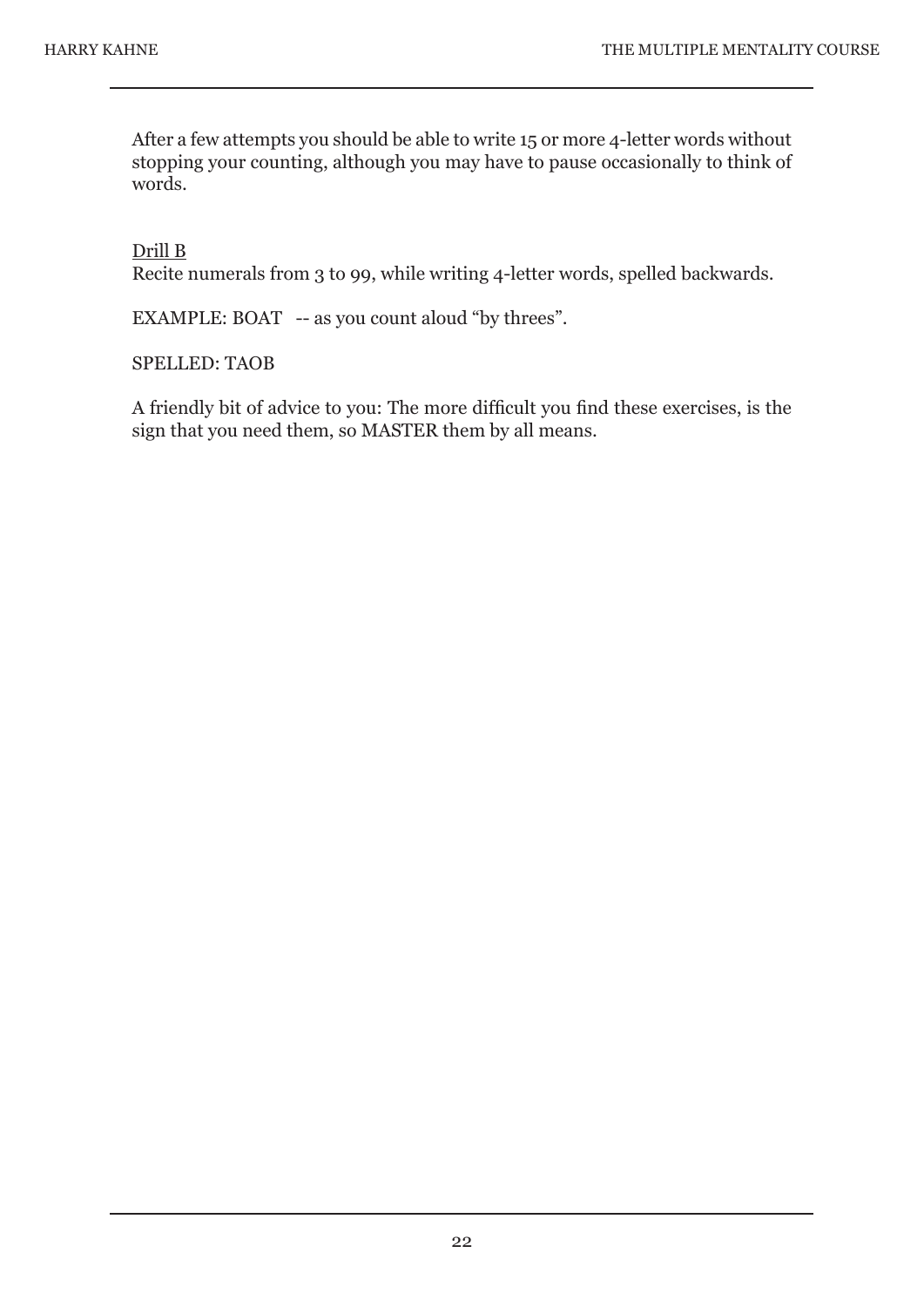## *Chapter V* PSYCHOLOGICAL DIFFICULTIES RELIEVED BY MULTIPLE **MENTALISM**

Exercise IV may have seemed difficult at first. But by the time you take up this chapter, you will -- if you are fair to yourself -- have mastered Exercise IV and will now be able to do the drill easily.

—

This is as good a time as any for me to go on record with this statement, substantiated by every scientific authority on the workings of the human mind: THINKING NEVER HURT ANYBODY! Ralph Waldo Emerson, one of America's outstanding philosophers, said: "It probably is easier for great men to do great things than it is for little men to do little things". So, if you have found it difficult to do the little exercises I have thus far given you, your brain has not yet really begun to realize its capacity and it still stamps you, comparatively, as a "little" man. However, to quote another famous figure in history, Thomas Edison once said, "Genius is 99% perspiration and 1% inspiration". Consequently, the effort you devote to these exercises will lead you surely and uninterruptedly to GREATNESS OF INTELLECT. And greatness of intellect is characterized by greatness in other things -- in understanding, in sympathy, in charity and in our daily conduct. Many ends well worth striving for!

And if, in the striving, you occasionally feel a touch of "brain fatigue", remember this: physical exercises that build up your muscles and framework are invariably accompanied, at first, by physical stiffness. This stiffness is in itself PROOF that the exercises are benefiting you -- calling into play parts of your body that have been "rusting", unused. So with the mental exercises that are given here. If they seem to make your brain stiff and somewhat "numb", you may be sure that they are helping you. The stiffer they make you feel, in fact, the more you have been in need of just this kind of "limbering up", and the more good you will get from it.

You are now becoming able to carry on four or five mental processes simultaneously. Your thoughts of self are no longer able to crowd other thoughts out of your mind. Expressed in another way, Multiple Mentalism has left you still conscious of self, but no longer self-conscious! You are four or five times the individual you formerly were and you have outgrown your childish self-consciousness just as you have outgrown the clothes you wore as a child!

The same factors account for the disappearance of stuttering and stammering in several others who have perfected themselves in these drills. Where thought was too rapid for words, consequently crowding the consciousness so that no part of the mind was free to direct the speech, they stuttered and stammered. With the ability to think several things at once, they were free to complete their lines of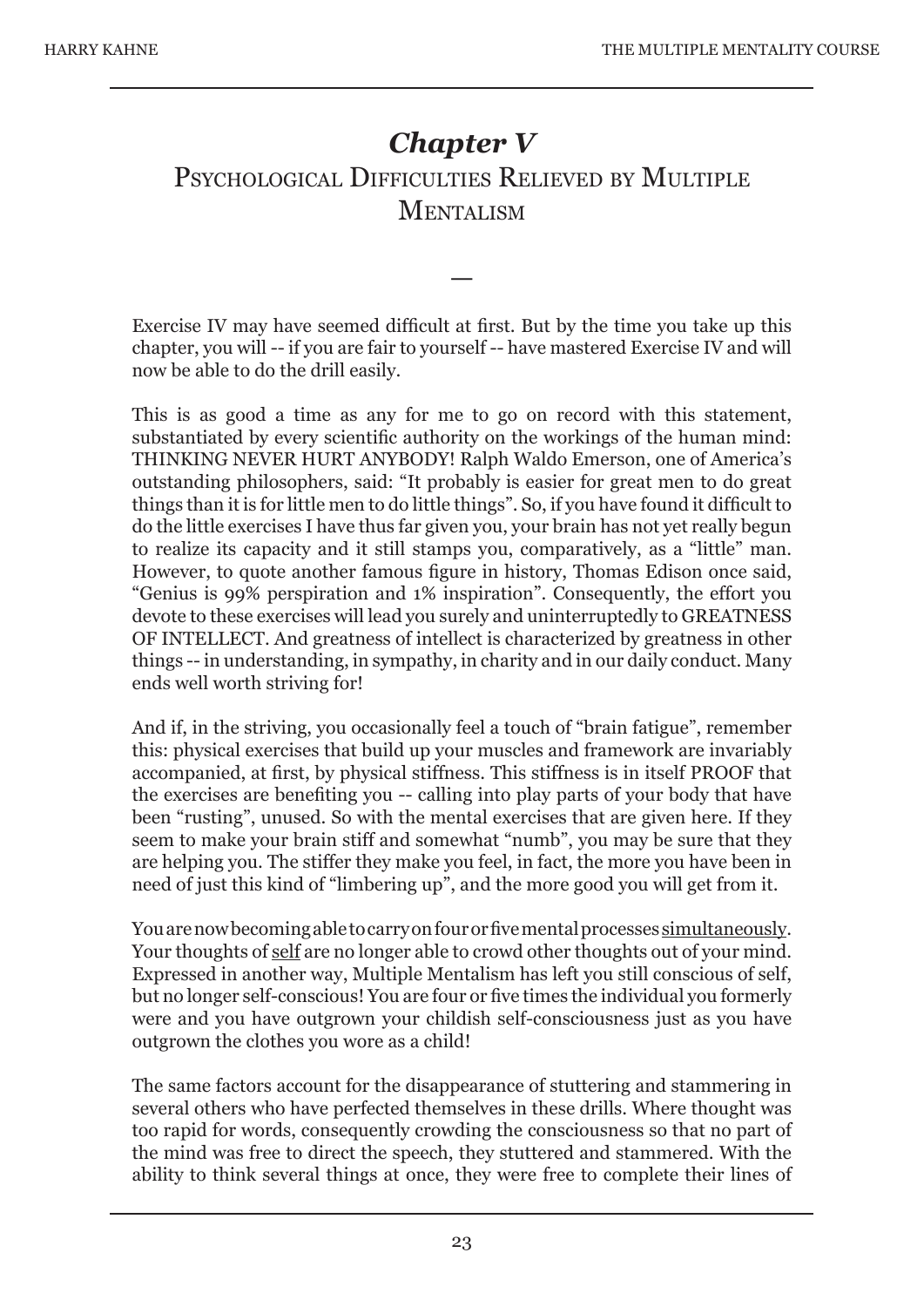thought while other parts of their brains followed along, putting the thoughts into words and seeing that the words were properly uttered, clearly and impressively. So, too, with those who hem'd and haw'd and er'd while sparring for time in which to think. Mental agility -- the ability to see and weigh all sides of a question simultaneously -- now enables them to speak right out, without impediment.

Some stutterers and stammerers, we are told by psychiatrists, are victims of neuroses and complexes all unknown to themselves. Even so, when they are relieved of these neuroses, freed from these complexes by Multiple Mentalism, is there anything in that "cure" to surprise the thinking man? Complexes and neuroses hide in dark corners of the mind -- hidden from sight -- unpleasant experiences or desires that we wish to forget -- unhappy memories or unworthy desires that our conscious minds do not want to face but which melt away instantly when dragged out into the light and dissolved by the illumination of Reason and Understanding. As you already can see, by its effects on your own mind, Multiple Mentalism opens up chamber after chamber in your brain -- airs and purifies it -- lets in the sunshine of Intelligence to disperse any unwholesome, buried memories that may be festering there -- gives you mastery in your own mind, over all that it is and all that it contains.

After all the foregoing, you might expect Exercise V to be a drill featuring Peter Piper and his peck of pickled peppers, or the ragged rascal who ran 'round the rugged rock! However, it is not. You will find it, instead, a continuation of No. IV -- a trifle more complex, perhaps -- but even more interesting. If you have been faithful in your practicing and have mastered the four exercises given you so far, you have reached the point where your increased mental abilities are a constant source of amazement and pleasure to you!

#### *Exercise V:*

Warning: if you have to any degree slighted the previous lessons, GO BACK AND MASTER THEM NOW, or you will fall by the wayside in your effort to acquire a Multiple Mind! Exercise V will absolutely stop 999 out of every thousand men who have not approached it by mastering Nos. I, II, III and IV. However, if you have been conscientious and regular in your practice and can now intermingle three-letter and four-letter words with ease and speed, these gymnastics will give you a genuine thrill!

First, write 24 four-letter words from memory. It is easy, of course. You have used so many of them in the preceding lesson. Now, take any two of your four-letter words (select them in your "mind's eye", NOT by looking at the list you have written!) and intermingle their letters so that you spell one word frontwards; the other, backwards. Like this: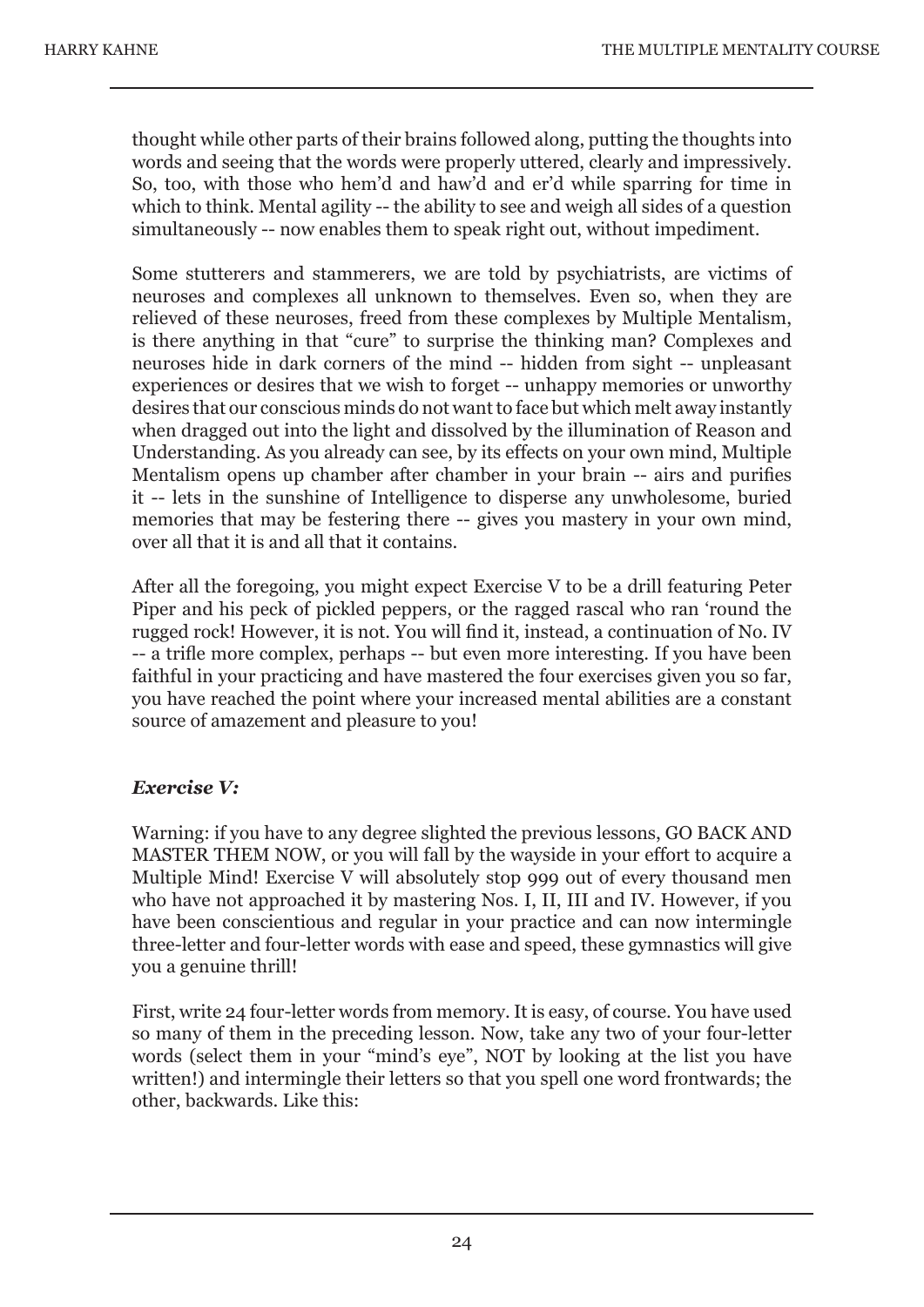#### $HOLD \& SOL = HLOILODS$

and

#### PIPE & PUFF = P P I U P F E F

Naturally, you understand that this is to be done entirely from memory -- utilizing the blind man's gift of seeing with his mind -- and writing the intermingled letters on a clean sheet of paper, without having the words themselves before you as a guide. Just select the words, reach for a clean sheet of paper and write down S N U O R O E L after having selected, for example, the words SURE and LOON in your mind. Do not write SURE and LOON, themselves, at all -- just their letters, intermingled as explained, and NOTHING ELSE. Pair off other four-letter words and write them similarly for 30 minutes. Do not overdo yourself by practicing more than 30 minutes at present, for you must spend at least a week, and perhaps more, on Exercise V. You will have time tomorrow and in the days following to become really proficient in this and the following drill (also a part of Exercise V). It is better, you know, to take six hours in six days, for drilling than to take even twelve hours in a single day. You learn better, and retain what you learn, which you cannot hope to do if you "cram".

After you have practiced the above lesson for 30 minutes, go on to words of five . Write JSULMLPSAF if you have selected JUMPS and FALLS. Pair off five-letter words and write them thus FOR 30 MINUTES --- no more, no less, for the first day.

Tomorrow and in the days following, until you have MASTERED this drill thoroughly, spend AT LEAST 30 minutes daily on four-letter words and five-letter words. Thirty minutes EACH, that is. Or more. Two hours in all if you can find the time --- an hour and a half if you cannot manage two hours --- but, at all costs, AT LEAST one full hour. And KEEP AT IT, day after day, until you can make fourletter and five-letter words "jump through the hoop" for you, in accordance with this drill.

How does this fit into your daily life and help you in solving business or household problems? Well, think it over. Something occurs on your job, let us say. Perhaps someone has been advanced over others' heads, or someone has been unexpectedly discharged, or a deal that you thought was "in the bag" falls through. Why? You may be sure that any totally unexpected happening of any importance was preceded by an entire series of events --- long and short and, perhaps, seemingly unrelated to the action in which they culminate. The most recent event in the series is probably familiar to you, but you may not see its connection with other, partially forgotten events. Now that your mind is becoming trained to break down and reconnect words, to take ten apparently unrelated letters and see them in their true relationship to each other, as two separate and distinct words, your mind will become equally able to analyze and reconstruct events in your business life --- to understand that which is now a puzzle to you.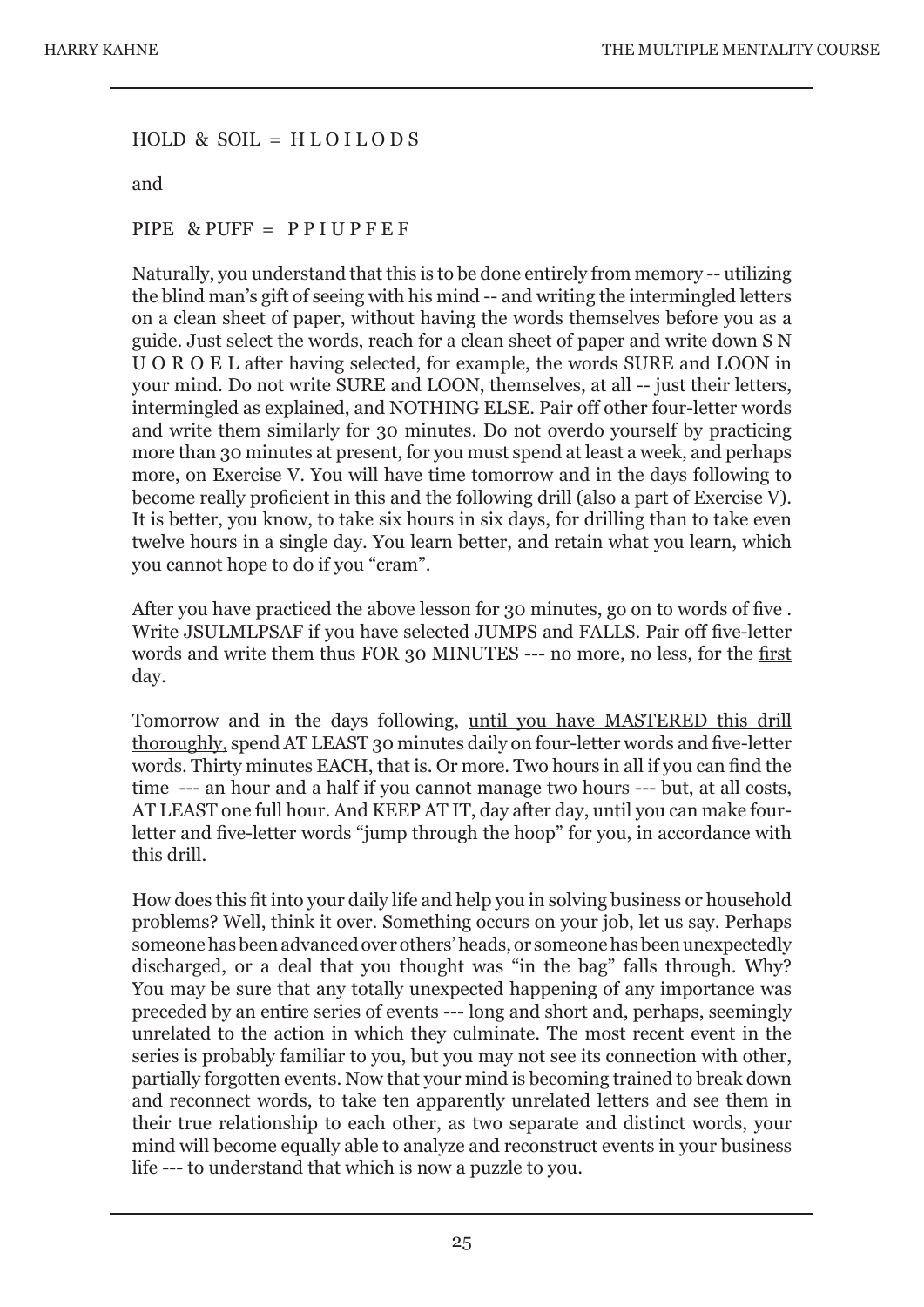Better yet: Perhaps a series of events is now under way, but has not yet culminated in any definite action. With your new-found ability to recognize seemingly heterogeneous elements as coherent entities, you will in many cases find yourself anticipating forthcoming actions and "beating the other fellow to the gun", or preparing yourself in advance to handle situations that otherwise would prove too much for you.

Need I say that when you can do this, and your rivals cannot, you --- and not they --- will win out in business competition?

#### *Multiple Mentalism Brain Stimulator: Calculating Drill*

This is NOT an arithmetical drill in the sense that it is designed to improve your arithmetic. However, even before the time of Omar Khayam, various mathematical exercises were much in vogue to develop judgment, reasoning power and mental alertness. The following drill will stimulate your brain to greater nimbleness than you would have dreamed possible just a few weeks ago.

Drill A

Spell your own name aloud and add this row of figures:

 $9 + 28 + 56 + 124 + 43 + 68$ 

Work on this drill for days, create more additions, and while adding RECITE the alphabet ALOUD. Spell your friends names, recite poetry. As the new awakened cells are called into play, continue creating more difficult additions.

#### Drill B

Spell your own name and MULTIPLY:

6 x 42 9 x 18 8 x 17 6 x 56 4 x 37 3 x 59 9 x 39

Spell your friends names, using new ones at each attempt:

8 x 45 7 x 78 8 x 29 7 x 345

Create your own problems, adding, multiplying or subtracting.

Drill C:

| 154    | 567    | 437    | 989    | 873    | 756    |
|--------|--------|--------|--------|--------|--------|
| $-132$ | $-234$ | $-342$ | $-657$ | $-675$ | $-546$ |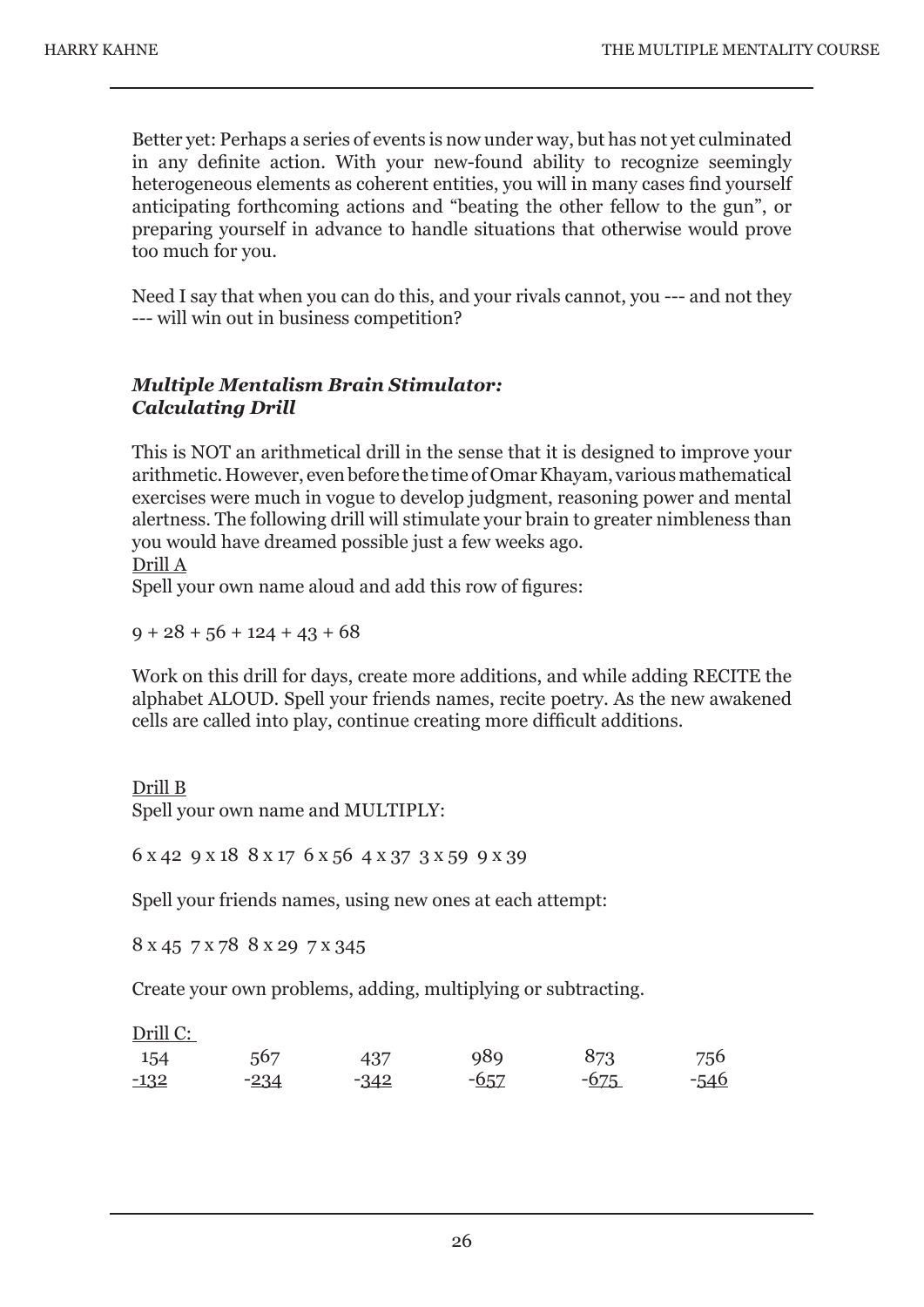## *Chapter VI* MULTIPLE MENTALISM IN TRADES, COMMERCE & **PROFESSIONS**

—

Success in business requires certain attributes --- intelligence, observation, understanding, constructiveness and memory; whether you are a truck driver, an accountant or an attorney. Multiple Mentalism is a definite and potent aid in developing these requisites and is a truth self-evident to all who have carefully and honestly followed my admonitions and exercises thus far. Nevertheless, some consideration of this mental training in its relation to success in various occupations should prove helpful at this point.

Take the matter of intelligence, for a start. Intelligence is by no means a matter of formal education or schooling. Dictionaries define it as: "Mental acuteness, sagacity, understanding." Far different from mere learning, isn't it? A mind may be literally stuffed with facts but, unless it can use them, its possessor is stupid. The plumber, the salesman and the pharmacist all have infinitely better chances for advancement if their minds are active, are constantly using what knowledge they have as well as that which they acquire from day to day. That is but one of many reasons for the mental gymnastics I give you.

In the preceding paragraph, I mentioned the knowledge that we acquire from day to day --- but many of us acquire little or no new knowledge in the ordinary course of our work. Such unfortunates are the victims of lack of observation --- which, in turn, is one of the deleterious effects of modern civilization. We see so many things, one crowding on the heels of another --- automobiles flashing past, traffic lights winking on and off, animated window displays frantically trying to catch our attention, advertisements screaming to be noticed, radio loudspeakers blasting almost incessantly, throngs of people scurrying past --- that the undisciplined mind becomes a muddled morass of confused impressions, totally devoid of the power to see and understand. In other words, unable really to observe intelligently --- to retain fresh knowledge that is worthy of retention and to reject trivialities that would be only mental dead weight. Multiple Mentalism, by enabling you to apprehend instantly what is, to the untrained mind, a hopeless jumble, gives you that priceless quality of the superior mind: Observation. It is an important factor in your success!

A hundred truck drivers may drive the same route, hauling the same loads, daily. And yet, only one of them may be observant enough to notice that his loading platform is too high or too low --- causing a waste of effort and time (which is money) in picking up his loads. The same driver is apt to notice whether a trailer or a self-contained truck is best suited to the character of the work. He may notice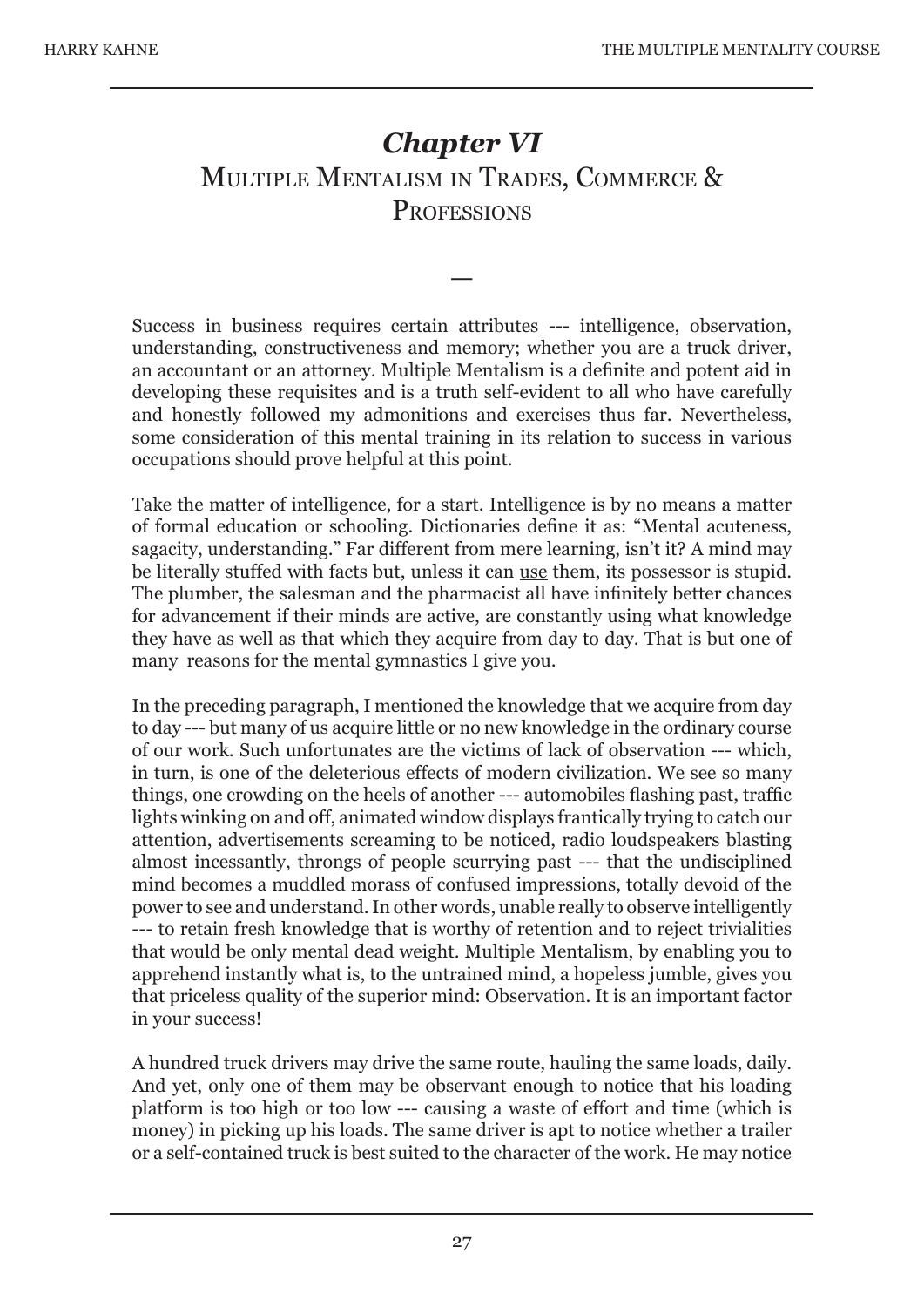that most of his time is spent idling in traffic and that one larger truck is more desirable than two lighter, speedier jobs --- or that the reverse is true and his type of hauling could be done more efficiently by replacing one large truck with two or three smaller ones. A driver so observant is slated to be transportation superintendent or a highly productive salesman for some truck agency, or owner of his own trucking concern!

Understanding and constructiveness are but other phases of analysis and synthesis, both of which were discussed in Chapter III, but memory is another mental trait developed by the training you are here giving yourself.

We all have good memories, insofar as memory is defined as the mind's capacity for retaining impressions of names, faces, personalities, scenes and events. That is a trait common to all Mankind --- every brain records indelibly every impression made upon it, whether or not its possessor was conscious of the impression at the time it was made. But the ability to recall those impressions, at will, is not so common.

As an illustration of this fact: Psychologists have introduced a subject to someone he never met before, given him five or ten minutes with this stranger and then after the stranger has left the room, requested the subject to write his description. Almost invariably, the description is incomplete, inaccurate, and most vague. It might well apply to any four of the first six men you meet on the street. Even such obvious details as age, height, weight, and color are given incorrectly or omitted entirely! All of which might seem indicative of lack of observation as well as of faulty memory. however, when the subject is then hypnotized and questioned concerning the appearance of the man he has just met, his description is positively startling in its completeness and accuracy! Even such details as the initials on intricately intertwined monogram rings, the shades of color in multi-hued fabrics and the number of pencils or other impediments from a vest pocket are clearly given! You see, the facts were there but the subject could not recall them.

My training, you must agree, not only makes you observant and thereby assures your noticing every pertinent factor applying to a person, thing or event but, also, is developing almost hourly your capacity for recalling those factors at will. The same brain "muscles" that pull a word into your consciousness, reverse the sequence of its letters and interpose them between the letters of a correctly spelled word (all of which, as you know, is done in the MIND), will enable you to pull into consciousness again the names, faces, conversations and characteristics of people you met long before. You will be able to recall events long past, as well as scenes you thought forgotten. Not by any mnemonic tricks of association or Magic Memory Formulae, but by simple and natural mastery of your mental processes! Multiple Mentalism enables you to make your mind do what you want it to do, when you want it done. Regardless of interrupting factors that woefully distract undisciplined minds, your brain is your faithful ally and servant, always alert to do your bidding --- ready instantly with whatever you require of it!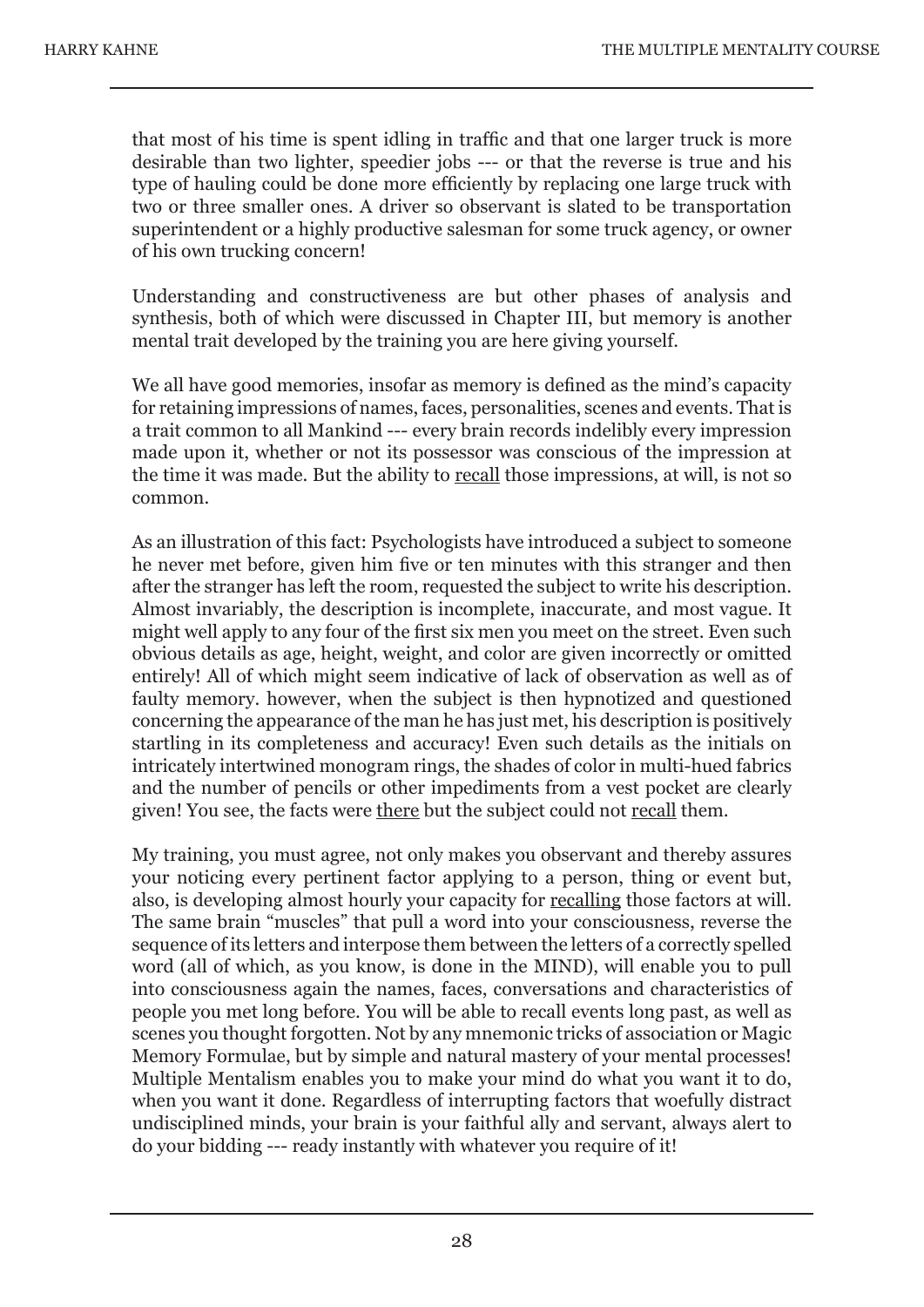The accountant whose mind obeys its master sees and properly interprets the relationship between selling cost and sales price, between overhead and production figures, between volume and net income. He is on the way to becoming treasurer or financial agent! Similarly, the attorney who is sharp to seize upon discrepancies in his opponent's arguments, who is exact in drawing his own parallels with established precedents, who is quick to identify contradictions between present and past testimony, is well in line for fat retainers and generous fees! And these are the talents latent within us all --- machinist, farmer, physician and chef -- talents that will blossom and bloom through Multiple Mentalism. A rich harvest... yours for the reaping!

#### *Exercise VI:*

Since we have just discussed memory, I am --- for a diversion --- going to introduce an amusing little parlor trick which will entertain and mystify your friends and associates and, at the same time, strengthen your memory, or power to recall. Observe this "Magic Square":

| 23 | 20 | 17 |
|----|----|----|
| 16 | 11 | 22 |
| 18 | 25 | 12 |
| 13 | 14 | 19 |
|    |    |    |

What is distinctive about it? If you are observant, you will note that its columns --- whether added vertically, horizontally or diagonally --- yield the same total, 70. I am going to show you how you can challenge your friends to draw such a square, in blank (without numbers in it), and name any total they wish you to obtain. Then, almost without pause, you will be able to write in the correct figures to yield any desired total, no matter whether the columns are added up and down, across or diagonally!

The first step is to draw and number a "key" square, thus:

| ı  | 14 | 11 | 8  |
|----|----|----|----|
| 1  | 7  | -2 | 13 |
| 6  | 9  | 16 | 3  |
| 15 |    | 5  | 10 |

Look carefully at what you have drawn. Note carefully the positions of the "key" numbers, 1 to 16 inclusive. Fix each numbered square in your mind. Now, conceal your diagram and draw a new one, exactly like it, FROM MEMORY. Number each square exactly as numbered above --- BUT DO NOT LOOK at the above or your own previous drawing. Draw and number the squares FIFTY TIMES, numbering the smaller squares 1 to 16, in numerical sequence. AFTER you have done this, draw the squares in blank, then write in the numbers by horizontal columns, thus: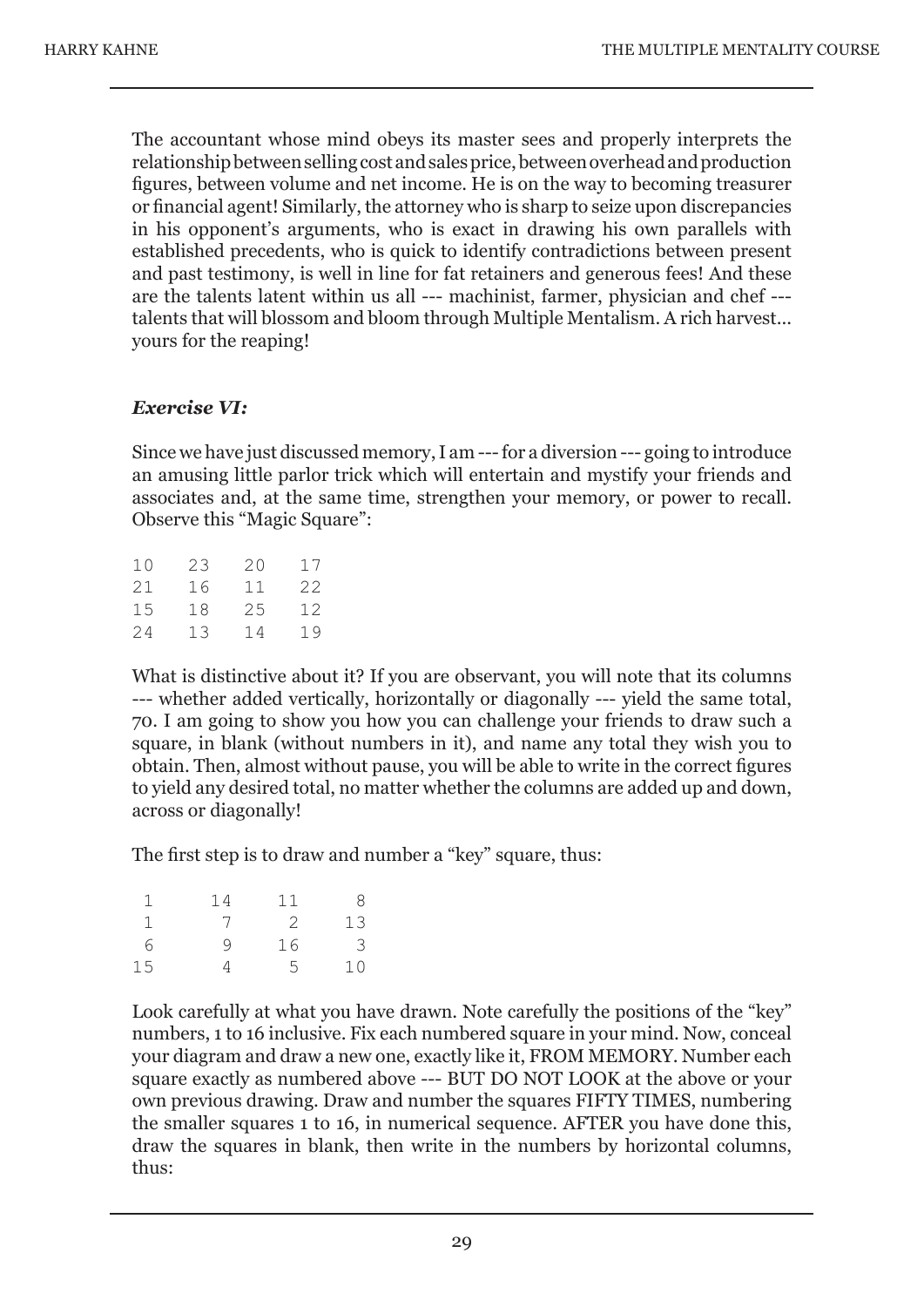(1st line), 1-14-11-8; (2nd line), 12-7-2-13; 93rd line), 6-9-16-3; (4th & last line), 15-4-5-10. Repeat this drill until you have mastered it completely. Then, starting with a drawing of the unnumbered squares, and WITHOUT looking at previous efforts, insert the numbers by vertical squares; as (1st column) 1-12-6-15; (2nd column) 14-7-9-4; (3rd column) 11-2-16-5; and (4th & last column) 8-13-3-10. Do these three drills at least FIFTY TIMES each, from memory, or until you are as familiar with the arrangement and numbering of the sixteen squares as you are with the sequence of letters of the alphabet --- only more so!

Now, with the "Magic Square" well fixed in your mind, you are ready to puzzle your friends. Drawing the squares in blank, ask someone to name the total he wants you to reach. From whatever figure he names, subtract 30 and divide the remainder by 4. Obviously, your friend must name a number as high as 34, or higher. Assume that the number given you is 86. Subtract 30, as explained. You now have 56 for a remainder. Divide 56 by 4 --- an easy mental calculation. This gives you 14. Write 14 into square #1 (the 1st square in the upper left hand corner), 15 into square #2 (3rd square in line 2 of the "Magic Square" as you have memorized it), 16 into square #3 (4th square in line 3), 17 into square #4 (2nd square in line 4), 18 into square  $#5$ , 19 into square  $#6$ , 20 into square  $#7$ , and so on until you have written them all in, concluding with the number 29 in square #16. You will find that, no matter how you add the numbers you have written in, 86 is the total!

| 14 | 27   | 24 | 21 |
|----|------|----|----|
| 25 | 20   | 15 | 26 |
| 19 | 22.2 | 29 | 16 |
| 28 | 17   | 18 | 23 |

"Fine!" you say, "but what do you do if, after subtracting 30 in accordance with these directions, the remainder is not evenly divided by 4?" Well, that doesn't make the trick any harder. Suppose you had been given the number 88 instead of 86. You would proceed as above, except that when you divided 58 by 4, you get 14 with 2 left over. Number your squares exactly as in the example given above --- 14 in square  $\#1$ , 15 in  $\#2$ , 16 in  $\#3$  and so on UNTIL you reach square  $\#13$ . In square #13, instead of writing 26 as you did when working for a total of 86, add 2 (the "leftover" you had when dividing 88 minus 30 (58) by 4. That is, write in 28 instead of 26 --- skipping 26 and 27 entirely. Add 2, also, to each of the remaining squares to and including  $#16$  --- which means following 28 (Square  $#1$ ) with 29 (square  $#14$ ), 30 (square  $#14$ ) and 31 (square  $#16$ ). You now have a square numbered like your first one, which totaled 86, except for the squares 13 to 16 inclusive, where you have subtracted 28 for your former 26, 29 for 27, 30 for 28, and 31 for 19 and have omitted 26 and 27 entirely. Your rows, columns and diagonals will now add to 88, the required sum! When your remainder after subtracting 30 from the sum required of you is not evenly divisible by 4, the "carryover" must always be 1, 2 or 3 --- it cannot be anything else, of course. Whichever it is, add it to the numbers that would normally appear in squares 13 to 16 inclusive, had the figure been evenly divisible by 4 --- as explained above. A simple trick, but effective!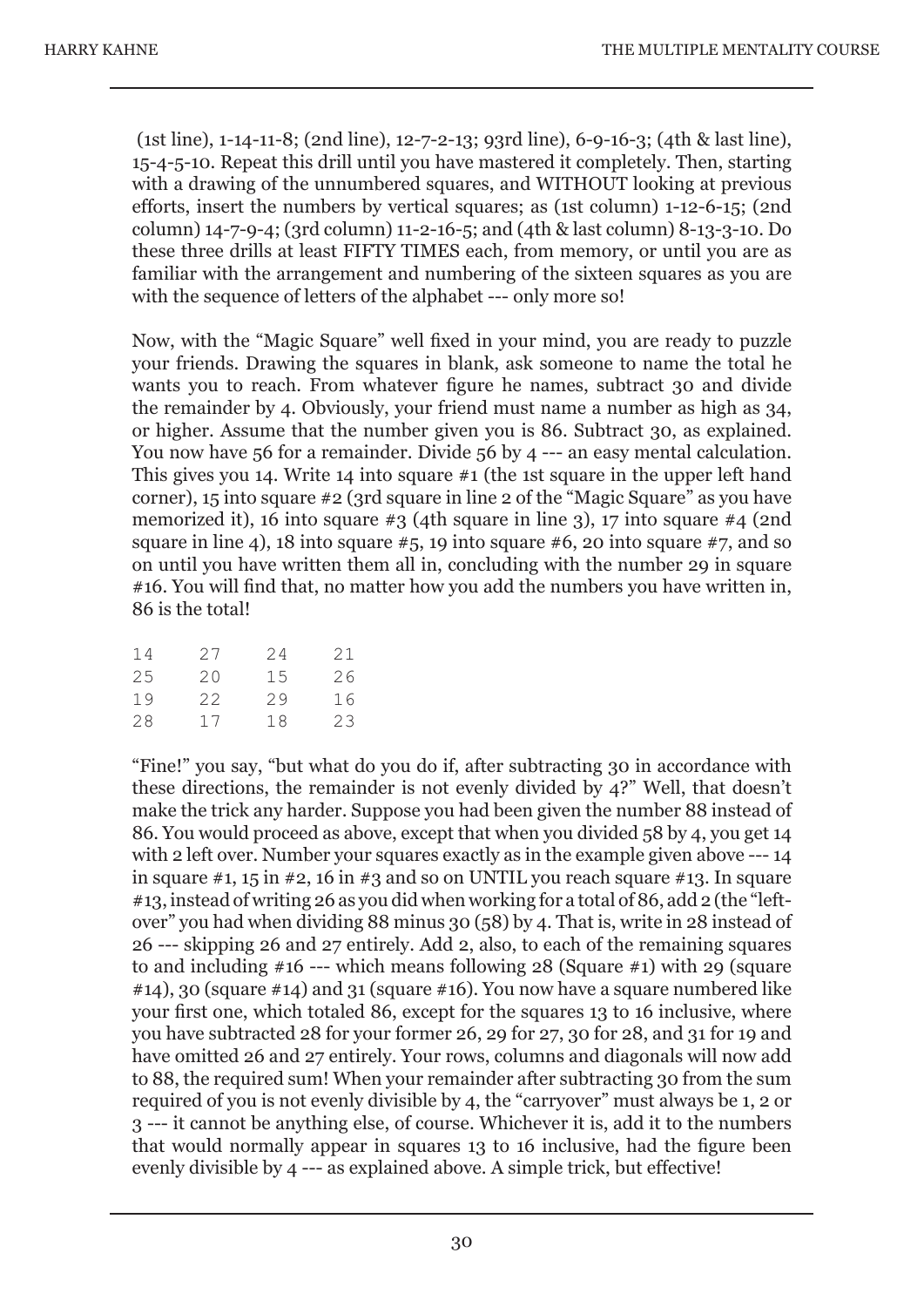Now that we've had our fun, let's get back to the intermingling of the letters of words --- taking six-letter words this time, and intermingling their letter in multiple. This requires more application and concentration than have been demanded of you up till now, so you had better make DOUBLY sure that you have mastered the first five exercises!

Take any 6 six-letter words and write them in a vertical column, i.e.:

POWERS EXPERT **HONEST** PUZZLE MEMORY **HEALT** 

Memorize your words (not these!) and write them in the same order as often as may be necessary to make you fully acquainted with the sight of them in your "mind's eye". Then dispose of the paper upon which you have listed them and, FROM MEMORY ALONE, set them down like this:

Take the first letter of the first word, follow it with the first letter of the second word, and so on, taking the first letter each of the third, fourth, fifth and sixth words --- which would give you, had you used the same words I used above, the letters PEHPMH. Now add, in the same line, the second letter of each of the 6 words. You now have PEHPMHOXOUEE. Continuing in the same line, take all the third letters, then the fourth, followed by the fifth and sixth of the of the 6 sixletter words. Here is what you get:

P E H P M H O X O U E E W P N Z M A E E E Z O L R R S L R T S T T E Y H 1 2 3 4 5 6 1 2 3 4 5 6 1 2 3 4 5 6 1 2 3 4 5 6 1 2 3 4 5 6 1 2 3 4 5 6

The numbers are the keys to the words in their original sequence. that is, the six letters numbered 1 spell POWERS; those numbered 2 spell EXPERT; the 3s spell HONEST, etc.

Do this again and again from memory, using the same six words you originally select and never peeking at what you have written before. Spend at least an hour doing it. Tomorrow, select 6 new six-letter words, and practice another hour with those words. Spend a minimum of one hour every day for a week, taking 6 new words each day.

Believe me, you won't find this exercise as easy to master as the ones ahead of it in my training! But stay with it! Even if it takes two hours or more a day, spend all the time necessary, for as many days as are needed to make you really adept at mingling any six common words or names in multiple sequence, quickly and correctly. It will pay you!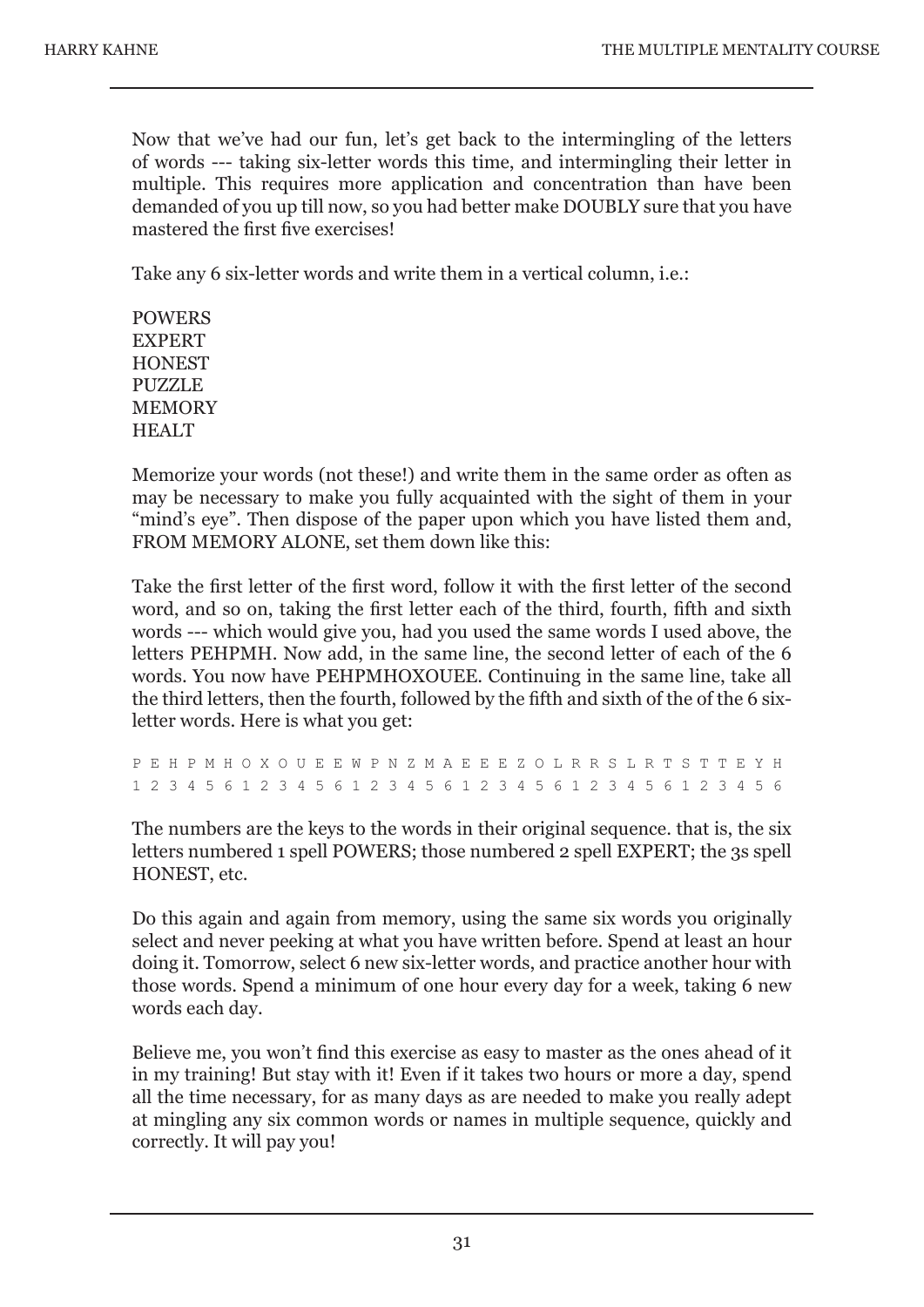## *Chapter VII* THE PROBLEM OF MIDDLE-AGED MEN IN BUSINESS

—

Men of 40 are prone to lament: "The most stupid blunder business men make today is to refuse to employ men in their forties, fifties and sixties. Why, that is exactly when a man is most valuable to them! He has acquired judgment, is rich in experience and, for obvious reasons, is far more interested in holding down his job to the complete satisfaction of his employer!"

Is this complaint justified? We know that employers frown upon the middle-aged applicants but are they, as a rule, right in doing so? Let us look at the average middle-aged man who seeks a new connection. Not the exceptional middle-aged man, but the average. What has age given him --- and what have the years taken away?

Our middle-aged man has gained a wealth of experience --- but in doing so, he usually has lost his elasticity of mind. He is no longer willing to pioneer. New methods, new paths deter him. He prefers to travel by the compass of precedent. And this indicates that he has gained in judgment --- but what a loss he has suffered in daring! He no longer has the courage to originate, to create or to take what are, to a younger man, perfectly sound and promising business chances. He is steady as a plow horse is steady --- and with as little enthusiasm! And what he has acquired in the way of assurance, he has lost in open mindedness. He is no longer capable of viewing old problems in a new light. The rut has closed in on him. Youthful ambition and energy have been replaced by the timidity and inertia of age --- and he asks little better than to be left alone, to achieve some measure of security for his declining years!

An exaggerated picture? Not at all! Look about you. You will see in every office and shop, the very man I have described. What a pity!

And that shows you, more graphically than almost any other example I could give, why Multiple Mentalism is such a boon to all who expect to earn their bread by the sweat of their brows. If a man is not too firmly caught in the clutches of old Father Time, my exercises restore to his mind the lost elasticity of Youth. His brain regains its nimbleness and agility. Every day means to him a new day and a new start. he is open minded --- no longer trammeled by the shackles of precedent. He is willing and able, now, to approach old problems from new angles. Thanks to his new found ability, which my training has given him, he sees in them factors he had not noticed before. And each heretofore unseen factor suggests its own solution. His mind, constructive now, builds new methods to overcome the obstacle or circumvent the difficulty. What wonder that Multiple Mentalism restores his courage, his enthusiasm and his ambition! And his increased brain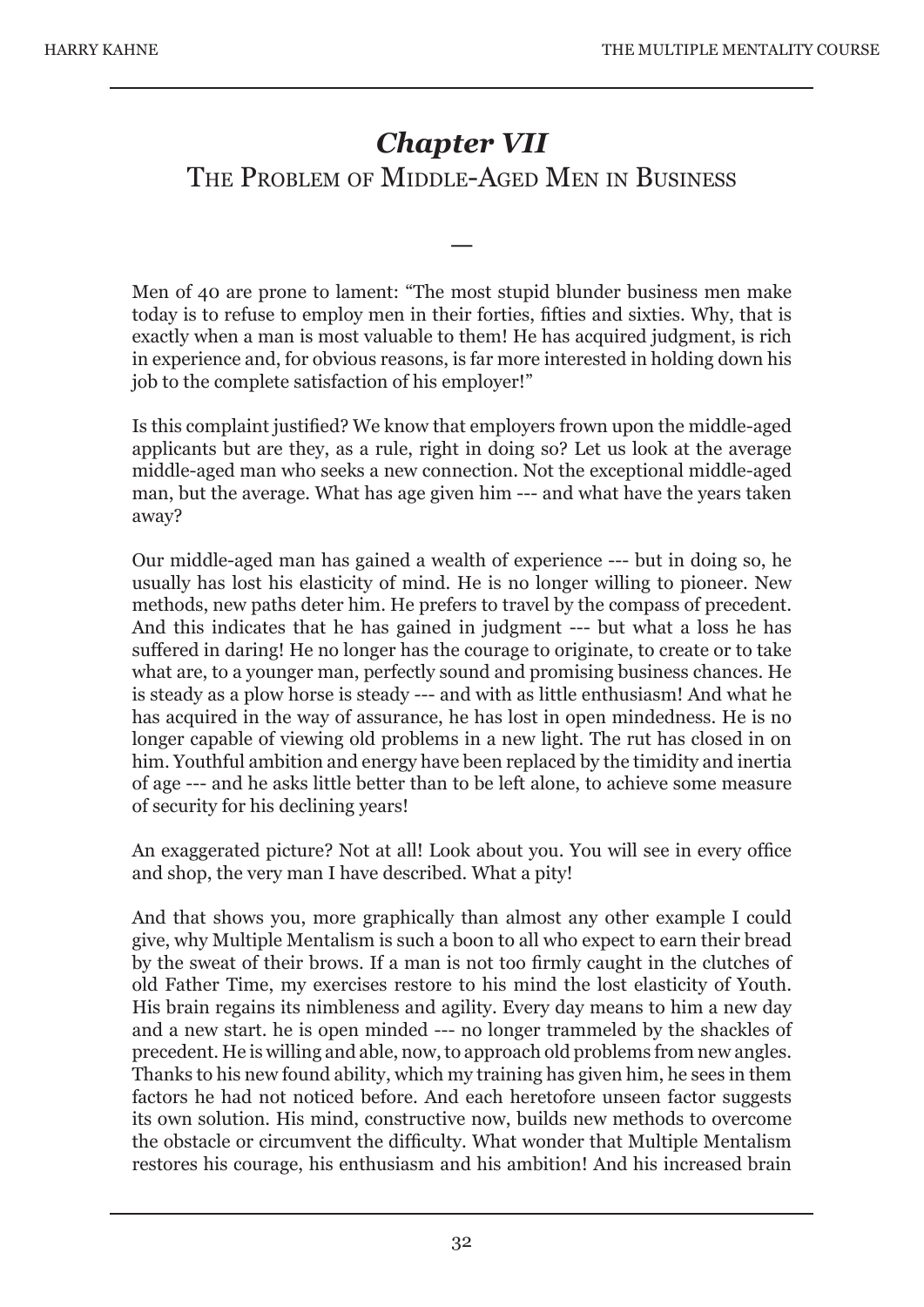power gives new meaning to the word "energy". He is able to do with ease things that would have exhausted him before he tackled these mental gymnastics. Tasks that once fatigued him, he now takes in his stride.

Such radical changes in a man's mind and in his outlook are bound to be reflected in his bearing. He walks jauntily, with a new confidence. He approaches prospective employers serenely, radiating Power and Poise. he is welcomed by executives who would have shut their doors to him but a few months before!

Now do you see why my most enthusiastic "boosters" are men in their forties and early fifties? They have good cause for their enthusiasm.

And while we are on the subject of age, let me say that I do not recommend these mental exercises for youths. The youthful mind should be spent in gathering knowledge and experience. After its owner has acquired a foundation of education and experience, Multiple Mentalism should be taken up to develop that mind and to "cash in" the experience and knowledge previously gained. Not knowledge -- but the most effective use of knowledge --- is Power!

Roughly speaking, I set 25 to 50 years as the age limits of those who can profit most by my training. Of course, some boys are men at 22; some men have not shed the final traces of adolescence at 35; some are old at 40; while some are young at 65. So, when I say that men from 25 to 50 years of age form the group that Multiple Mentalism will benefit most, I am being purely arbitrary. In the light of the explanation I have given you, each man must make his own decision.

#### *Exercise VII:*

Even before you saw these exercises, your mind was capable of doing more than one thing at a time. It was able to direct your hand to make penciled notes of telephone conversations --- to control your hands, feet, eyes and ears in driving a car while carrying on a conversation --- and many other such simple simultaneous acts. However, it probably could not do two things simultaneously and do them well. Your handwriting or word-choice, or both, suffered when you took notes while conversing on other subjects. Most automobile accidents are caused by inattentiveness --- the driver's inability to do justice to his driving while carrying on a conversation or listening to the radio. And the effort of trying to do more than one thing at a time wears down the average man --- causes nervousness, stress, heart afflictions, and other so-called "degenerative" ailments.

Now, however, your brain is able to do more things at once than you may have realized. Our 20th President, James A. Garfield, could not only write with either hand with equal ease, but he could also write the two classical languages, Latin and Greek, at the same time, one with his right hand, and the other with his left! Let's look at how far YOU have come along the road to mental mastery.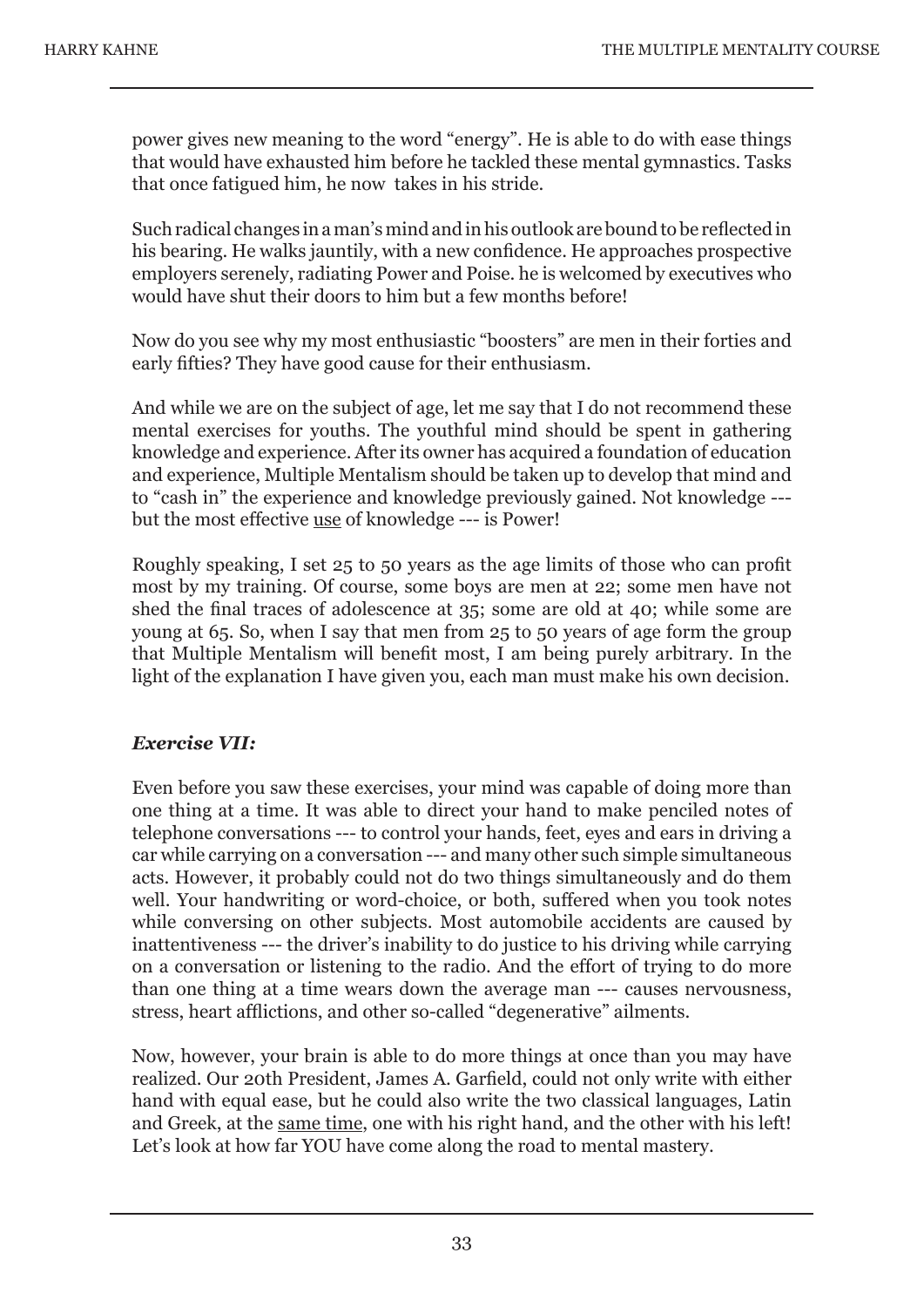Chapter I gave you a thorough knowledge of the alphabet, backwards, and enabled you to break the alphabet into two distinct parts. You have known one of these parts since you finished your first grade in school, but the other was a new part with the letters in a new sequence. And then you mastered the mental trick of carrying the first half of the alphabet in its proper sequence, while mingling the second half with it, in reverse order. Simple? Yes, but it takes two simultaneous mental operations!

Chapters II and III further increased the ability you gained in Chapter I. You became capable of the same mental gymnastics in more complex form -- thinking of three-letter and four-letter words in two ways --- spelled forward and in reverse.

A military man would say that you had consolidated your gains, in Chapter IV, where you kept two unrelated words in mind and pictured their letters arranged alternately, one set of letters with the other, at one and the same time.

Then came your first hurdle, Chapter V. When you had topped it, you were possessed of still another accomplishment. Your brain could do three things at once: (1) carry two words in mind; (2) carry one of them spelled backwards; and (3) combine the letters of both into one sequence, spelling one of the words in normal order and the other backwards. Chapter VI increased the complexity of these same mental tasks.

In Exercise VII, you will again increase your mental capacity, to which science knows no limit. Your mind will do four things concurrently --- not merely for the sake of doing four things but so that, when the demands of life force it upon you, you will be able to carry on four separate lines of thought without undue nervous strain. However, the nervous strain to which the untrained mind is subjected and the physical contortions in which many of us indulge when trying to think beyond our present ability to do so, do cause fatigue. Hence, the more you can do with your mind, the less effort and the more pleasure (as well as profit!) there is in living.

Write 6 six-letter words in a vertical column, just as you did in Exercise VI, except: Write only the 1st, 2nd and 3rd words forwards. Write the other three backwards. To illustrate:

```
WONDER
THGIRB (BRIGHT)
HEALTH
ERUTAN (NATURE) Memorize the list, then throw it away!
ASSERT
SUINEG (GENIUS)
```
Now, working in your mind alone, without reference to any written list, assemble the letters of your six words as you did in Exercise VI, but putting the letters of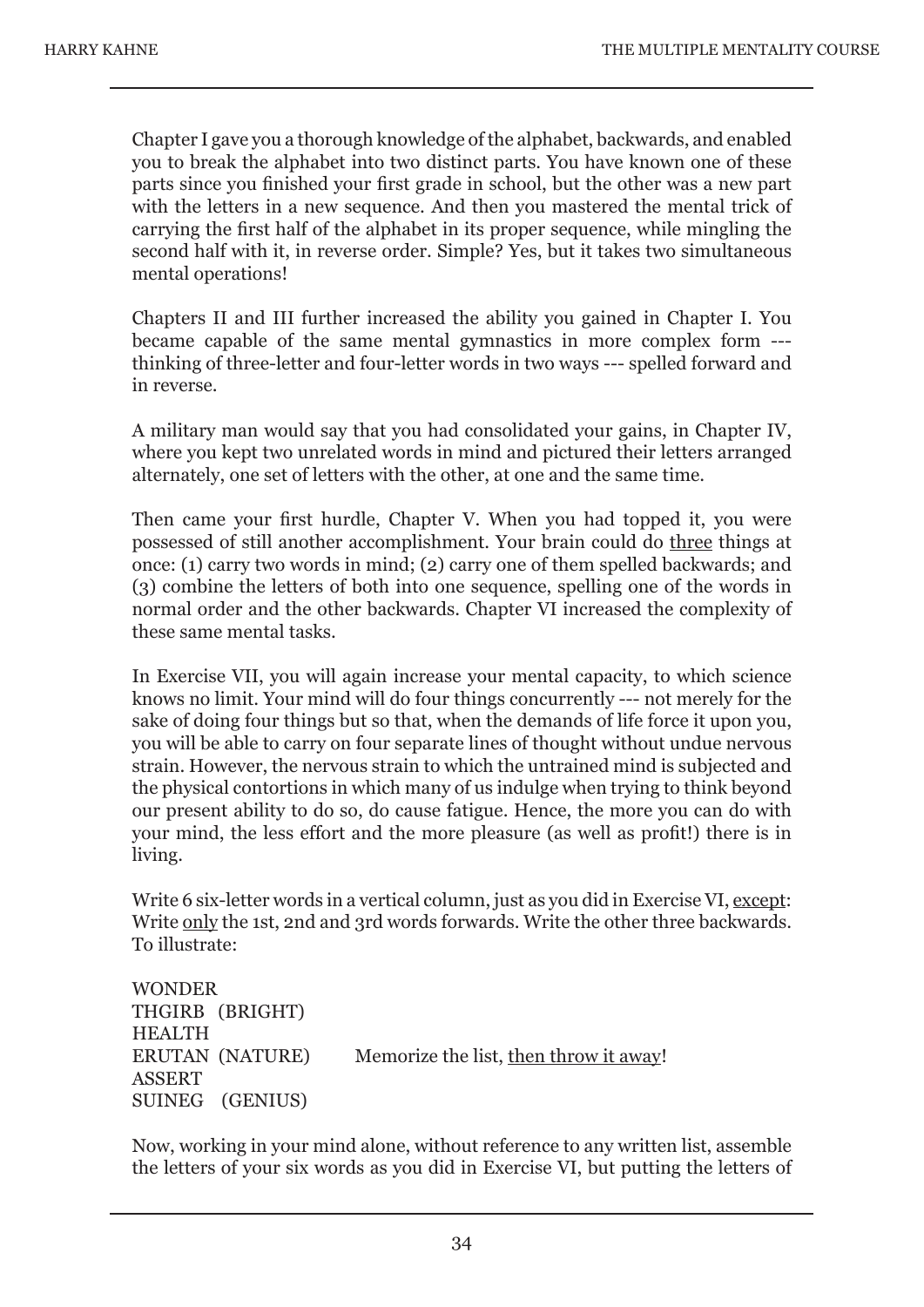words #4, #5 and #6 in backwards. Also, instead of taking the words in the order in which you have listed them, take word  $#1$ , then word  $#6$ , then  $#2$ , followed by #5, and ending with the words numbered 3 and 4. The above list would work out this way:

#### W S H E A T O U E R S H N I A U S G D N L T E I E E T A R R G H N T B

To help make this clearer, I have underscored the initial letters of each of the 6 words used, when spelled properly.

Stop a moment and realize what this gymnastic means. It involves your (1) memorizing 6 words; (2) carrying three of them, spelled properly, in your mind; (3) carrying three of them spelled backward; and (4) writing 36 letters in an entirely new and unfamiliar sequence. If you find it quite difficult to do this at first, you can readily understand why!

I'll tell you a way to cheat the difficulty of this exercise. If you write a letter, then skip five spaces and write the next that appears in the word you are spelling, then jump five more spaces to the next letter, etc., you can write the line quite easily --- BUT YOU WILL BE CHEATING YOURSELF and you will be setting yourself a long way back. So, forget the short cuts and, for your own sake, play the game! Keep all 6 words before your mind's eye, in the 1-6, 2-5, 3-4 order explained to you, and write the 36 letters in sequence illustrated above.

I have not sprung this bit of advice on you so far, because it has not been necessary, but I say now: Spend at least an hour a day on this lesson for a full week, even if you think you have mastered it long before the week is up. More than with any of the others, this exercise requires frequent repetition in order to train your brain as it should be trained --- to accomplish what has seemed the Impossible in your life until now. Remember, we are building up your brain to take the hill of \$uccess "in high gear".

#### *Multiple Mentalism Brain Stimulator: Recollection Drill*

Given below are five subdivisions or classifications. Under each heading, write names of appropriate subjects. One such name, with letters jumbled, appears under each classification. When you come to it, write it correctly in the space below it, then continue writing more names, as before. Under "FLOWERS", for example, you might write "daisy, "rhododendron", etc., until you encounter the jumbled flower. Write it correctly, then continue your list. So with all five subdivisions. This will stimulate your recall and recognition.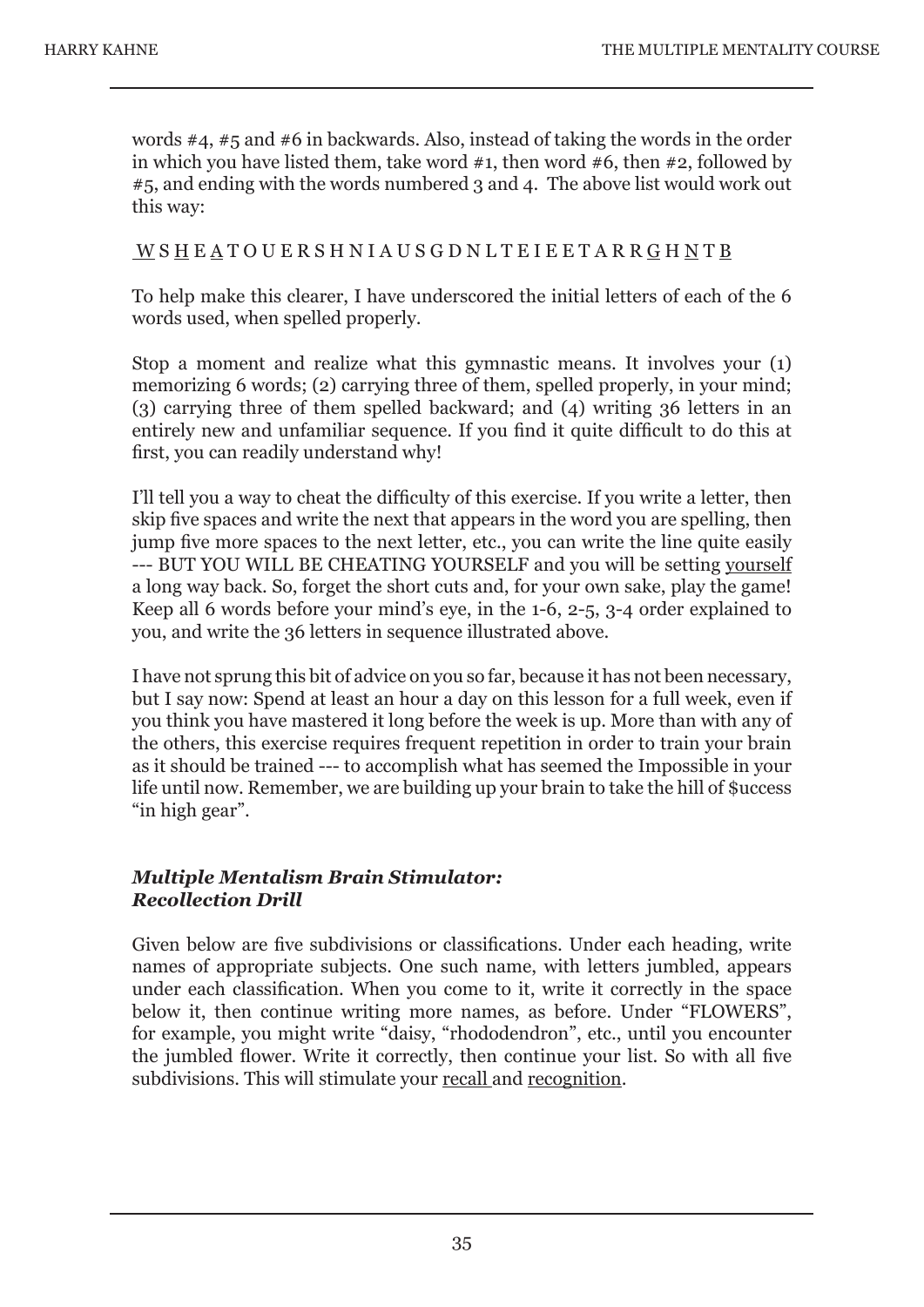| KITCHEN | FLOWERS UTENSILS ANIMALS PRESIDENTS STATES |  |
|---------|--------------------------------------------|--|
|         |                                            |  |
|         |                                            |  |
|         |                                            |  |
|         |                                            |  |

HRAHMYCENMSUT **OLNCRDEA** HOSERNRICO ABRVENU EWXECMOIN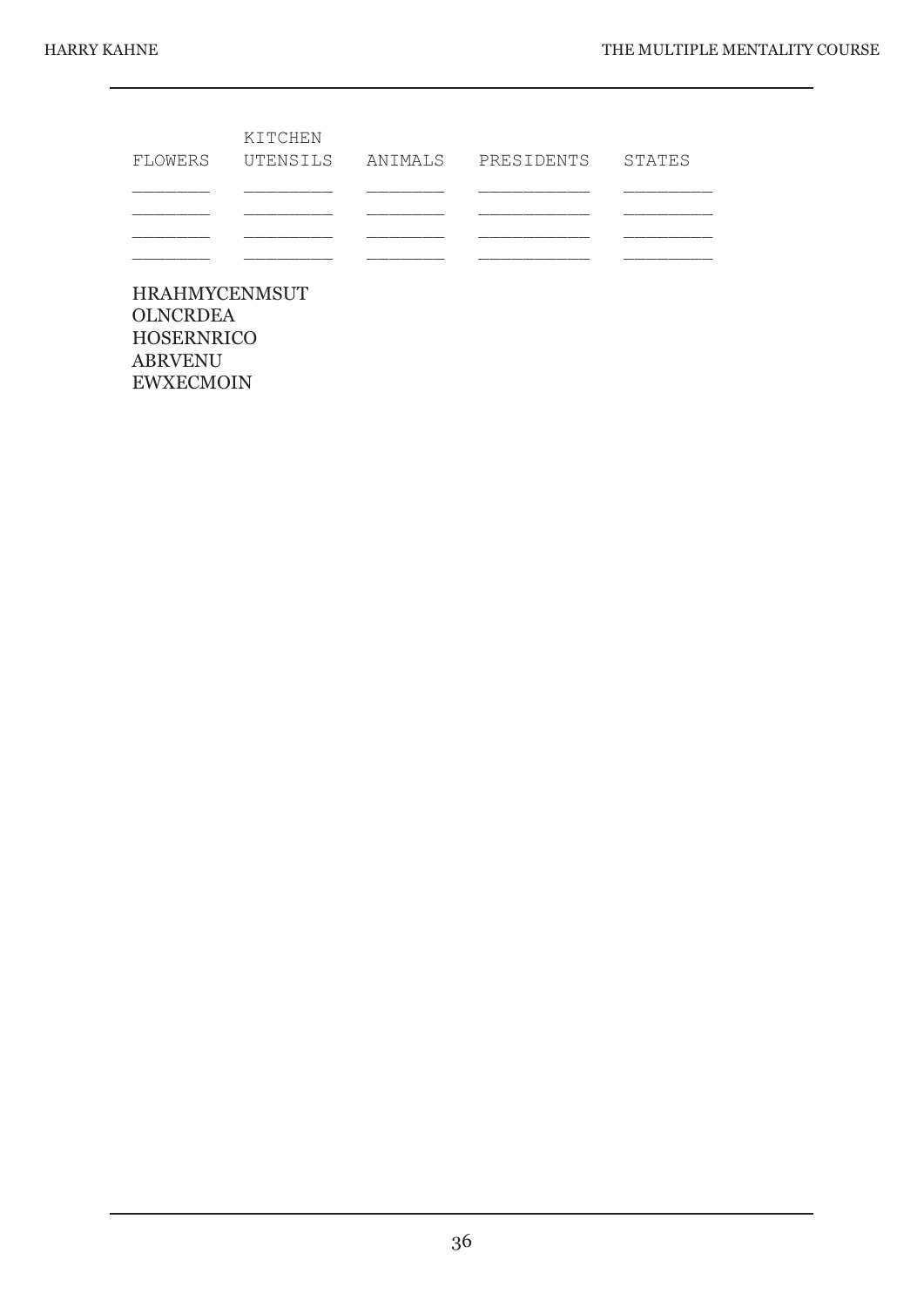## *Chapter VIII*

WHAT CREATIVE IMAGINATION IS - AND HOW TO DEVELOP IT

—

It has been said, "That man is most original who knows the greatest number of sources from which to plagiarize." Again, wasn't it Solomon who said there is nothing new under the sun?

To understand clearly what "creative imagination" is, consider some of the books, pictures, plays or business enterprises that you would call examples of creative ability. Take Woolworth, for example. There was an outstanding merchant! Made millions of dollars, he did. Showed the business world something new, too, if I'm not mistaken. Yet, articles sold for 5 cents and 10 cents long before Woolworth's day --- and other store operators had price limitations before Woolworth came along. However, price limitations were definitely set in the so-called "exclusive" stores. Snobbishly, because it appealed to their snobbish trade, they would not handle merchandise priced below certain figures. All that Woolworth did was to reverse that process --- just as you reverse the letters in a word, now that you have completed more than half my training. See how simple his technique, once you look at it?

All that Henry Ford did, to start with, was to add one more factor to what other automobile makers were doing. They were trying to build cars that would run. Their aim, at that time, was no higher. They had their eyes only on the production end --- overlooking entirely the market and its demands. Ford coordinated the two as easily as you mingle the letters of two words --- and became one of the richest men in history. He aimed to build a car that not only would run, but that also would sell. Nothing to it --- after it had been done!

We are told that there are only five or seven plots in all literature. Shakespeare used them over and over again --- merely making new combinations of old elements. With only 26 letters in our alphabet, we have nearly a million English words --and an English literature of prose, poetry and plays that must include countless billions of words!

Do I make my meaning clear? Have I answered the questions raised by the title of this chapter? "Creative imagination" is simply the ability to combine old elements into new forms. Its development, in yourself, involves only the ability to cast aside the restrictions of precedent --- to forget entirely what has been done before in your field --- to refuse to accept any idea or method merely because it is longestablished --- and to approach any given matter with a fully open mind.

When you see the word GARAGE and, at the same moment, see it spelled EGARAG in your mind's eye, you are casting off hidebound conventionality. You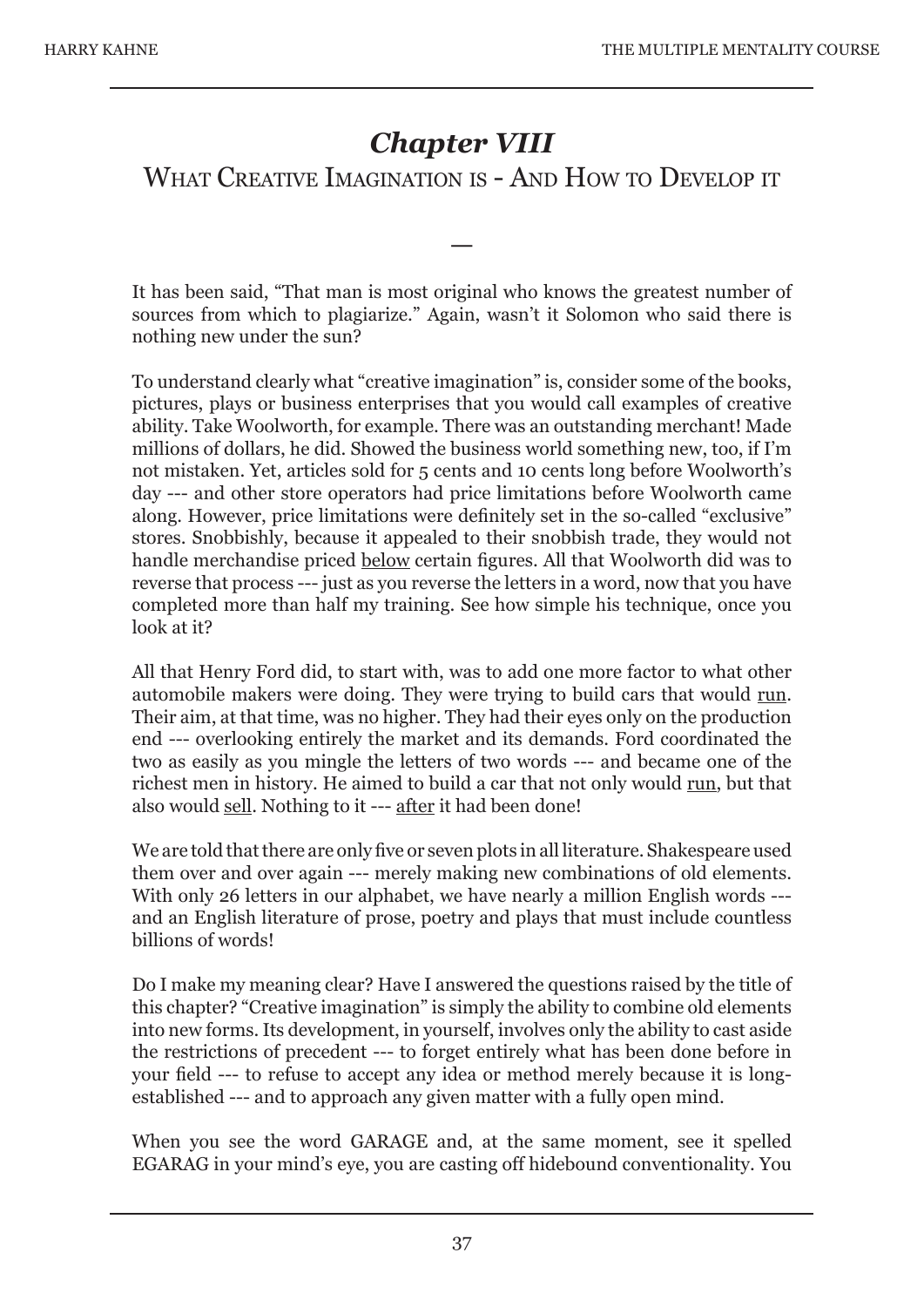are thinking freely. Your mind is not a slave of things as they are. And you can do the same with other problems in your life --- see them forwards and backwards at one and the same time --- see them in a different guise than that in which they appear to most others --- and, so seeing them, solve them in what may well be a startling new manner!

There's the whole secret of Creative Thinking, explained so simply that, like Woolworth's and Ford's accomplishments, it seems almost childish. But children, you must bear in mind, are wise with a wisdom that surpasses that of age. Their thinking is independent, not loaded with the thoughtless habit of years. Theirs are inquiring minds --- taking nothing for granted, twisting and turning and examining every new fact that comes to them. Do likewise --- as Multiple Mentalism makes it possible for you to do --- and you will find life's major problems simpler than those of childhood! What's more, your Creativeness, your daring thinking, will bring rich monetary rewards!

#### *Exercise VIII*

You are about to train your mind to see the words of an entire sentence spelled backwards --- another step toward perfecting yourself in the ability to recognize the relationship between apparently unrelated events of elements and build up, anew, fresh creations from old material.

Think of (don't write!) a sentence containing three or four short words. Fix it in your mind without touching pencil to paper. Then write the sentence backwards --- without having seen it on paper in its correct form. The sentence:

#### HERE COMES THE BRIDE thus becomes EDIRB EHT SEMOC EREH;

and

#### LOOK AT THE SHIP now becomes PIHS EHT TA KOOL.

I know this seems far easier than earlier exercises, but that is because, first, it really is not a difficult exercise; and, second, because your mind is immeasurably better trained that it was when you undertook, say, Exercise IV. You can see words and sentences in their entirety, which you couldn't do before.

Practice ever longer sentences, with ever longer words. Ones like these:

NOITCARTSID STAEFED NOITARTNECNOC (Concentration defeats distraction) STNEDICCA SESAERCNI GNIVIRD YTLUAF (Faulty driving increases accidents) STSIRUTLUCIRGA STSISSA NOITAGIRRI (Irrigation assists agriculturists) One hour a day on this, faithfully, will find you able, after three or four days, to write sentences backwards in from only a half to a third more time than it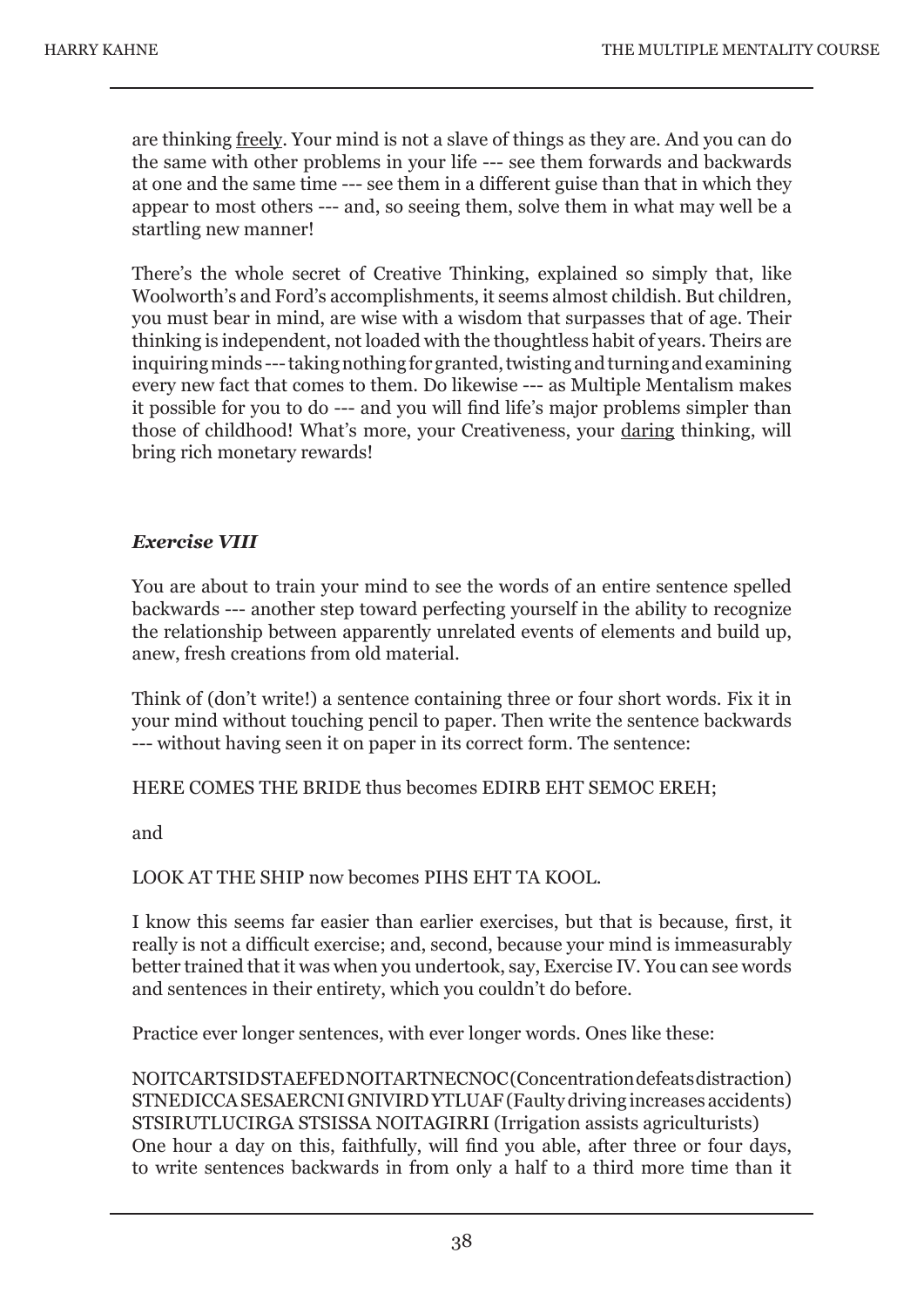takes you to write them in the customary manner. To aid your practice, make a game of it. Glance only once at billboards, road signs, etc., then look away quickly and spell them backwards --- aloud, if possible; silently, if necessary. You'll be astounded at the progress you can make by using moments normally wasted. Profitable progress, too!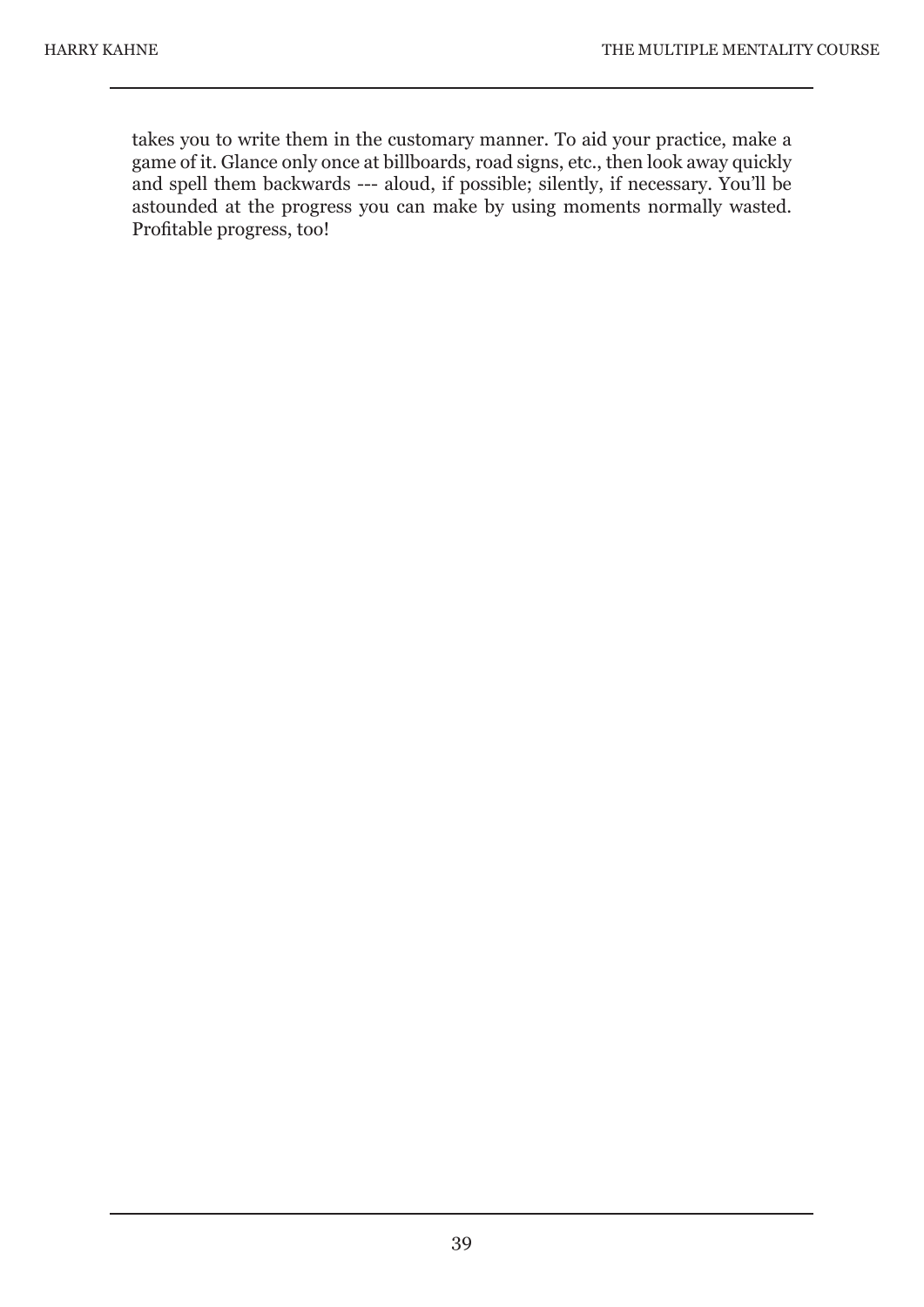## *Chapter IX*

## SPECIALIZATION MEANS NARROWING THE MIND: DIFFUSION MEANS MENTAL SHALLOWNESS: HOW MULTIPLE MENTALISM BROADENS AND DEEPENS THE INTELLIGENCE

The specialist has been defined as "a man who learns more and more about less and less, until he ends up by knowing everything about nothing at all!" By that same token, an all-around man --- jack of all trades --- general practitioner --- is "a man who learns less and less about more and more until he knows nothing whatsoever about everything there is"!

—

Multiple Mentalism enables you to avoid pitfalls. By developing your brain so that it becomes really observant, it broadens your knowledge of many varied subjects. By giving you the ability to see familiar things in brand new settings, it deepens your understanding of men, objects and occurrences. By arousing your latent power to think of many things simultaneously, it gives your mind versatility, poise and a firmer grasp of situations and problems. And by putting you in complete control of your brain, for the first time in your life, it makes it possible for you to remain, at will, oblivious to that in your environment which is worthless to you, and to become more fully appreciative of that around you which can be of help to you in your business, social or personal life.

To put it another way: You are rapidly becoming a well-rounded personality with a more competent, well-rounded intellect. You are well on your way to becoming truly outstanding among your associates; to attaining a prominence, because of your new-found mental capability, that will bring your speedy advancement in whatever you undertake. You are almost "over the hump" now, in the training contained in this course. A final spurt or two will carry you to the very zenith of mental ability! So, with the goal in sight, let's go!

#### *Exercise IX:*

Once more, your exercise becomes more intricate than those which came before it. And, as before, you will find it easy, despite its greater intricacy, if you have been honest with yourself in practicing the preceding drill (No. VIII)

To begin Exercise IX, think of two sentences, each containing three or four short words. DON'T WRITE THEM IN THE NORMAL WAY. The very first time you touch the paper with your pencil, in this exercise, write you two sentences with their letters intermingled, thus: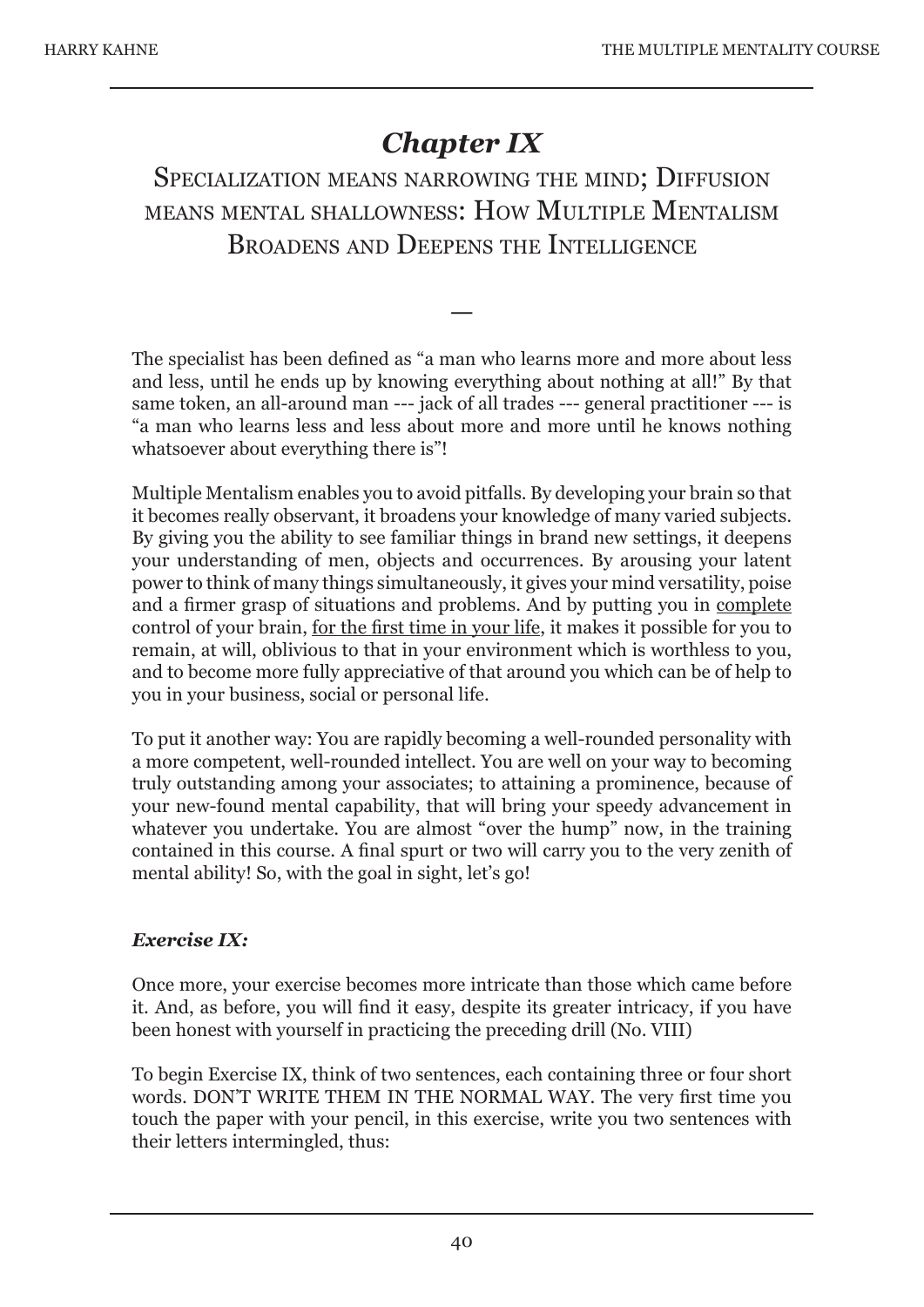#### G S I E R M L A S G L Y I A K L E P D S O Y L O L B S

which combines GIRLS LIKE DOLLS (spelled forward) with BOYS PLAY GAMES (spelled backwards)

This may stump you a bit at first, but it will soon become easy if you have practiced the first eight exercises faithfully. In about three-quarters of an hour, of your first hour's drill, you will be writing short sentences this way almost without hesitation.

Tomorrow, take on four-word sentences, but keep the thoughts and words very short and simple at first. As short and simple as:

M T E A N E W O O T R S K T T N O A L W I O V H E W

which is merely MEN WORK TO LIVE (spelled forwards) combined with WHO WANTS TO EAT (spelled backwards).

Naturally, you cannot space the letters according to words --- but, as that would be unnecessary for a mind trained as yours now is, it is unimportant. You can readily understand what you are doing, without that.

Give at least an hour every day to this drill. Make your sentences longer and your words more difficult as you progress. You will find this one of the hardest drills in my training, but I assure you that it is also one of the most valuable. For the first time, you are making practically all of your brain cells work --- except, obviously, those which control your various physical activities.

In concluding this drill, I am going to make a new suggestion. I suggest that you take the mental processes involved in this exercise and deliberately apply them to some specific problem in your business or your home. Do not content yourself with merely calling the problem to mind, and hoping that the mental processes will take place automatically! Call them into play, consciously and deliberately. Turn the problem over and over in your mind. Twist it. Look at its various component parts forwards and backwards. Fit one into another and see how the new relationship affects them.

Do this --- and you will see, beyond all question or argument, how thoroughly practical this training is in fitting you to cope more advantageously with everyday affairs! You will find that the most stubborn problems do yield easily to this form of solution --- that the answer often pops into your head so quickly and easily that you are ashamed of not having thought of it long ago!

Multiple Mentalism is a \$uccess course indeed. I no longer need tell you that. You must have realized it, yourself, several chapters back. You know now that it actually and literally means, "MORE POWER TO YOU"!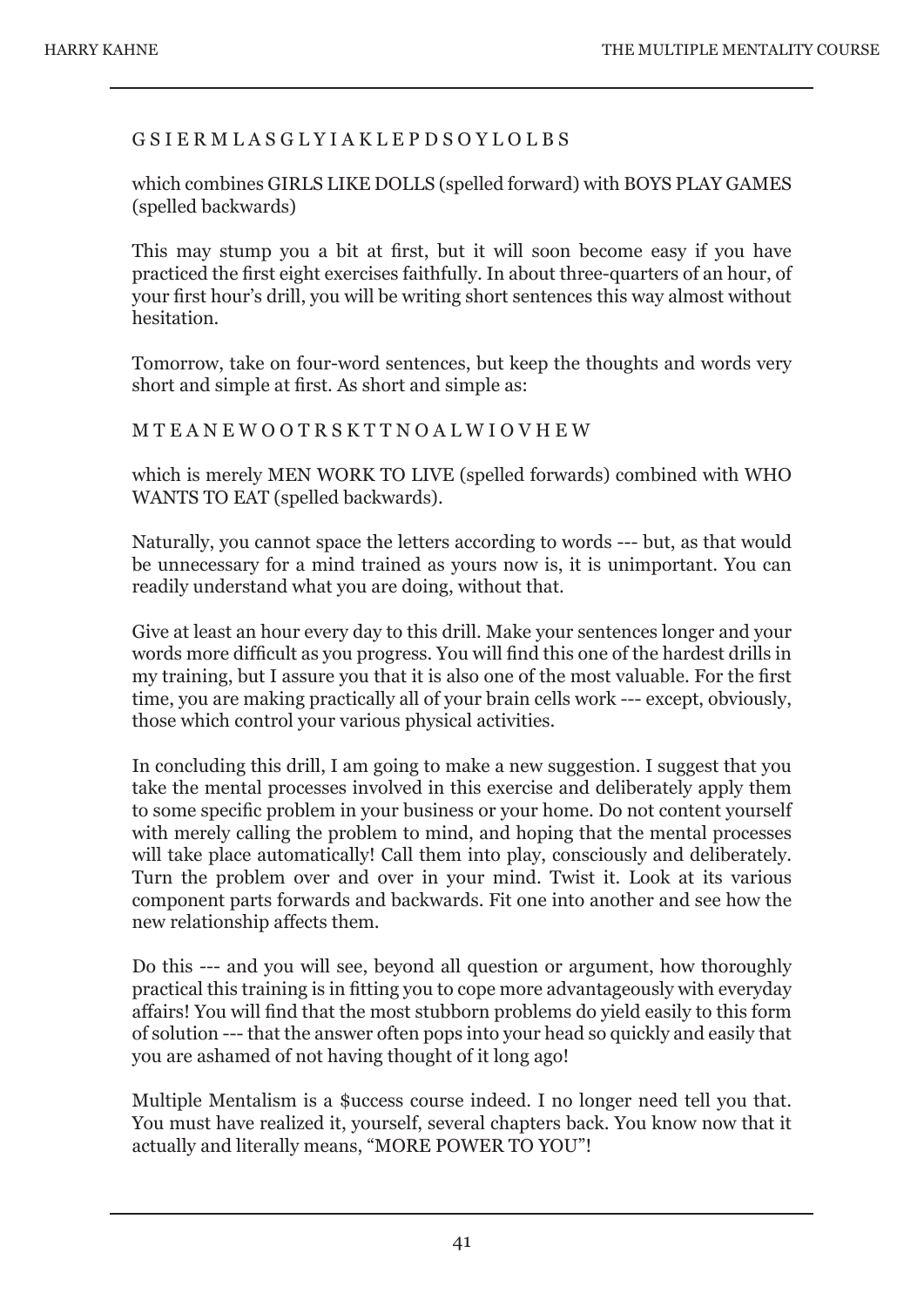#### *Multiple Mentalism Brain Stimulator: Acceleration Drill*

#### Drill A

For this drill, use your daily newspaper. Read and study for a few moments a headline in your newspaper (a sentence containing 8 or 9 words) Now take a pencil and jumble the letters in each word as you write the sentence. try not to miss any of the letters. Then check back to see if you have made any mistakes. Do this, using new headlines each time, until it becomes easy for you. Example:

MORE RAIN NEEDED IN THE MIDWEST TO SAVE CROPS

Write:

#### REOM ANIR EDENED IN HTE DEWSIMT OT VASE OSPRC

You need not follow any set rule in jumbling the letters in the words. Write them so each word has no meaning in the manner that you spell it.

Continue on this drill --- you will find it fascinating and interesting.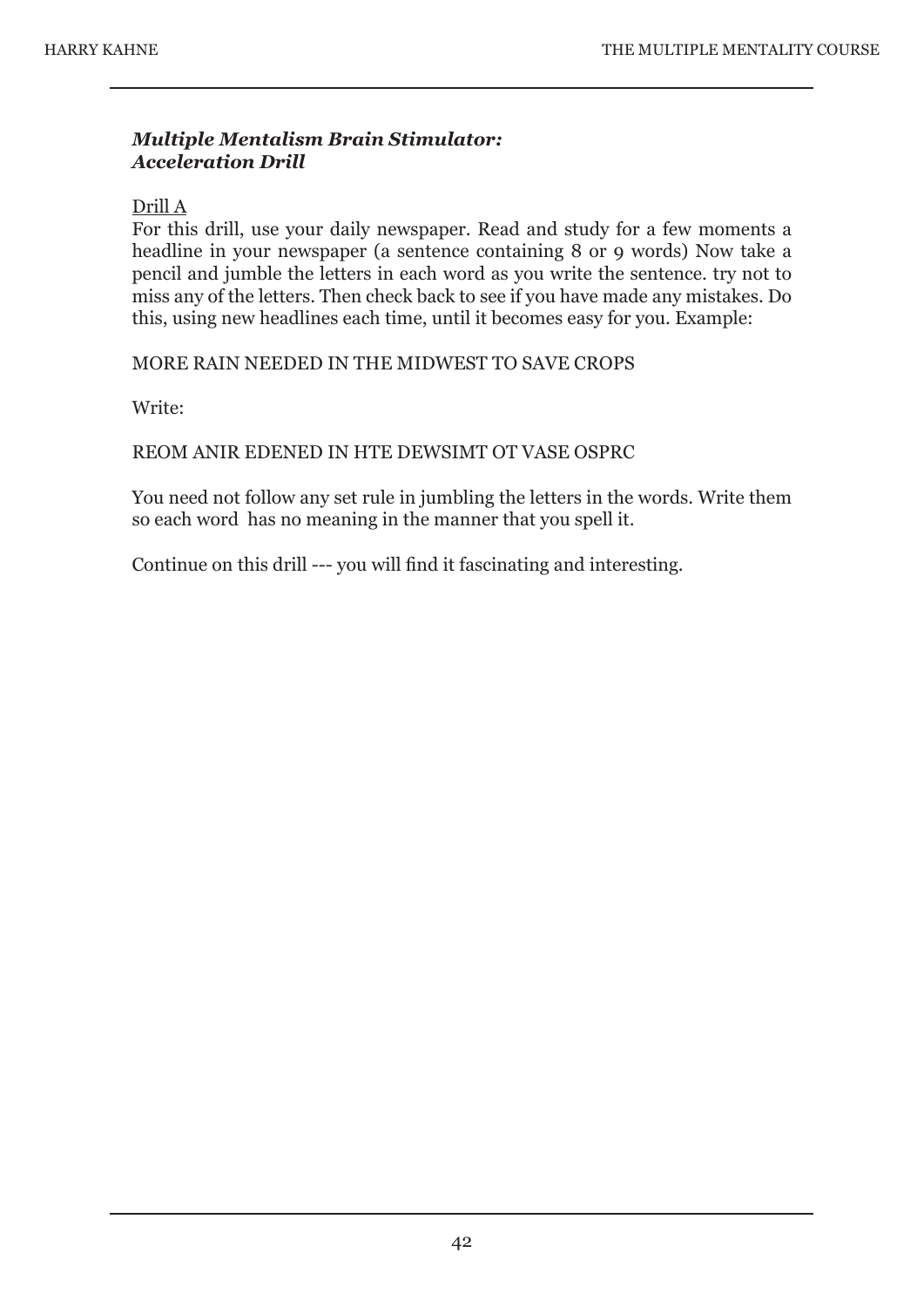## *Chapter X*

## MULTIPLE MENTALISM AS AN AID IN PUBLIC SPEAKING

—

Chapter V tells you how many men and women have overcome self-consciousness through Multiple Mentalism. Their "multiple minds", acquired by means of this training, enables them to be conscious of themselves without being self-conscious. This is the first step to effective public speaking.

But this course goes even further in equipping you to speak well, to large or small audiences. Quite aside from the reason given above, our new brain development gives you the self-confidence --- self-assurance --- the innate knowledge that you can cope with the situation when you rise to your feet and begin to talk. This has a steadying influence which makes your words impressive and convincing.

In addition, you will find that you speak more clearly and logically than ever before. Your brain is better able to marshall facts and to present them in their most reasonable sequence. No longer need you utter your arguments in the order in which they presented themselves to you when planning your speech, or in which you may originally have memorized them. Your training in jumbling of letters of words and the words of sentences permits you easily to intermingle your arguments in the order that seems to you most effective. If other speakers have preceded you, and you wish either to rebut what they have said or to emphasize arguments that were lacking in strength as they gave them, your mind is nimble enough to fit this new material into what you had planned to say, and to do it coherently and appealingly.

Interruptions cannot throw you off your stride, thanks to the discipline to which you have subjected your brain. If you find it necessary to pause, waiting for exactly the right word to come to mind, you will not be embarrassed or flustered by your momentary hesitation. On the contrary, your calmness and deliberation will have a favorable effect on your listeners. They will be impressed, consciously or subconsciously, by your cool and collected manner. You will find yourself able to sway audiences as never before!

This advantage alone, disregarding all the other tremendous benefits of Multiple Mentalism, may mean thousands of dollars to you. As you advance in the business, professional or political world, you will meet increasing demands for formal or informal talks. Your ability to fulfill these demands so readily can mean the favorable vote of an important board of directors; the welding together of a political body that will carry you to prominence and greater opportunity! If it accomplished nothing else, the help that Multiple Mentalism can give you in public speaking is absolutely priceless!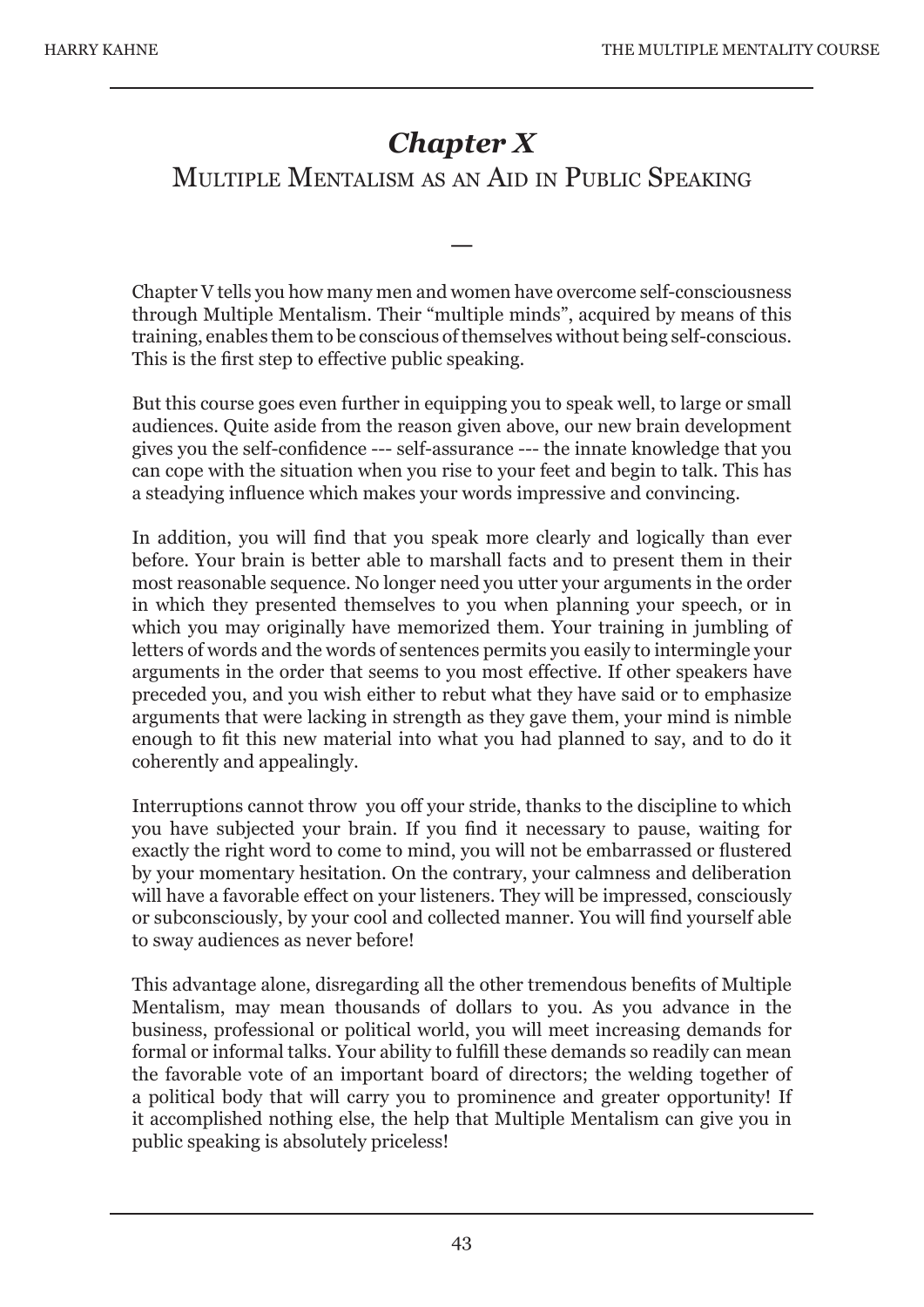#### *Exercise X:*

Have you noticed that the exercises are getting shorter and easier to explain, but increasingly difficult to do? That shows that you are approaching the climax and reaching the peak of mental power! Exercise X, for example, takes only a few lines to explain but sets you a real task in concentration and calls upon principles you have mastered earlier in your training.

Take pencil and paper. Write a word of seven or more letters correctly while, at the same time, you spell aloud another word (preferably of the same number of letters). In other words: WriteENGRAVE slowly, while you spell aloud E-V-E-N-I-N-G. When you write E (for "engrave"), say E (for "evening"); when you write N, say V; write G and say E; write R and say N; write A and say I, write V and say N; and write E as you say G. That gives your brain cells a workout!

Practice doing this with seven-letter and longer words. Do it fully one hour a day until you have the knack of it down pat.

Next: Write one word backward, and spell another forward, aloud. I mean: Write ETALER (RELATE) while you call off, aloud, the letters L I S T E N, just as you did in the first part of this drill EXCEPT that one word, the written one, is now to be done backward.

You will find this more difficult than the first section of Exercise X --- but stick to it and you will be giving your mind some more exceedingly helpful training!

#### *Multiple Mentalism Brain Stimulator: Mental Agility Drill*

#### Drill A

Below is a sentence pertaining to an important event in American history. The words, however, have all been misplaced. See how quickly you can reassemble them into a coherent sentence:

two ninety Columbus fourteen year discovered the America in of

#### Drill B

The letters in the names of six famous men have been intermingled. Each name contains six letters. See how quickly you can unscramble them and identify the six famous men. The underlined letters are the first initial.

Here is a clue: One an ex-president -- an inventor -- a financier -- a tennis champion -- a leader with many followers -- a judge. E N W I H N D A I D U E I G L N G D S R S A H L O O O H E I N M N G S T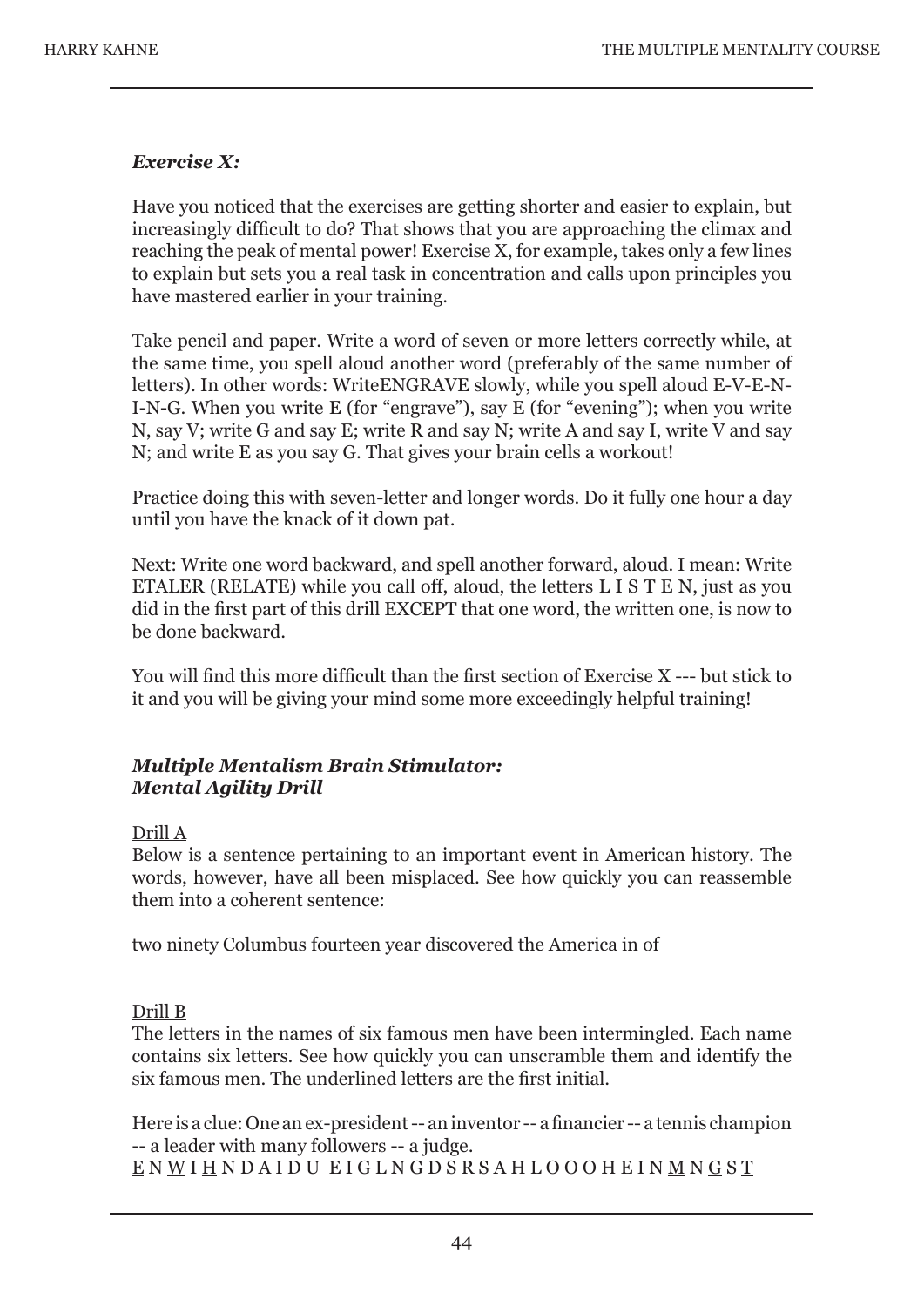#### Drill C

As with the names above, the names of three American rivers are here given. Each river has eleven letters in its name. The thirty-three letters have been jumbled. What are the three rivers?

#### S I H M I A Q S N S H N I S M E N U G A N P I L A O U O P E S A S

#### Drill D

As in the two drills above, letters have again been jumbled. This time, the names of four minerals have their letters intermingled. The names are of unequal length. What are the minerals?

#### R H C C M M R L A E O O U U E A D L P P I I

#### Drill E

This is somewhat more involved --- a good limbering up exercise for your mind. the letters in two sentences have been intermingled. One sentence concerns a household pet --- the other concerns the weather. Both are short and simple, containing four short words each. See how long it takes you to decipher the two sentences.

#### T h I m y r d r n g t i o y d n w y a a o a t a a a e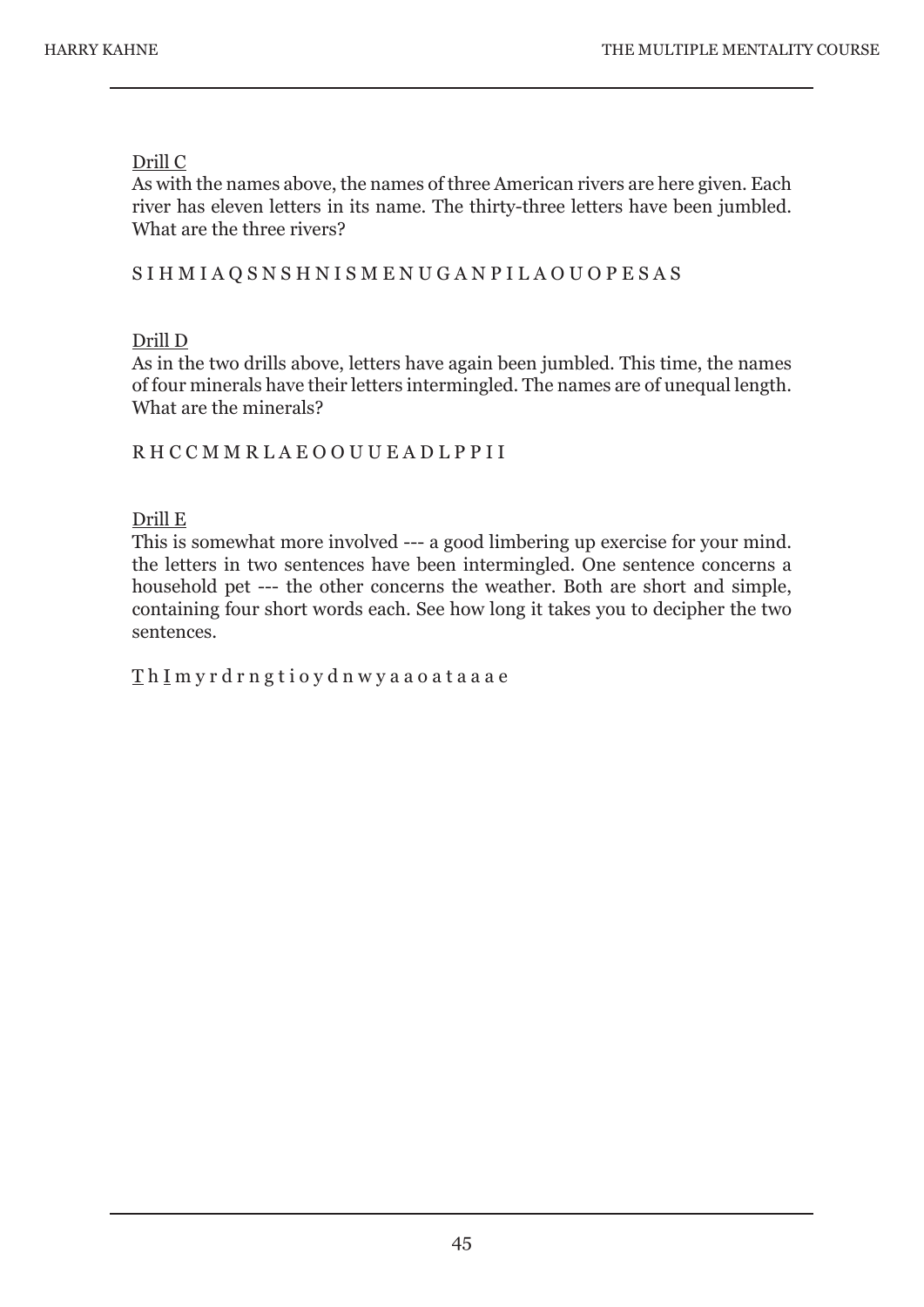## *Chapter XI* HOW TO DEVELOP INTUITION — THE "SPARKPLUG" OF **INTELLIGENCE**

—

We know intuition under another name: Inspiration. When we say that a man writes, speaks or acts as one inspired, we mean that he has grasped intuitively --- which is, instantly --- the right thing to do and has done it at the right time. Is this the same as rapid reasoning? In its result, yes --- although intuition usually brings that result far sooner that reasoning does. But even though the results are the same, the process of reasoning is different from intuition. More labored and cumbersome.

For example, suppose we have a problem consisting of three different elements, which we will call A, B, and C. Assume that element A seemingly has no relationship whatever with element C, but that it is practically identical with element B. Now, assume further that close examination shows that element B is substantially the same as element C. The reasoning man will work it out thus: "If A is the same as B, and B is the same as C, then A and C must also be the same." Of course, that is very elementary reasoning, but you can see that it involves the mind's traveling from to B, thence to C, then back again to B and A for comparison and check up and finally, after this verification of identity, the mind bridges the gap from A to C and the chain of logic is complete.

Contrast this with that of the intuitive mind, faced with the same problem. Intuition seizes upon and understands A, B and C (all three of them) simultaneously. It does not travel from A to B to C and back again, but apprehends all three elements at one and the same time. You might say that it fuses them into their common identity in a flash, just as an oxy-acetylene torch fuses tow metals in a single blast. Another way of putting it would be to compare reasoning to a slow fuse, while intuition more nearly resembles a fulminating cap. Reasoning travels slowly along a marked highway while intuition cuts across lots and gets there just so much faster.

This differentiation between reasoning and intuition makes it clear that Multiple Mentalism definitely and effectively develops your intuitive powers. Your brain is trained to seize upon many factors at once, to compare them simultaneously, and your several trains of concurrent thought naturally merge into a complete understanding of the problem or situation as a whole --- an understanding based on the correct evolution and sequences of the various factors involved. In five words: MY TRAINING UNFAILINGLY DEVELOPS INTUITION!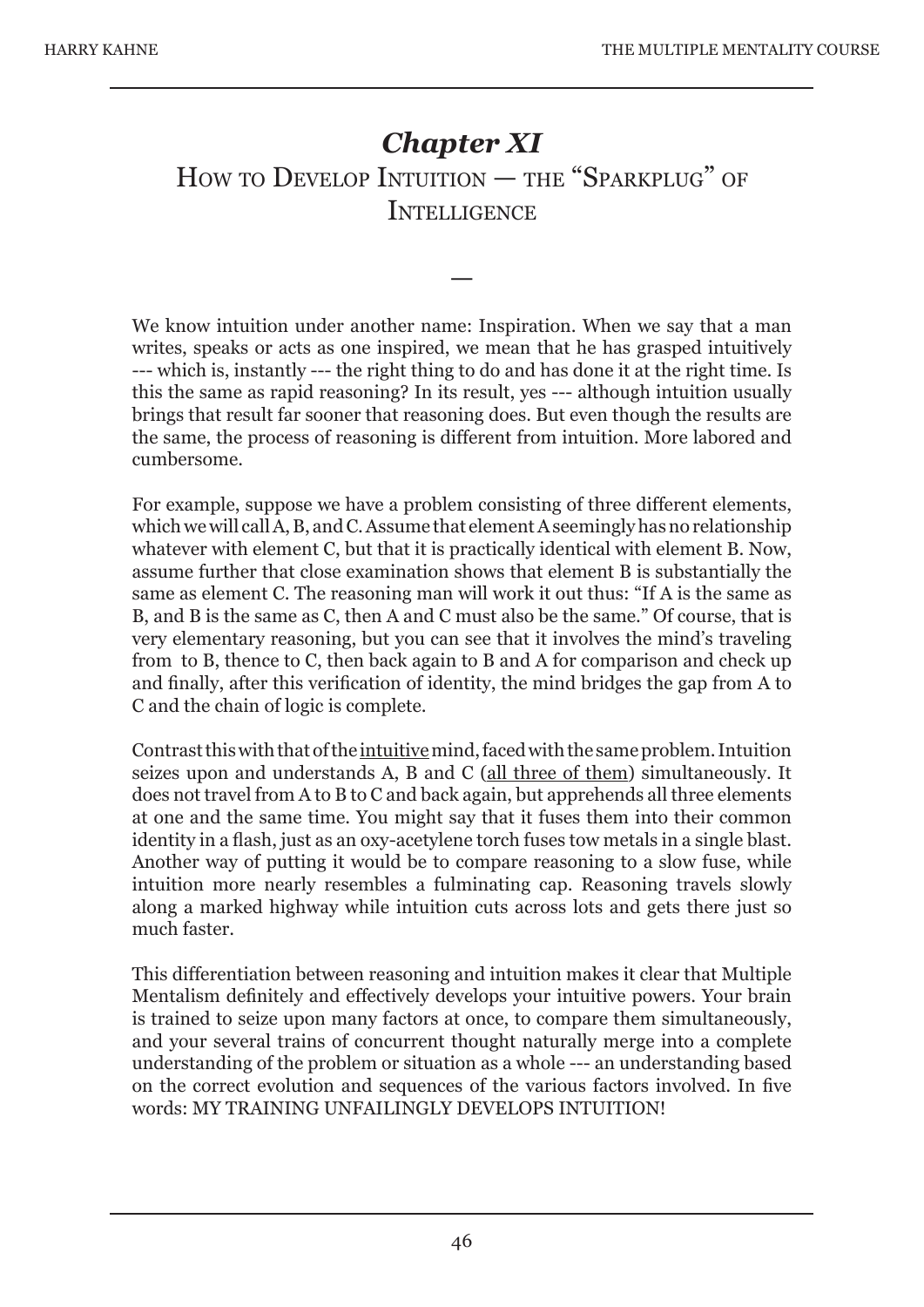#### *Exercise XI:*

Write down 3 five-letter words. Look at them until they are firmly fixed in your mind. Then put the paper where you cannot see it.

Now, on a new sheet of paper, write two of the words with their letters intermingled, spelling one forwards and the other backwards --- and while doing this, spell the third word aloud, slowly. Like this:

While writing CRAORNROYH (CARRY and RONOH, which is HONOR written backwards), spell aloud M-O-N-E-Y. It's dollars to doughnuts you will not do this correctly the first five times you try it --- but you now have the brain power to master it with but little practice. Give an hour to this drill today, using different groups of 5-letter words. Take longer, if you need more time to attain speed and accuracy in the drill.

Tomorrow, repeat your practice of this exercise for at least an hour, but use 6-letter words instead of words with only five letters. For example: Write EYNLEIRSGAYE (ENERGY, frontwards, and EASILY, backwards) while saying aloud slowly P-O-R-T-E-R.

On the following days of the week, take longer and longer words until the drill becomes as easy for you while using words like CONGLOMERATION as it was with simpler words.

For variation, try using words of unequal length, intermingling the letters of a 6-letter word with those of a 10-letter words, while spelling a 12-letter word aloud. Try doing this with the first three words that come to mid, regardless of their lengths. Take unfamiliar words as well as familiar ones. Spell a word such as SUBSTANTIATION aloud while writing DEFIES and WORLDLY with their letters intermingled.

Let me repeat the suggestion I made at the conclusion of Exercise IX. Now that your brain cells have been awakened and trained really to work for you, make a conscious effort to use in your daily life the principles of kinetic thinking you acquired through these drills. Put them to practical application. See for yourself how the quality and quantity of your work improve. Learn why so many speak of Multiple Mentalism as a \$uccess Course. See how rapidly promotion and profits will follow on the heels of this priceless training!